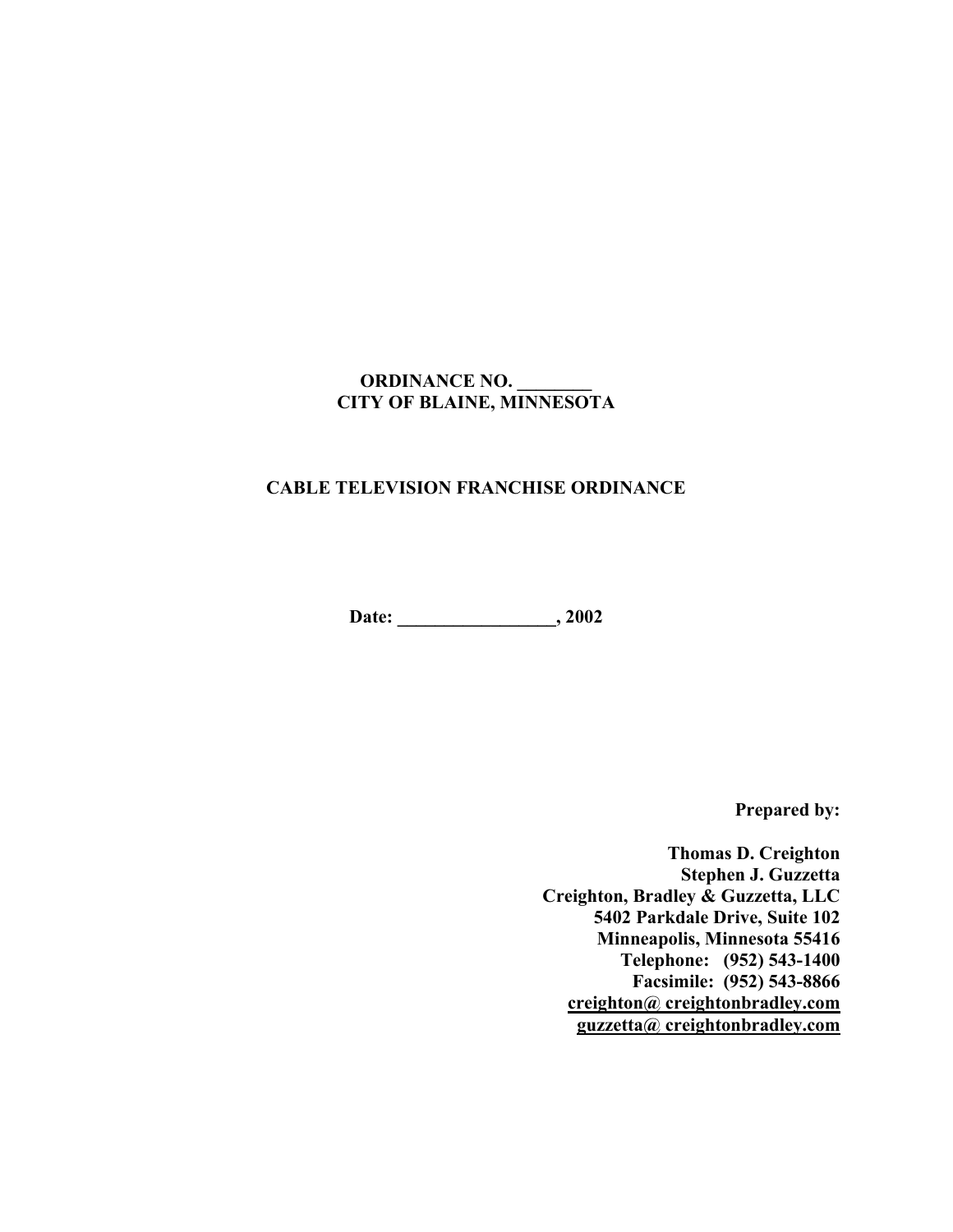# **TABLE OF CONTENTS**

| 11   |  |  |  |
|------|--|--|--|
| 1.2  |  |  |  |
|      |  |  |  |
| 2.1  |  |  |  |
| 2.2  |  |  |  |
| 2.3  |  |  |  |
| 2.4  |  |  |  |
| 2.5  |  |  |  |
| 2.6  |  |  |  |
| 2.7  |  |  |  |
| 2.8  |  |  |  |
| 2.9  |  |  |  |
| 2.10 |  |  |  |
| 2.11 |  |  |  |
|      |  |  |  |
| 3.1  |  |  |  |
| 3.2  |  |  |  |
| 3.3  |  |  |  |
| 3.4  |  |  |  |
| 3.5  |  |  |  |
| 3.6  |  |  |  |
| 3.7  |  |  |  |
| 3.8  |  |  |  |
|      |  |  |  |
| 4.1  |  |  |  |
| 4.2  |  |  |  |
| 4.3  |  |  |  |
| 4.4  |  |  |  |
| 4.5  |  |  |  |
| 4.6  |  |  |  |
| 4.7  |  |  |  |
| 4.8  |  |  |  |
| 4.9  |  |  |  |
| 4.10 |  |  |  |
| 4.11 |  |  |  |
| 4.12 |  |  |  |
|      |  |  |  |
| 5.1  |  |  |  |
| 5.2  |  |  |  |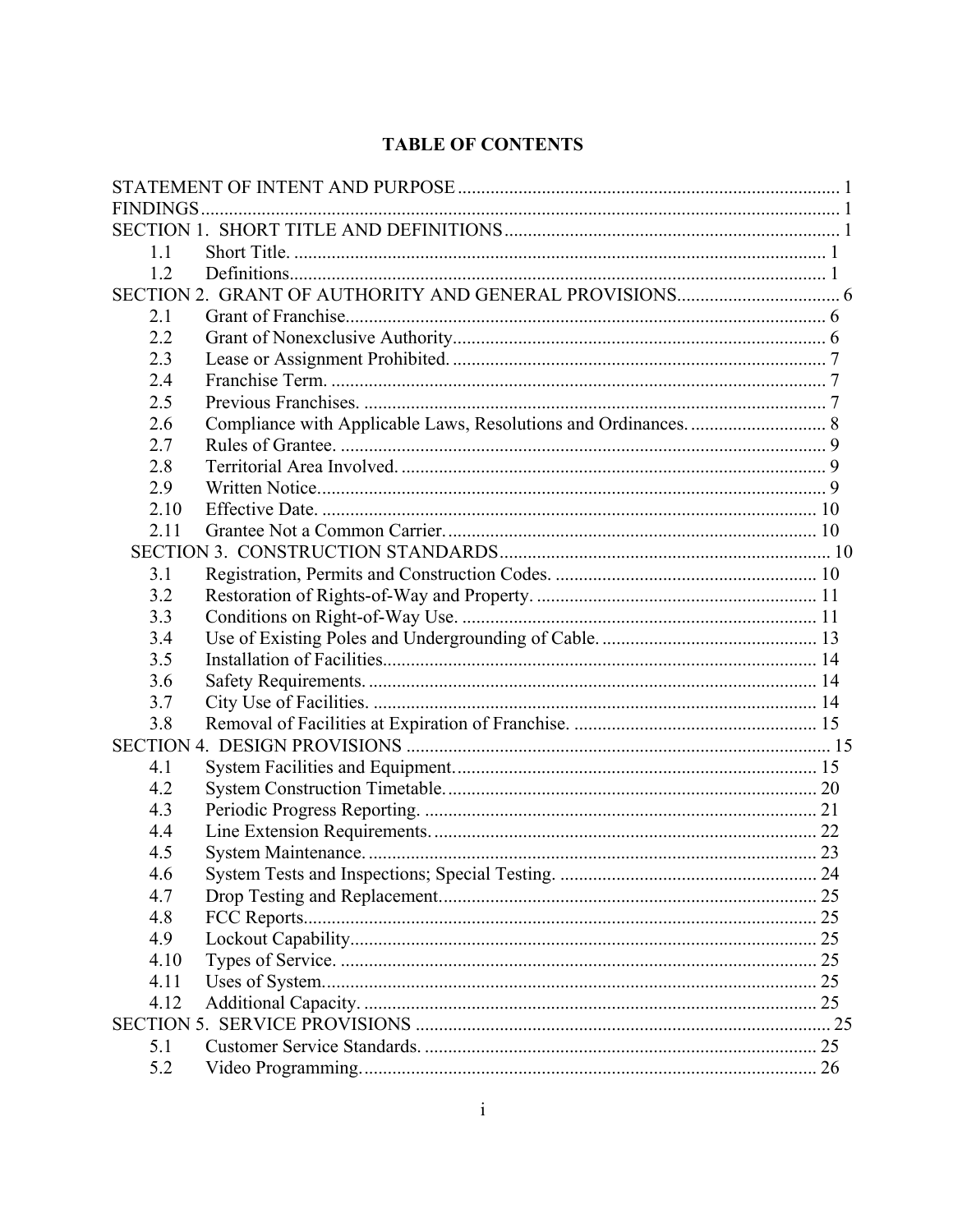| 5.3   |                                                                 |  |
|-------|-----------------------------------------------------------------|--|
| 5.4.  |                                                                 |  |
| 5.5   |                                                                 |  |
| 5.6   |                                                                 |  |
| 5.7   |                                                                 |  |
| 5.8   |                                                                 |  |
| 5.9   |                                                                 |  |
| 5.10  |                                                                 |  |
| 5.11. |                                                                 |  |
| 5.12. |                                                                 |  |
|       |                                                                 |  |
| 6.1.  |                                                                 |  |
| 6.2.  |                                                                 |  |
| 6.3   |                                                                 |  |
| 6.4   |                                                                 |  |
| 6.5   |                                                                 |  |
| 6.6   |                                                                 |  |
|       | SECTION 7. INSTITUTIONAL NETWORK (I-NET) PROVISIONS AND RELATED |  |
|       |                                                                 |  |
| 7.1.  |                                                                 |  |
| 7.2   |                                                                 |  |
| 7.3   |                                                                 |  |
| 7.4   |                                                                 |  |
| 7.5   |                                                                 |  |
| 7.6   |                                                                 |  |
| 7.7   |                                                                 |  |
|       |                                                                 |  |
| 8.1.  |                                                                 |  |
| 8.2.  |                                                                 |  |
| 8.3.  |                                                                 |  |
| 8.4   |                                                                 |  |
| 8.5.  |                                                                 |  |
| 8.6.  |                                                                 |  |
|       | SECTION 9. GENERAL FINANCIAL AND INSURANCE PROVISIONS  45       |  |
| 9.1.  |                                                                 |  |
| 9.2.  |                                                                 |  |
| 9.3.  |                                                                 |  |
|       |                                                                 |  |
| 9.4.  |                                                                 |  |
|       |                                                                 |  |
|       |                                                                 |  |
| 10.1. |                                                                 |  |
| 10.2. |                                                                 |  |
| 10.3  |                                                                 |  |
| 10.4  |                                                                 |  |
|       |                                                                 |  |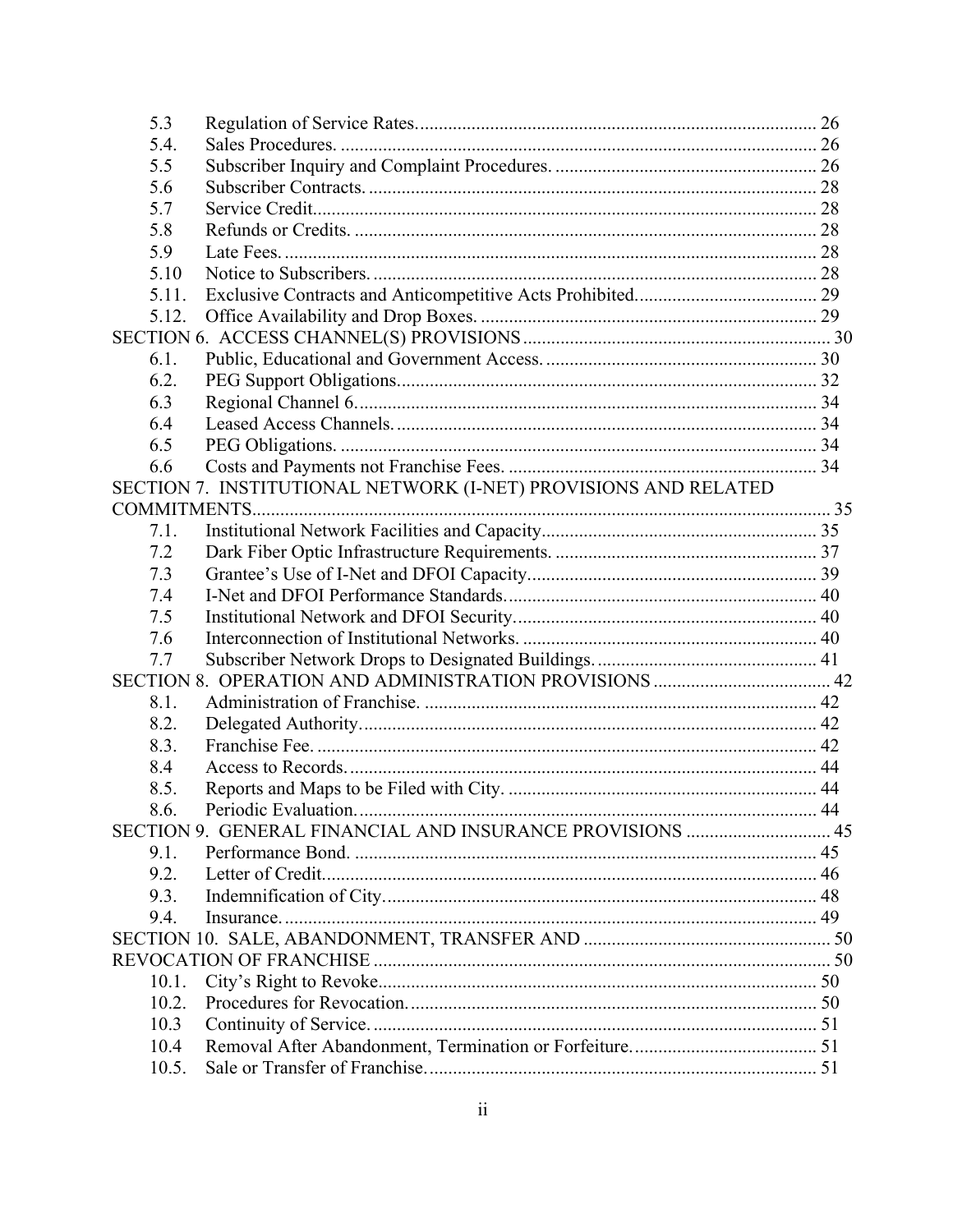| 11.1                                                               |  |
|--------------------------------------------------------------------|--|
| 11.2.                                                              |  |
|                                                                    |  |
| 121                                                                |  |
| 12.2                                                               |  |
| 12.3.                                                              |  |
|                                                                    |  |
| 13.1.                                                              |  |
| 13.2.                                                              |  |
| 13.3.                                                              |  |
| 13.4.                                                              |  |
| 13.5                                                               |  |
| 13.6                                                               |  |
| 13.7                                                               |  |
| 13.8                                                               |  |
| 13.9                                                               |  |
|                                                                    |  |
|                                                                    |  |
|                                                                    |  |
| SECTION 14. PUBLICATION EFFECTIVE DATE; ACCEPTANCE AND EXHIBITS 58 |  |
| 14.1                                                               |  |
| 14.2                                                               |  |
| 14.3                                                               |  |
| <b>EXHIBIT A</b> I-Net and Dark Fiber Optic Infrastructure Sites   |  |

- EXHIBIT B I-Net and DFOI Performance Standards
- EXHIBIT C Subscriber Network Drops to Designated Buildings
- EXHIBIT D Memorandum of Understanding
- EXHIBIT E North Metro Franchise Area Map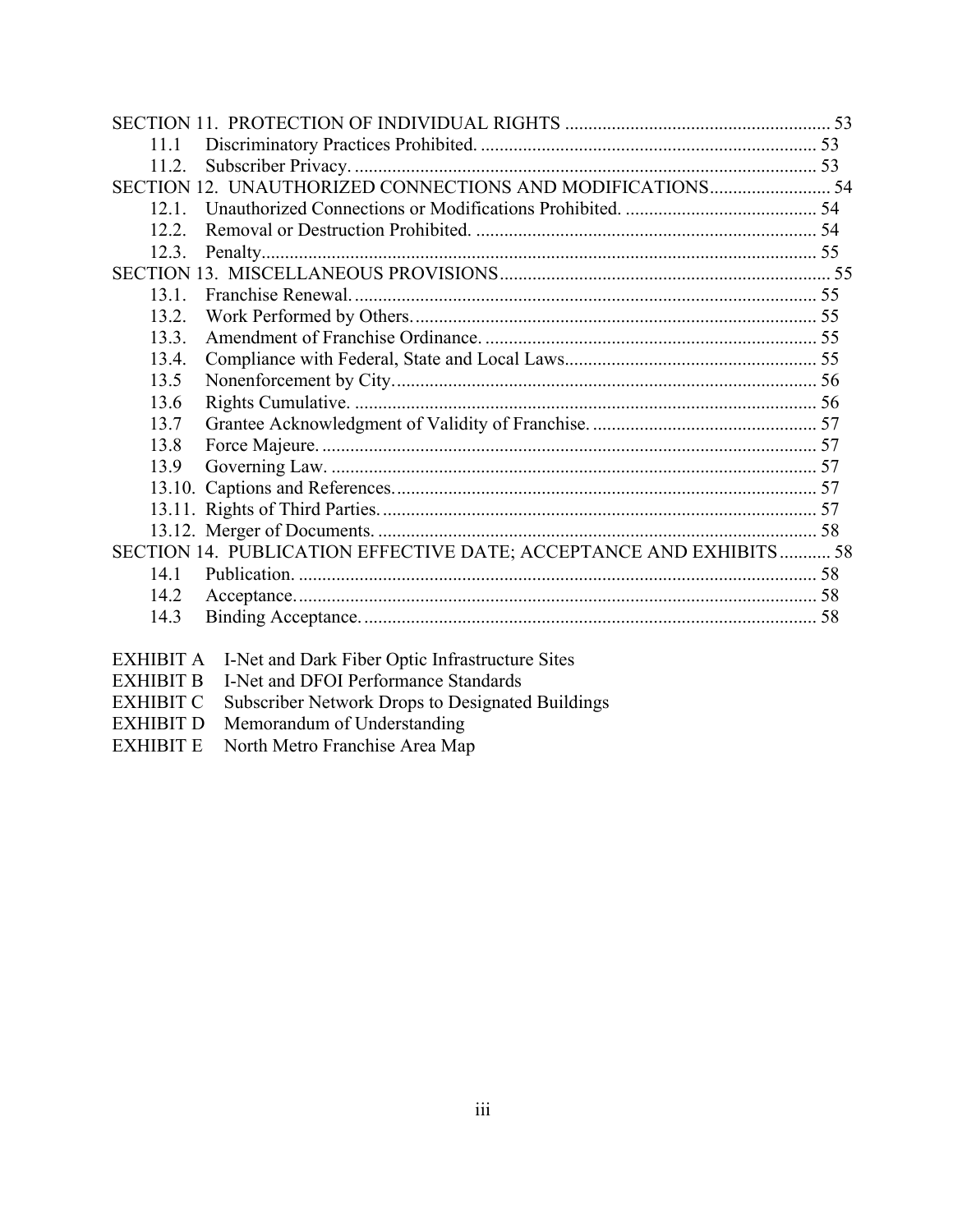#### **ORDINANCE NO.**

AN ORDINANCE GRANTING A FRANCHISE TO MEDIAONE NORTH CENTRAL COMMUNICATIONS CORP., D/B/A AT&T BROADBAND, TO CONSTRUCT, OPERATE AND MAINTAIN A CABLE SYSTEM IN THE CITY OF BLAINE, MINNESOTA, FOR THE PURPOSE OF PROVIDING CABLE SERVICE; SETTING FORTH CONDITIONS ACCOMPANYING THE GRANT OF THE FRANCHISE; PROVIDING FOR REGULATION AND USE OF THE SYSTEM AND THE PUBLIC RIGHTS-OF-WAY IN CONJUNCTION WITH THE CITY'S RIGHT-OF-WAY ORDINANCE, IF ANY; AND PRESCRIBING PENALTIES FOR THE VIOLATION OF THE PROVISIONS HEREIN.

The City Council of the City of Blaine, Minnesota ordains:

#### **STATEMENT OF INTENT AND PURPOSE**

The City intends, by the adoption of this Franchise, to bring about the further development of a Cable System and the continued operation of it. Such development can contribute significantly to the communication needs and interests of the residents and citizens of the City and the public generally. Further, the City may achieve better utilization and improvement of public services and enhanced economic growth with the development and operation of a Cable System.

Adoption of this Franchise is, in the judgment of the Council, in the best interests of the City and its residents.

#### **FINDINGS**

In the review of the request and proposal for renewal by Grantee and negotiations related thereto, and as a result of a public hearing, the City Council makes the following findings:

- 1. The Grantee's technical ability, financial condition, legal qualifications and character were considered and approved in a full public proceeding after due notice and a reasonable opportunity to be heard;
- 2. Grantee's plans for constructing, upgrading and operating the System were considered and found adequate and feasible in a full public proceeding after due notice and a reasonable opportunity to be heard;
- 3. The Franchise granted to Grantee by the City complies with the existing applicable Minnesota Statutes, federal laws and regulations; and
- 4. The Franchise granted to Grantee is nonexclusive.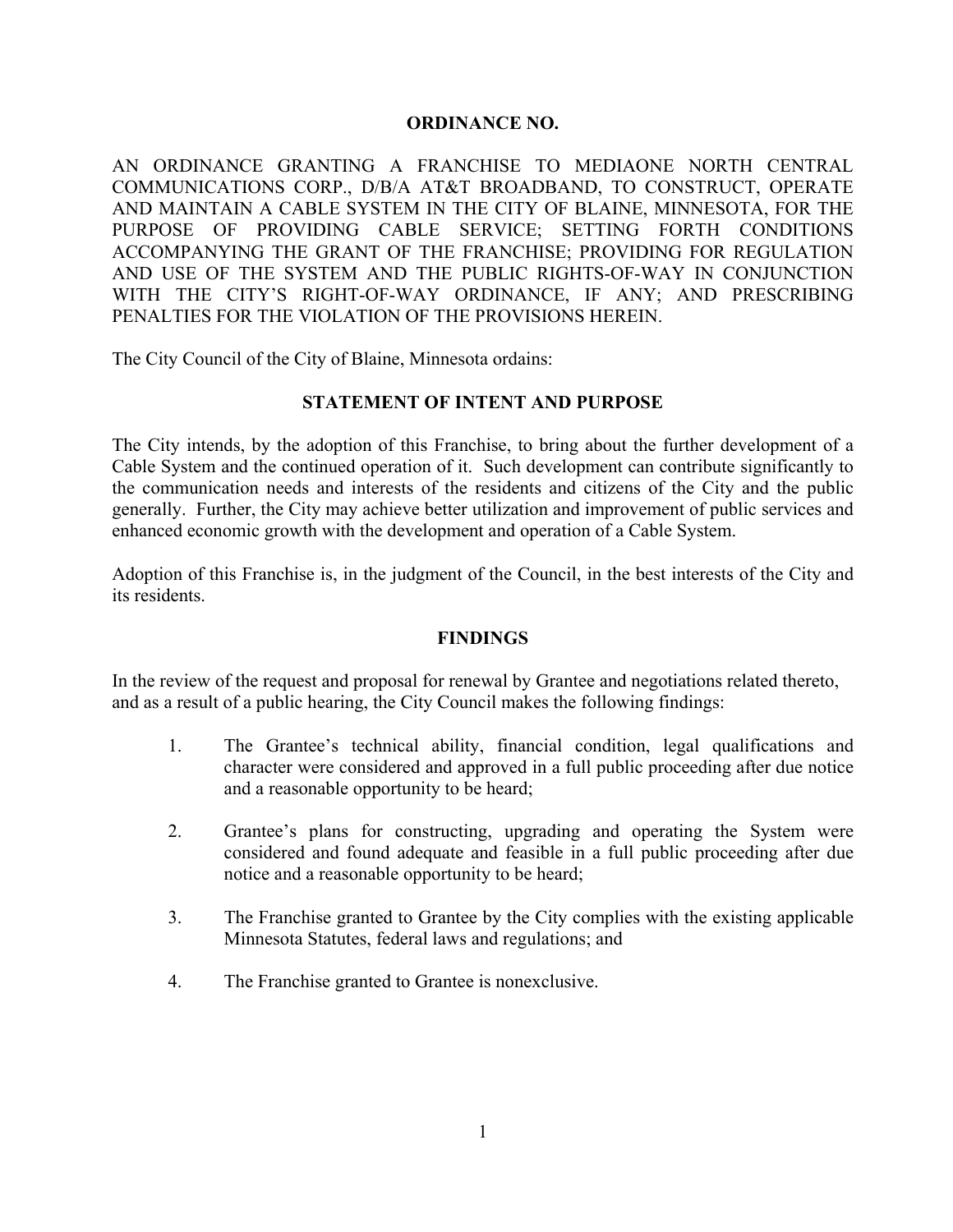#### **SECTION 1. SHORT TITLE AND DEFINITIONS**

#### **1.1 Short Title.**

This Franchise Ordinance shall be known and cited as the "Cable Franchise Ordinance."

#### **1.2 Definitions.**

For purposes of this Franchise, the following terms, phrases, words, abbreviations and their derivations shall have the meaning given herein. When not inconsistent with the context, words used in the present tense include the future tense; words in the plural number include the singular number; words in the singular number include the plural; and the masculine gender includes the feminine gender. Unless otherwise expressly stated, words not defined herein or in the City Code shall be given the meaning set forth in applicable law and, if not defined therein, the words shall be given their common and ordinary meaning. The word "shall" is always mandatory and not merely directory. The word "may" is directory and discretionary and not mandatory.

- **1.2.1 "Actual Cost"** means the incremental cost to the Grantee of materials, capitalized labor and borrowing necessary to install and construct fiber-optic lines, coaxial cable and/or equipment.
- **1.2.2 "Affiliate"** means any Person who owns or controls, is owned or controlled by, or is under common ownership or control with the Grantee.
- **1.2.3 "Basic Cable Service"** means the lowest priced tier of Cable Service that includes the lawful retransmission of local television broadcast signals and any public, educational and governmental access programming required by this Franchise to be carried on the basic tier. Basic Cable Service as defined herein shall not be inconsistent with 47 U.S.C. § 543(b)(7).
- **1.2.4 "Cable Service"** or **"Service"** means (1) the one-way transmission to Subscribers of (a) video programming or (b) other programming services; and (2) Subscriber interaction, if any, which is required for the selection or use of such video programming or other programming services. For purposes of this Franchise, the parties hereto acknowledge that the FCC is currently undertaking a proceeding addressing whether cable modem service may be lawfully considered a cable service under federal law. As of the adoption of this Franchise, cable modem services are not considered "Cable Service." As to the definition of "Cable Service," and any inclusion of cable modem service in such service, the parties agree to comply with future applicable federal or State law or applicable regulations.
- **1.2.5 "Cable System"** or **"System"** means the facility of the Grantee consisting of a set of closed transmission paths and associated signal generation, reception and control equipment that is designed to provide Cable Service, which includes video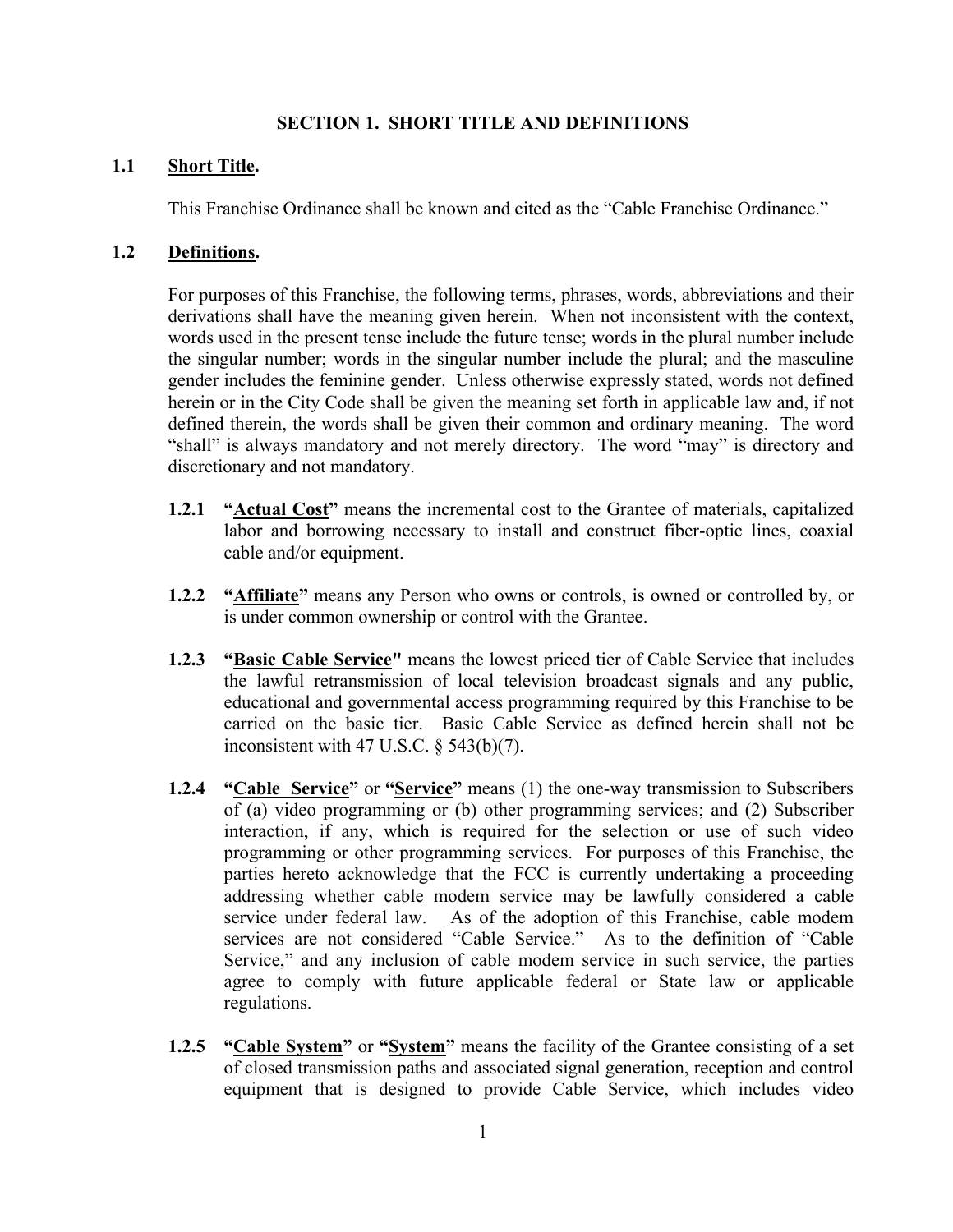programming and which is provided to multiple Subscribers within the City, but such term does not include: (1) a facility that only serves to retransmit the television signals of one or more television broadcast stations; (2) a facility that serves Subscribers without using any Rights-of-Way; (3) a facility of a common carrier which is subject, in whole or in part, to the provisions of Title II of the Communications Act, except that such facility shall be considered a System (other than for purposes of 47 U.S.C.  $\S$  541(c)) if such facility is used in the transmission of video programming directly to Subscribers, unless the extent of such use is solely to provide interactive on-demand services; (4) an open video system that complies with 47 U.S.C. § 573; (5) any facilities of any electric utility used solely for operating its electric utility system; or (6) a translator system which receives and rebroadcasts over-the-air signals. A reference to the System in this Franchise refers to any part of such System including, without limitation, Converters, but does not include the Institutional Network or the DFOI. The foregoing definition of "System" shall not be deemed to circumscribe or limit the valid authority of the City to regulate or franchise the activities of any other communications system or provider of communications service to the full extent permitted by law. "Cable System" or "System" as defined herein shall not be inconsistent with the definitions set forth in applicable law. Any reference to "Cable System" or "System" herein, which system is owned or operated by a Person or governmental body other than the Grantee, shall be defined the same as this Section 1.2.5.

- **1.2.6 "City"** means the City of Blaine, Minnesota, a municipal corporation, in the State of Minnesota, acting by and through its City Council, or its lawfully appointed designee.
- **1.2.7 "City Code"** means the Blaine City Code, as amended from time to time.
- **1.2.8 "Commission"** means the North Metro Telecommunications Commission, a municipal joint powers consortium comprised of the municipalities of Blaine, Centerville, Circle Pines, Ham Lake, Lexington, Lino Lakes and Spring Lake Park, Minnesota. In the event the City lawfully withdraws from the Commission, any reference to the Commission in this Franchise shall thereafter be deemed a reference to the City, and the rights and obligations related thereto shall, where possible, accrue pro rata to the City, pursuant to a transition agreement to be negotiated at such time by and between the City, the Commission and the Grantee. The total burden of Grantee's obligations under this Franchise and the Grantee's Franchise with the other member cities of the Commission shall not be increased as a result of any such withdrawal.
- **1.2.9 "Converter"** means an electronic device (sometimes referred to as a receiver) which may serve as an interface between a System and a Subscriber's television monitor, and which may convert signals to a frequency acceptable to a television monitor of a Subscriber and may, by an appropriate selector, permit a Subscriber to view all signals of a particular service.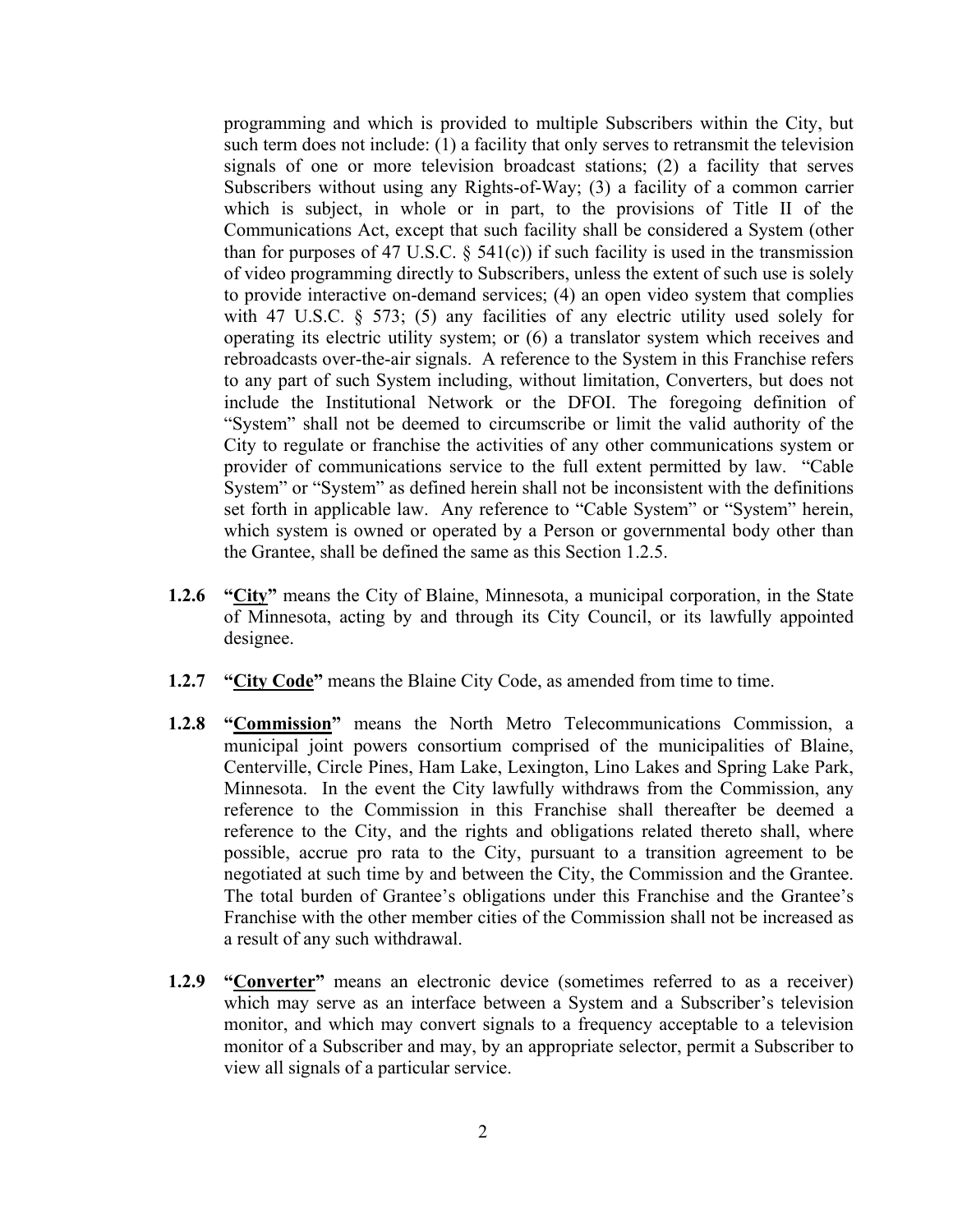- **1.2.10 "CPI"** means the annual average of the Consumer Price Index for all Urban Consumers (CPI-U) for the Minneapolis-St. Paul CMSA, as published by the Bureau of Labor Statistics.
- **1.2.11 "Drop""** means the cable that connects the ground block on the Subscriber's residence or institution to the nearest feeder cable of the System.
- **1.2.12 "Educational Access Channel"** or "**Educational Channel"** means any channel on the System set aside by the Grantee for Noncommercial educational use by educational institutions, as contemplated by applicable law.
- **1.2.13 "FCC"** means the Federal Communications Commission, its designee, and any legally appointed, designated or elected agent or successor.
- **1.2.14 "Franchise"** or "**Cable Franchise"** means this ordinance, as may be amended from time to time, any exhibits attached hereto and made a part hereof, and the regulatory and contractual relationship established hereby.
- **1.2.15 "Governmental Access Channel"** or **"Governmental Channel"** means any channel on the System set aside by the Grantee for Noncommercial use by the City or its delegatee.
- **1.2.16 "Grantee"** is MediaOne North Central Communications Corp., Inc.,  $d/b/a AT&T$ Broadband, and its lawful successors, transferees or assignees.
- **1.2.17 "Gross Revenues"** means any and all revenues arising from or attributable to, or in any way derived directly or indirectly by the Grantee or its Affiliates, subsidiaries, or parent, or by any other entity that is a cable operator of the System, from the operation of the Grantee's System to provide Cable Services (including cash, credits, property or other consideration of any kind or nature). Gross Revenues include, by way of illustration and not limitation, monthly fees charged to Subscribers for any basic, optional, premium, per-channel, or per-program service, or other Cable Service including, without limitation, Installation, disconnection, reconnection, and change-in-service fees; Lockout Device fees; Leased Access Channel fees; late fees and administrative fees; fees, payments or other consideration received from programmers for carriage of programming on the System and accounted for as revenue under GAAP; revenues from rentals or sales of Converters or other equipment; fees related to commercial and institutional usage of the System or the I-Net; advertising revenues; interest; barter; revenues from program guides; franchise fees; and revenues to the System from home shopping, bank-at-home channels and other revenue sharing arrangements. Gross Revenues shall include revenues received by an entity other than the Grantee, an Affiliate or another entity that operates the System where necessary to prevent evasion or avoidance of the Grantee's obligation under this Franchise to pay the franchise fee. Gross Revenues shall not include: (i) to the extent consistent with generally accepted accounting principles, actual bad debt write-offs, provided, however, that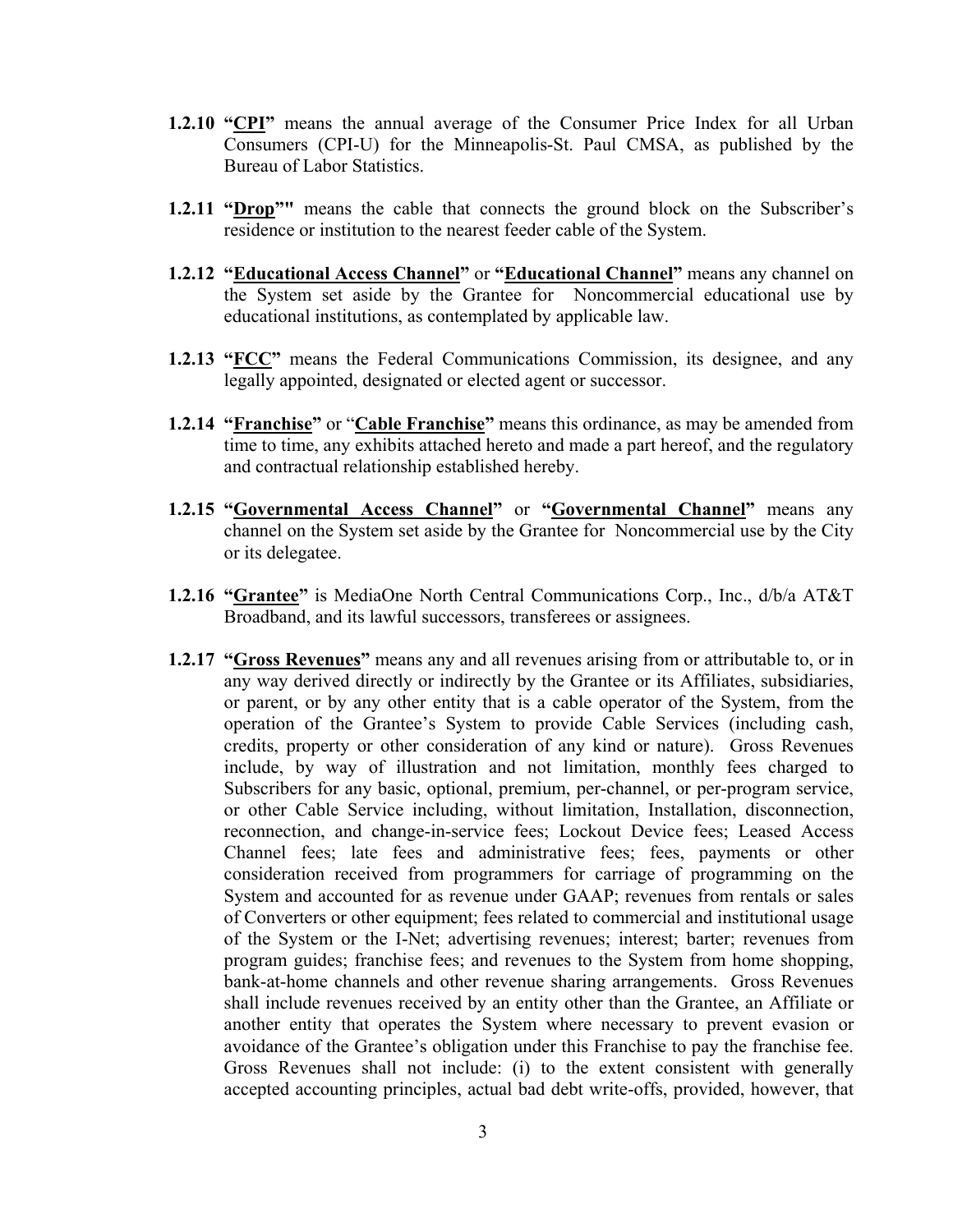all or part of any such actual bad debt that is written off but subsequently collected shall be included in Gross Revenues in the period collected; (ii) any taxes on services furnished by the Grantee imposed by any municipality, state or other governmental unit, provided that franchise fees shall not be regarded as such a tax; (iii) FCC regulatory fees; (iv) Subscriber credits, adjustments or refunds; (v) PEG Fees; or (vi) refundable Subscriber deposits. As previously stated in the definition of "Cable Services" as to cable modem service, the parties agree to comply with future applicable federal or State law or regulation as to the inclusion of fees for such service being included or excluded from the definition of "Gross Revenues."

- **1.2.18 "Installation"** means the connection of the System from feeder cable to the point of connection with the Subscriber Converter or other terminal equipment.
- **1.2.19 "Institutional Network"** or **"I-Net"** means the discrete hybrid fiber-coaxial, bidirectional communications network and services related to such network provided by the Grantee to identified institutions as required by this Franchise, and as further described in Section 7 herein.
- **1.2.20 "Leased Access Channel"** means channels on the System which are designated or dedicated for use by a Person unaffiliated with the Grantee pursuant to 47 U.S.C. §532.
- **1.2.21 "Lockout Device"** means an optional mechanical or electrical accessory to a Subscriber's terminal, which inhibits the viewing of a certain program, certain channel or certain channels provided by way of the Cable System.
- **1.2.22 "Memorandum of Understanding"** or "MOU" means that certain agreement dated January 29, 1996, by and between Meredith/New Heritage Strategic Partners, L.P., Grantee's predecessor in interest, and the City regarding PEG funding, creation of a "PEG" fee and certain rate regulatory issues, which is attached hereto as Exhibit D and made a part hereof.
- **1.2.23 "Node"** means the transition point between optical light transmission (fiber-optic cable) and the RF transmission (coaxial cable) of video and data signals being delivered to and received from the Subscriber's home, or in the case of the Institutional Network, signals being delivered to and received from Institutional Network user sites.
- **1.2.24 "Noncommercial"** means, in the context of PEG channels, that particular products and services are not promoted or sold. This term shall not be interpreted to prohibit a PEG channel operator or programmer from soliciting and receiving voluntary financial support to produce and transmit video programming on a PEG channel, or from acknowledging a contribution. In the context of the Institutional Network, particular products or services shall not be sold by the City or other I-Net Users, Dark Fiber Optic Infrastructure Users or Additional DFOI Users, however, the City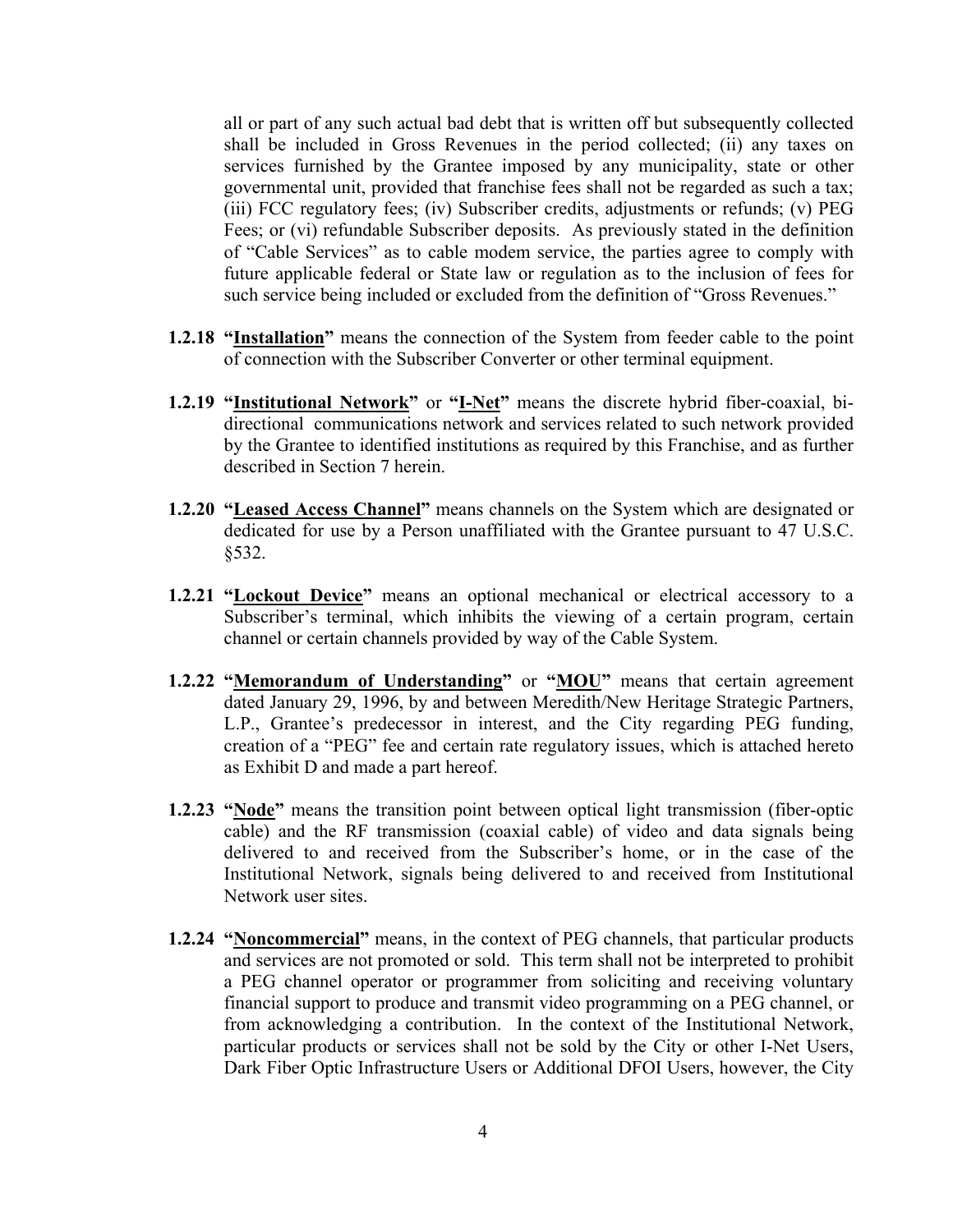may provide governmental services or products, as distinguished from proprietary services or products, for a fee to other governments or educational institutions.

- **1.2.25 "Normal Operating Conditions"** means those service conditions that are within the control of the Grantee. Conditions that are ordinarily within the control of the Grantee include, but are not limited to, special promotions, pay-per-view events, rate increases, regular peak or seasonal demand periods, maintenance or upgrade of the System (including the I-Net and/or the DFOI) and the development, operation or maintenance of the Grantee's telephone system. Conditions that are not within the control of the Grantee include, but are not limited to, natural disasters, civil disturbances, power outages, telephone network outages, and severe or unusual weather conditions.
- **1.2.26 "North Metro Franchise Area"** means the geographic area consisting of the Minnesota cities of Blaine, Centerville, Circle Pines, Ham Lake, Lexington, Lino Lakes and Spring Lake Park.
- **1.2.27 "North Metro System"** means the Cable System operated pursuant to this Franchise and located in the member municipalities of the Commission.
- **1.2.28 "PEG"** means public, educational, religious and governmental.
- **1.2.29 "Person"** means any individual, partnership, association, joint stock company, joint venture, domestic or foreign corporation, stock or non-stock corporation, limited liability company, professional limited liability corporation, or other organization of any kind, or any lawful successor or transferee thereof, but such term does not include the City or the Commission.
- **1.2.30 "Public Access Channel(s)"** means any channels on the System set aside by the Grantee for Noncommercial use by the general public, as contemplated by applicable law.
- **1.2.31 "Right-of-Way"** or **"Rights-of-Way"** means the surface, air space above the surface and the area below the surface of any public street, highway, lane, path, alley, sidewalk, avenue, boulevard, drive, court, concourse, bridge, tunnel, park, parkway, skyway, waterway, dock, bulkhead, wharf, pier, easement or similar property or waters within the City owned by or under control of the City, or dedicated for general public use by the City, including, but not limited to, any riparian right, which, consistent with the purposes for which it was created, obtained or dedicated, may be used for the purpose of installing, operating and maintaining a System, I-Net and DFOI.. No reference herein to a "Right-of-Way" shall be deemed to be a representation or guarantee by the City that its interest or other right to control or use such property is sufficient to permit its use for the purpose of installing, operating and maintaining the System, I-Net or DFOI.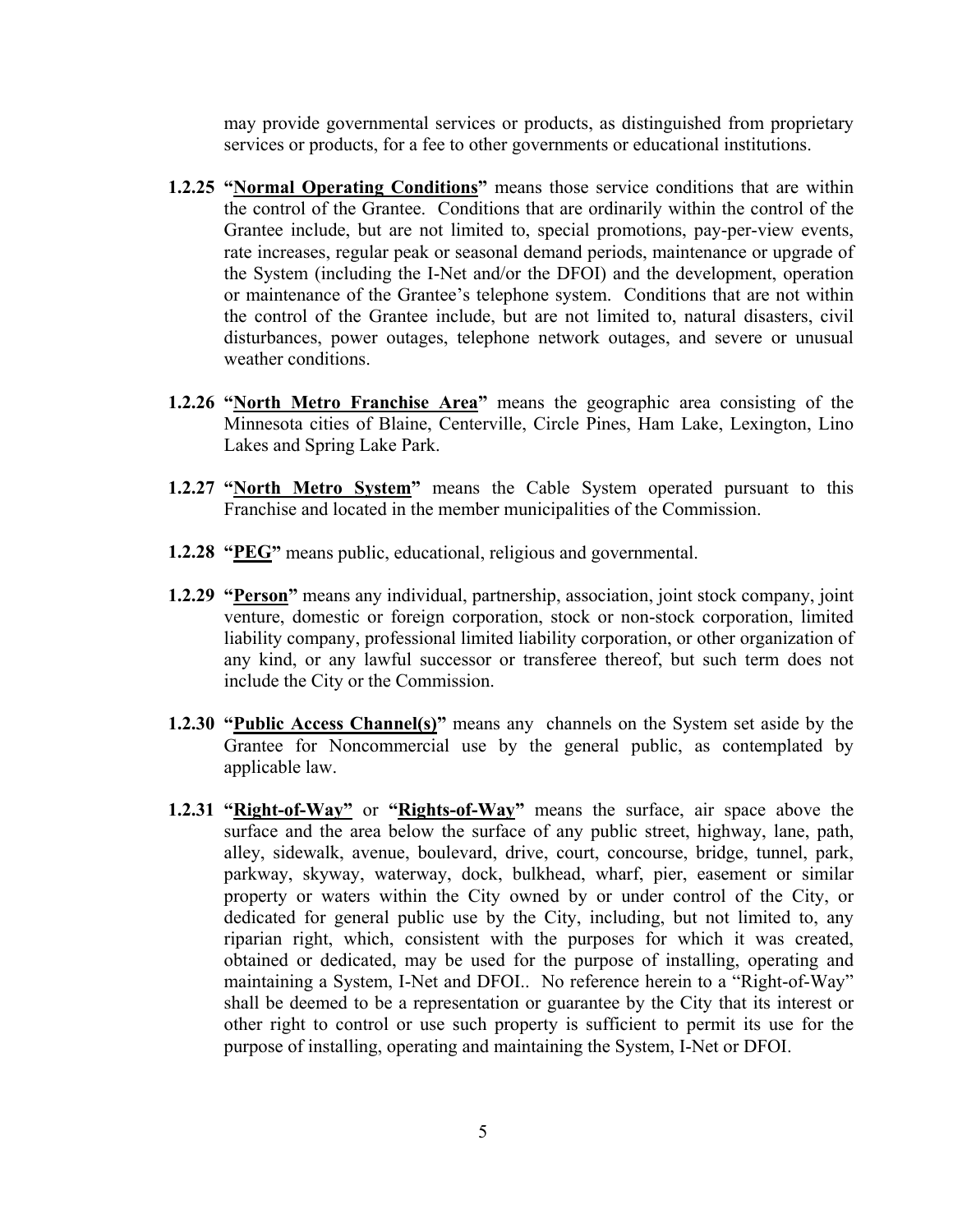- **1.2.32 "Right-of-Way Ordinance"** means any ordinance of the City codifying requirements regarding regulation, management and use of Rights-of-Way in the City, including registration, fees, and permitting requirements.
- **1.2.33 "Standard Installation"** means any residential Installation which can be completed using a Drop of 150 feet or less.
- **1.2.34 "State"** means the State of Minnesota, its agencies and departments.
- **1.2.35 "Subscriber"** means any Person that lawfully receives service via the System with the Grantee's express permission. In the case of multiple office buildings or multiple dwelling units, the term "Subscriber" means the lessee, tenant or occupant.
- **1.2.36 "System Upgrade"** means the improvement or enhancement in the technology or service capabilities made by the Grantee to the System as more fully described in Section 4.

### **SECTION 2. GRANT OF AUTHORITY AND GENERAL PROVISIONS**

#### **2.1 Grant of Franchise.**

This Franchise is granted pursuant to the terms and conditions contained herein and in applicable law. The Grantee, the City and the Commission shall comply with all provisions of this Franchise and applicable law, regulations and codes. Failure of the Grantee to construct, operate and maintain a System as described in this Franchise, or to meet obligations and comply with all provisions herein, may be deemed a violation of this Franchise.

#### **2.2 Grant of Nonexclusive Authority.**

**2.2.1** Subject to the terms of this Franchise, the City hereby grants the Grantee the right to own, construct, operate and maintain a System in, along, among, upon, across, above, over, or under the Rights-of-Way. The grant of authority set forth in this Franchise applies only to the Grantee's provision of Cable Service; provided, however, that nothing herein shall limit the Grantee's ability to use the System for other purposes not inconsistent with applicable law or with the provision of Cable Service; and provided further, that any local, State and federal authorizations necessary for the Grantee's use of the System for other purposes are obtained by the Grantee. This Franchise does not confer any rights other than as expressly provided herein, or as provided by federal, State or local law. No privilege or power of eminent domain is bestowed by this Franchise or grant. The System constructed and maintained by Grantee or its agents pursuant to this Franchise shall not interfere with other uses of the Rights-of-Way. The Grantee shall make use of existing poles and other aerial and underground facilities available to the Grantee to the extent it is technically and economically feasible to do so.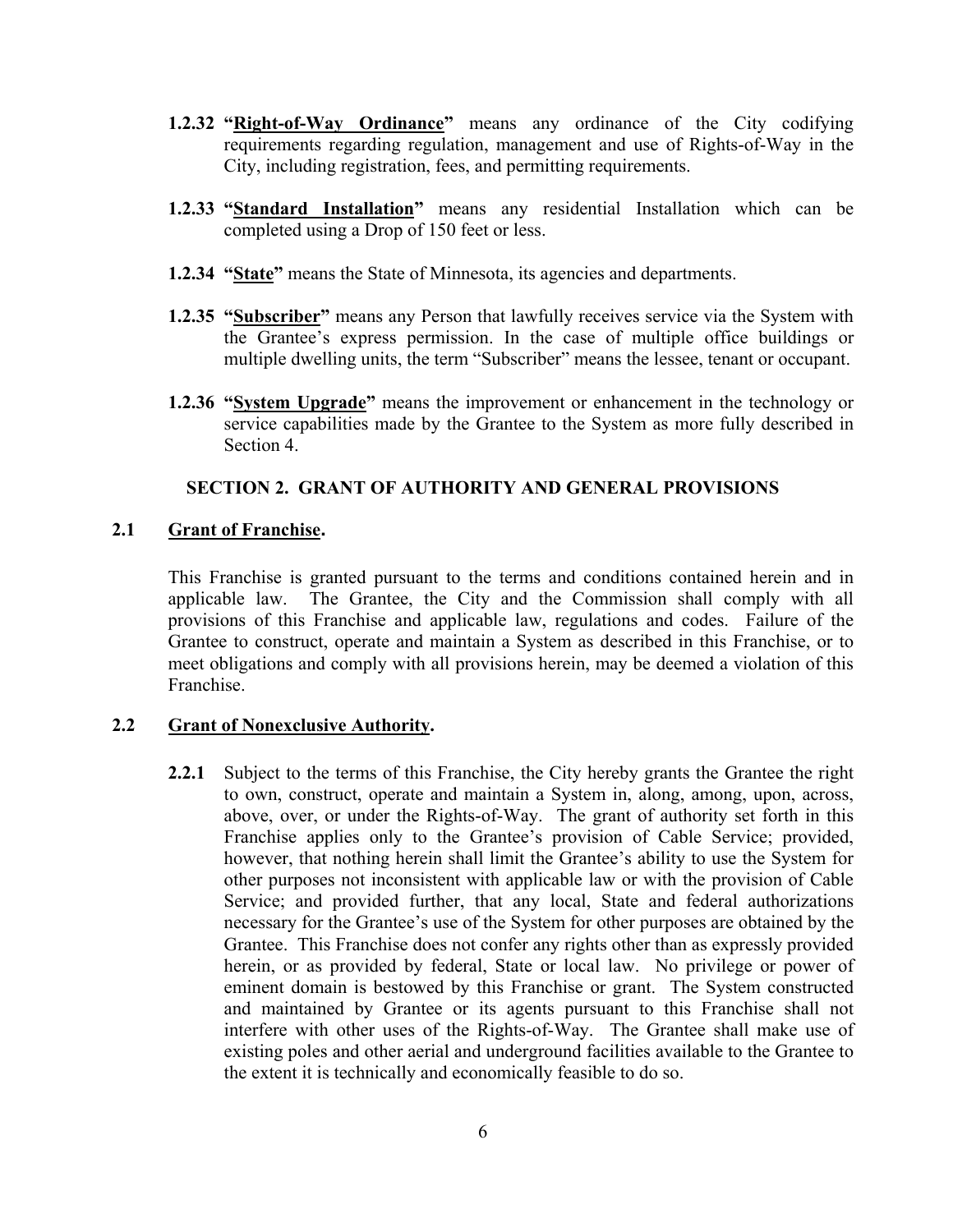- **2.2.2** Notwithstanding the above grant to use Rights-of-Way, no Right-of-Way shall be used by the Grantee if the City determines that such use is inconsistent with the terms, conditions, or provisions by which such Right-of-Way was created or dedicated, or with the present use of the Right-of-Way.
- **2.2.3** This Franchise and the right it grants to use and occupy the Rights-of-Way shall not be exclusive and this Franchise does not, explicitly or implicitly, preclude the issuance of other franchises or similar authorizations to operate Cable Systems within the City. Provided, however, that the City shall not authorize or permit itself or another Person or governmental body to construct, operate or maintain a Cable System on material terms and conditions which are, taken as a whole, more favorable or less burdensome than those applied to the Grantee.
- **2.2.4** This Franchise authorizes only the use of Rights-of-Way for the provision of Cable Service. Therefore, the grant of this Franchise and the payment of franchise fees hereunder shall not exempt the Grantee from the obligation to pay compensation or fees for the use of City property, both real and personal, other than the Rights-of-Way; provided, however, that such compensation or fees are required by City ordinance, regulation or policy and are nondiscriminatory.

#### **2.3 Lease or Assignment Prohibited.**

 No Person or governmental body may lease Grantee's System for the purpose of providing Cable Service until and unless such Person shall have first obtained and shall currently hold a valid Franchise or other lawful authorization containing substantially similar burdens and obligations to this Franchise, including, without limitation, a requirement on such Person to pay franchise fees on such Person's or governmental body's use of the System to provide Cable Services, to the extent there would be such a requirement under this Franchise if the Grantee itself were to use the System to provide such Cable Service. Any assignment of rights under this Franchise shall be subject to and in accordance with the requirements of Section 10.5.

### **2.4 Franchise Term.**

 This Franchise shall be in effect for a period of fifteen (15) years, such term commencing on the Effective Date specified in Section 2.10, unless sooner renewed, extended, revoked or terminated as herein provided.

#### **2.5 Previous Franchises.**

 As of the Effective Date, this Franchise shall supercede and replace any previous Ordinance, as amended, of the City granting a Franchise to Grantee, except the Grantee, the City and Commission shall continue to be bound by the MOU (except as modified or superseded herein) and by any previously accrued but unfulfilled obligations under Ordinance No. 83-786 (the "Prior Franchise") for which the Grantee had notice. Except as otherwise provided in this Franchise, the Grantee shall remain liable for payments of all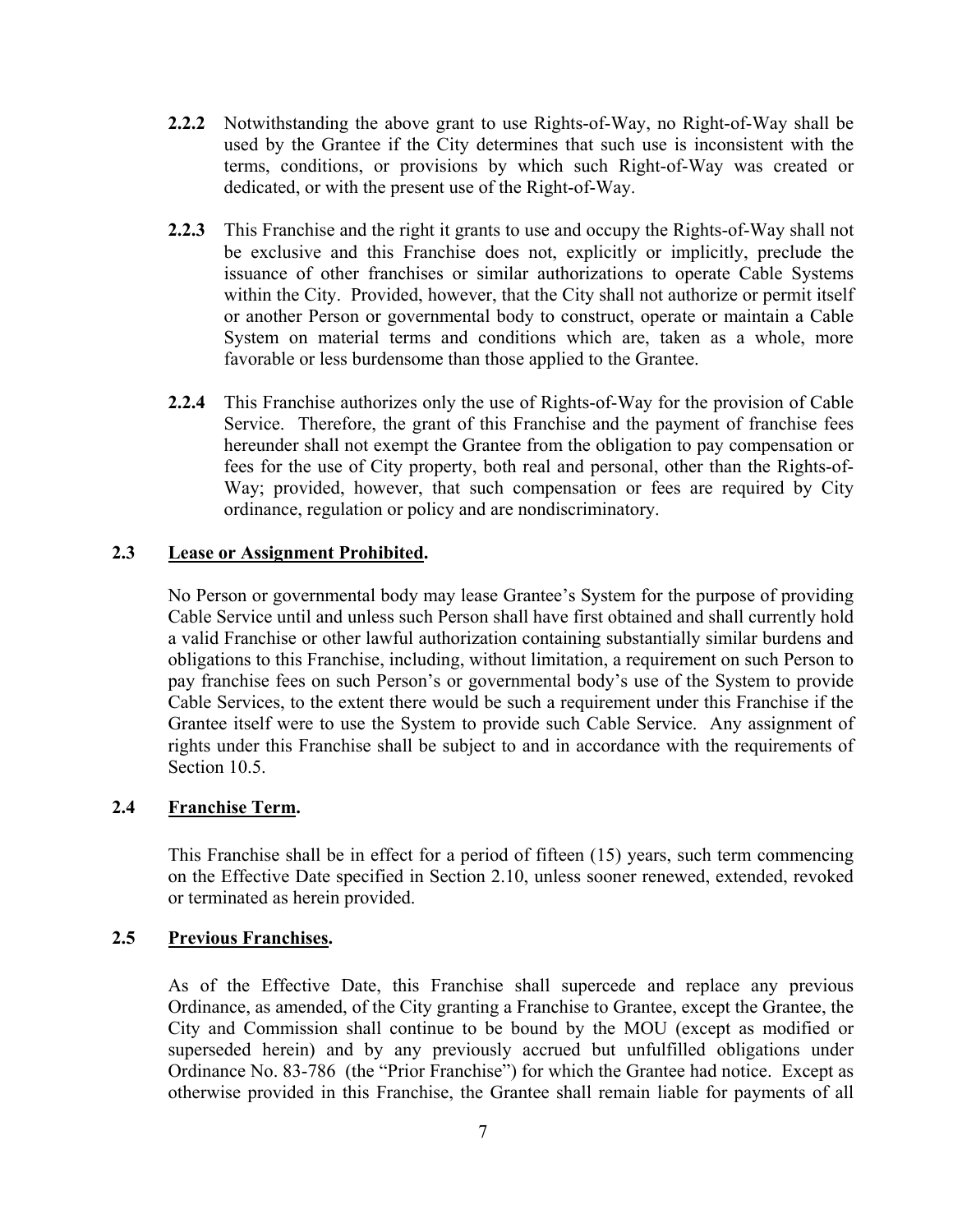franchise fees and other amounts owed under the Prior Franchise and the MOU, and for all unfulfilled actions that the Grantee was notified of and required to take under the Prior Franchise up to the Effective Date of this Franchise. The grant of this Franchise shall have no effect on the Grantee's duty under the Prior Franchise to indemnify or insure the City against acts and omissions occurring during the period that the Prior Franchise was in effect.

#### **2.6 Compliance with Applicable Laws, Resolutions and Ordinances.**

- **2.6.1** The terms of this Franchise shall define the contractual rights and obligations of the Grantee with respect to the provision of Cable Service and operation of the System in the City. However, the Grantee shall at all times during the term of this Franchise be subject to the lawful exercise of the police powers of the City, the City's right to adopt and enforce additional generally applicable ordinances and regulations, and lawful and applicable zoning, building, permitting and safety ordinances and regulations. The grant of this Franchise does not relieve the Grantee of its obligations to obtain any generally applicable licenses, permits or other authority as may be required by the City Code, as it may be amended, for the privilege of operating a business within the City or for performing work on City property or within the Rights-of-Way, to the extent not inconsistent with this Franchise. Except as provided below, any modification or amendment to this Franchise, or the rights or obligations contained herein, must be within the lawful exercise of the City's police powers, as enumerated above, in which case the provision(s) modified or amended herein shall be specifically referenced in an ordinance of the City authorizing such amendment or modification. This Franchise may also be modified or amended with the written consent of the Grantee as provided in Section 13.3 herein.
- **2.6.2** The Grantee shall comply with the terms of any City ordinance or regulation of general applicability which addresses usage of the Rights-of-Way within the City which may have the effect of superseding, modifying or amending the terms of Section 3 and/or Section 8.5.3 herein; except that the Grantee shall not, through application of such City ordinance or regulation of Rights-of-Way, be subject to additional burdens with respect to usage of Rights-of-Way that exceed burdens on similarly situated Right-of-Way users.
- **2.6.3** In the event of any conflict between Section 3 and/or Section 8.5.3 of this Franchise and any lawfully applicable City ordinance or regulation which addresses usage of the Rights-of-Way, the conflicting terms in Section 3 and/or Section 8.5.3 of this Franchise shall be superseded by such City ordinance or regulation; except that the Grantee shall not, through application of such City ordinance or regulation of Rights-of-Way, be subject to additional burdens with respect to usage of Public Rights-of-Way that exceed burdens on similarly situated Right-of-Way users.
- **2.6.4** In the event any lawfully applicable City ordinance or regulation which addresses usage of the Rights-of-Way adds to, modifies, amends, or otherwise differently addresses issues addressed in Section 3 and/or Section 8.5.3 of this Franchise, the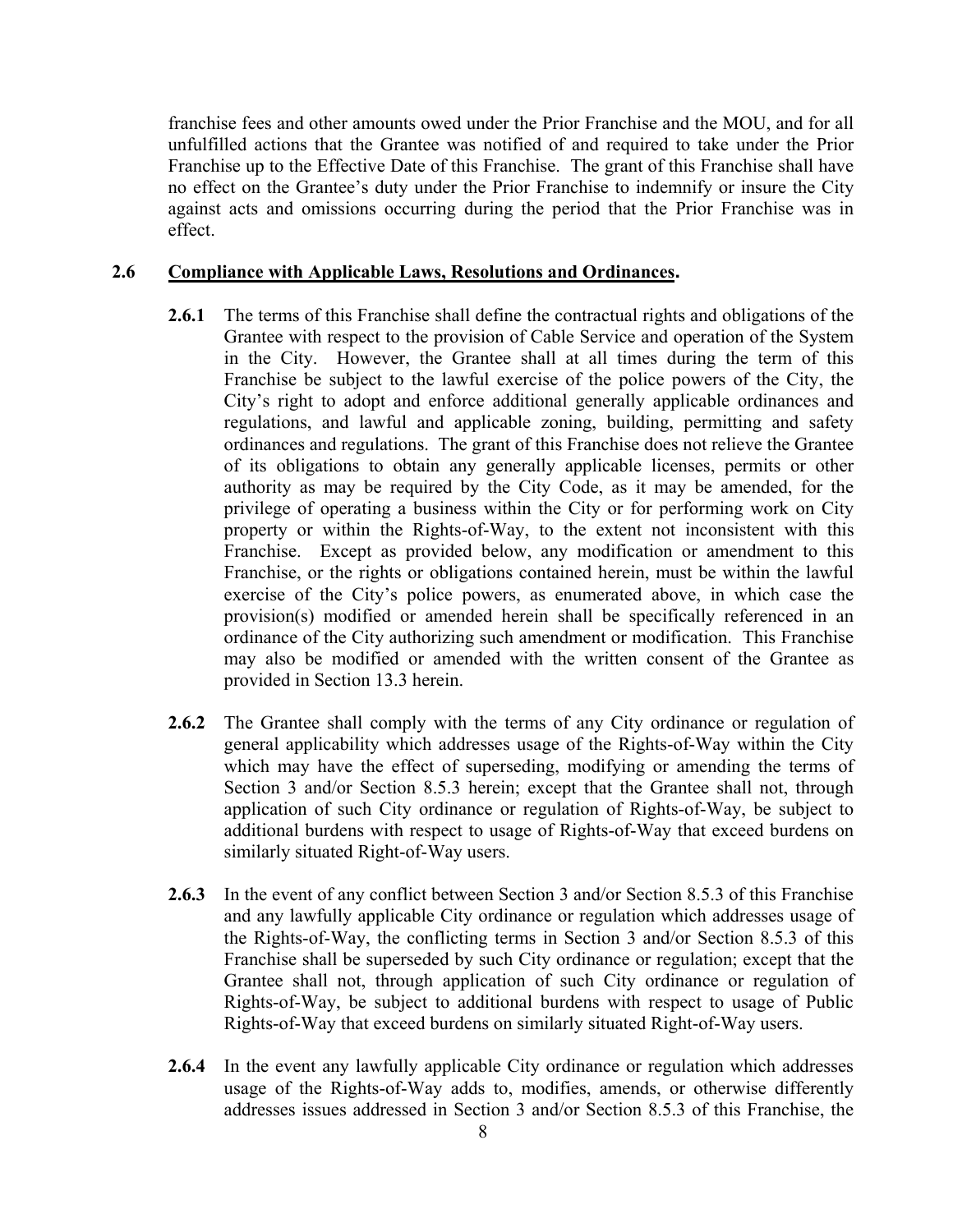Grantee shall comply with such ordinance or regulation of general applicability, regardless of which requirement was first adopted; except that the Grantee shall not, through application of such City ordinance or regulation of Rights-of-Way, be subject to additional burdens with respect to usage of Rights-of-Way that exceed burdens on similarly situated Rights-of-Way users.

**2.6.5** In the event the Grantee cannot determine how to comply with any Right-of-Way requirement of the City, whether pursuant to this Franchise or other requirement, the Grantee shall immediately provide written notice of such question, including the Grantee's proposed interpretation, to the City. The City shall provide a written response within ten (10) business days of receipt indicating how the requirements cited by the Grantee apply. The Grantee may proceed in accordance with its proposed interpretation in the event a written response is not received within thirteen (13) business days of mailing or delivering such written question.

### **2.7 Rules of Grantee.**

 The Grantee shall have the authority to promulgate such rules, regulations, terms and conditions governing the conduct of its business as shall be reasonably necessary to enable said Grantee to exercise its rights and perform its obligations under this Franchise and applicable law, and to assure uninterrupted service to each and all of its Subscribers; provided that such rules, regulations, terms and conditions shall not be in conflict with provisions hereto, the rules of the FCC, the laws of the State of Minnesota, the City, or any other body having lawful jurisdiction.

#### **2.8 Territorial Area Involved.**

 This Franchise is granted for the corporate boundaries of the City, as they exist from time to time; provided, however, that the Grantee shall not be required to extend service beyond its present System boundaries except pursuant to the line extension requirement set forth in Section 4.4 of this Franchise.

### **2.9 Written Notice.**

 All notices, reports or demands required to be given in writing under this Franchise shall be deemed to be given when delivered personally to any officer of the Grantee or the City's designated Franchise administrator, or forty-eight (48) hours after it is deposited in the United States mail in a sealed envelope, with registered or certified mail postage prepaid thereon, addressed to the party to whom notice is being given, as follows:

 If to City: City of Blaine 10801 Town Square Drive NE Blaine, Minnesota 55449 Attention: City Manager/Administrator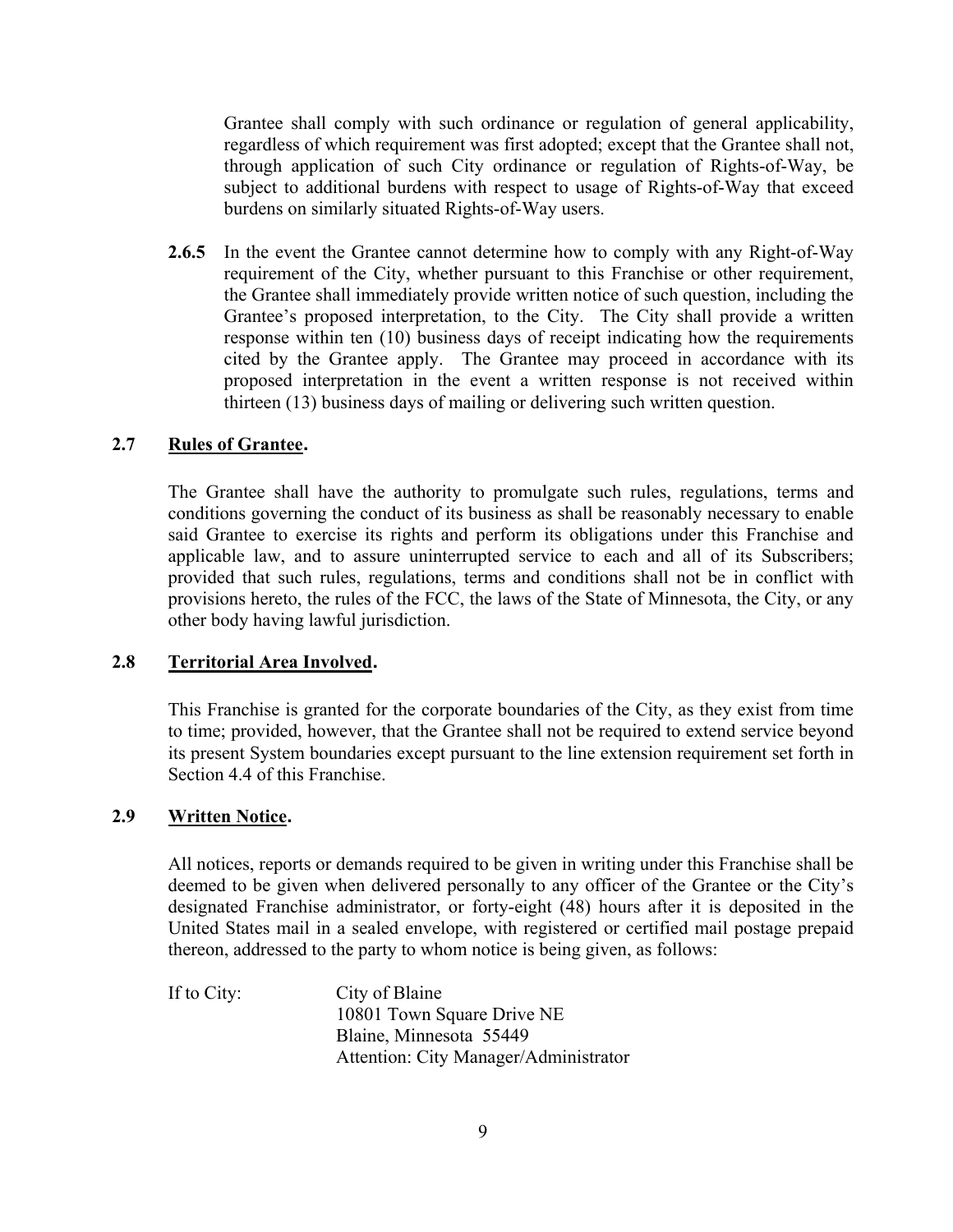| With copies to: | <b>Executive Director</b><br>North Metro Telecommunications Commission<br>1630 $101^{\text{st}}$ Avenue, N.E.<br>Blaine, Minnesota 55434      |
|-----------------|-----------------------------------------------------------------------------------------------------------------------------------------------|
| And to:         | Thomas D. Creighton, Esq.<br>Creighton, Bradley & Guzzetta, LLC<br>5402 Parkdale Drive, Suite 102<br>Minneapolis, Minnesota 55416             |
| If to Grantee:  | General Manager<br>MediaOne d/b/a AT&T Broadband<br>10 River Park Plaza<br>St. Paul, Minnesota 55107                                          |
| With copies to: | John F. Gibbs, Esq.<br>Robins, Kaplan, Miller & Ciresi, LLP<br>2800 LaSalle Plaza<br>800 LaSalle Avenue South<br>Minneapolis, Minnesota 55402 |

Such addresses may be changed by either party upon notice to the other party given as provided in this Section.

### **2.10 Effective Date.**

 This Franchise shall become effective after: (i) all conditions precedent to its effectiveness as an ordinance of the City have occurred; (ii) all conditions precedent to its execution are satisfied; (iii) it has been approved by the City Council in accordance with applicable law; and (iv) it has been accepted and signed by the Grantee and the City in accordance with Section 14 (the "Effective Date").

#### **2.11 Grantee Not a Common Carrier.**

Nothing in this Franchise shall be deemed to require the Grantee to assume the status of a common carrier as defined under applicable law.

#### **SECTION 3. CONSTRUCTION STANDARDS**

#### **3.1 Registration, Permits and Construction Codes.**

**3.1.1** The Grantee shall strictly adhere to all State and local laws, regulations and policies adopted by the City Council applicable to the location, construction, installation, operation or maintenance of the System, I-Net and DFOI in the City. The City and/or its delegatee has the right to supervise all construction or installation work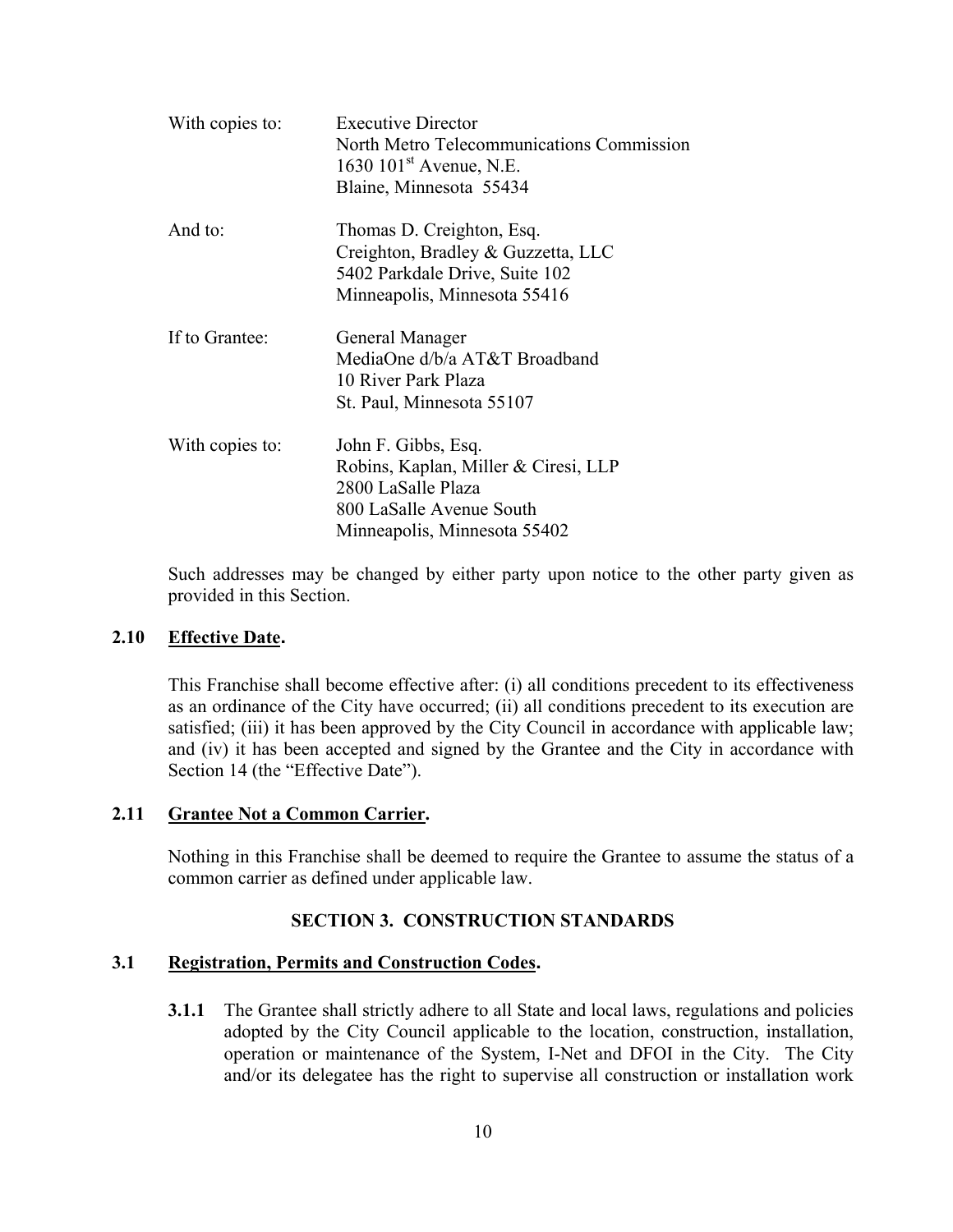performed in the Rights-of-Way as it shall find necessary to ensure compliance with the terms of this Franchise and other applicable provisions of law and regulations.

**3.1.2** Failure to obtain permits or to comply with permit requirements shall be grounds for revocation of this Franchise, or any lesser sanctions provided herein or in any other applicable law, code or regulation.

### **3.2 Restoration of Rights-of-Way and Property.**

 Any Rights-of-Way, or any sewer, gas or water main or pipe, drainage facility, electric, fire alarm, police communication or traffic control facility of the City, or any other public or private property, which is disturbed, damaged or destroyed during the construction, repair, replacement, relocation, operation, maintenance, expansion, extension or reconstruction of the System, the I-Net and/or the DFOI shall be promptly and fully restored, replaced, reconstructed or repaired by the Grantee, at its expense, to the same condition as that prevailing prior to the Grantee's work, to the extent consistent with applicable statutes and rules. It is agreed that in the normal course, with respect to fire and police department facilities and equipment, and water and sewer facilities, and other essential utilities and services, as determined by the City, such restoration, reconstruction, replacement or repairs shall be commenced immediately after the damage, disturbance or destruction is incurred, and the Grantee shall take diligent steps to complete the same, unless an extension of time is obtained from the appropriate City agency or department. In all other cases, reconstruction, replacement, restoration or repairs shall be commenced within no more than three (3) days after the damage, disturbance or destruction is incurred, and shall be completed as soon as reasonably possible thereafter. If the Grantee shall fail to perform the repairs, replacement, reconstruction or restoration required herein, the City shall have the right to put the Rights-of-Way, public or private property back into good condition. In the event City determines that the Grantee is responsible for such disturbance or damage, the Grantee shall be obligated to fully reimburse the City for required repairs, reconstruction and restoration.

# **3.3 Conditions on Right-of-Way Use.**

- **3.3.1** Nothing in this Franchise shall be construed to prevent the City from constructing, maintaining, repairing or relocating sewers; grading, paving, maintaining, repairing, relocating and/or altering any Right-of-Way; constructing, laying down, repairing, maintaining or relocating any water mains; or constructing, maintaining, relocating or repairing any sidewalk or other public work.
- **3.3.2** All System transmission and distribution structures, lines and equipment erected by the Grantee within the City shall be located so as not to obstruct or interfere with the use of Rights-of-Way except for normal and reasonable obstruction and interference which might occur during construction and to cause minimum interference with the rights of property owners who abut any of said Rights-of-Way and not to interfere with existing public utility installations.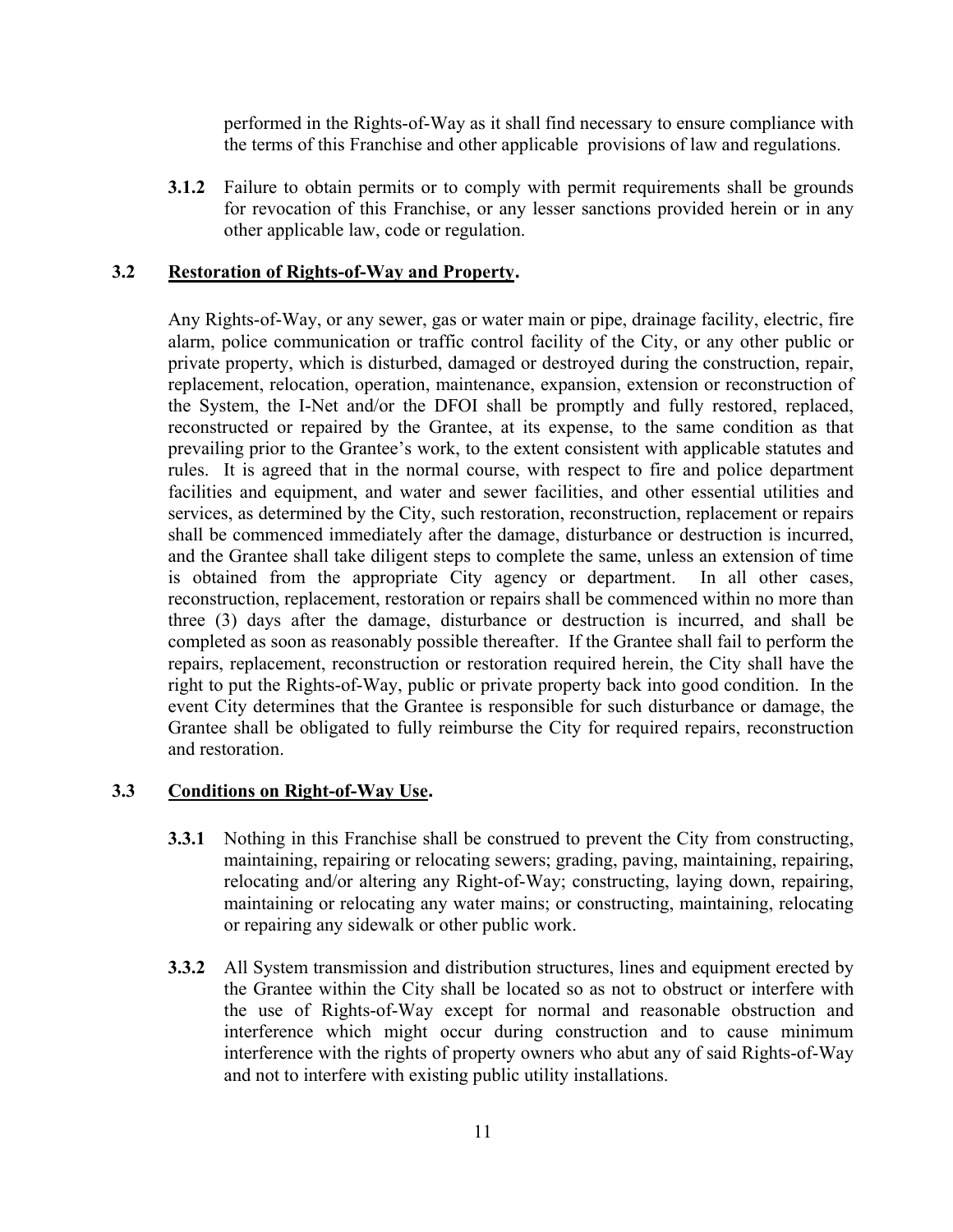- **3.3.3** The Grantee shall, at its sole expense, by a reasonable time specified by the City, protect, support, temporarily disconnect, relocate or remove any of its property when required by the City by reason of traffic conditions; public safety; Rightsof-Way construction; street maintenance or repair (including resurfacing or widening); change in Right-of-Way grade; construction, installation or repair of sewers, drains, water pipes, power lines, signal lines, tracks or any other type of government-owned communications or traffic control system, public work or improvement of government-owned utility; Right-of-Way vacation; or for any other purpose where the convenience of the City would be served thereby. If the Grantee fails, neglects or refuses to comply with the City's request, the City may protect, support, temporarily disconnect, relocate or remove the appropriate portions of the System, the I-Net and/or the DFOI at the Grantee's expense for any of the City's incremental costs incurred as a result of the Grantee's failure to comply. Except for the City's gross negligence, the City shall not be liable to the Grantee for damages resulting from the City's protection, support, disconnection, relocation or removal, as contemplated in the preceding sentence.
- **3.3.4** The Grantee shall not place poles, conduits or other fixtures of the System, I-Net or DFOI above or below ground where the same will interfere with any gas, electric, telephone, water or other utility fixtures and all such poles, conduits or other fixtures placed in any Right-of-Way shall be so placed as to comply with all lawful requirements of the City.
- **3.3.5** The Grantee shall, upon request of any Person holding a moving permit issued by the City, temporarily move its wires or fixtures to permit the moving of buildings with the expense of such temporary removal to be paid by the Person requesting the same. The Grantee shall be given not less than ten (10) days' advance written notice to arrange for such temporary wire changes.
- **3.3.6** To the extent consistent with generally applicable City Code provisions, rules and regulations, the Grantee shall have the right to remove, cut, trim and keep clear of its System, the I-Net and the DFOI trees or other vegetation in and along or overhanging the Rights-of-Way. However, in the exercise of this right, the Grantee agrees not to cut or otherwise injure said trees to any greater extent than is reasonably necessary. All trimming shall be performed at no cost to the City, the Commission or a homeowner.
- **3.3.7** The Grantee shall use its best efforts to give prior notice to any adjacent private property owners who will be negatively affected or impacted by Grantee's work in the Rights-of-Way.
- **3.3.8** If any removal, relaying or relocation is required to accommodate the construction, operation or repair of the facilities of a Person that is authorized to use the Rights-of-Way, the Grantee shall, after thirty (30) days' advance written notice and payment of all costs by such Person, commence action to effect the necessary changes requested by the responsible entity. If multiple responsible parties are involved, the City may resolve disputes as to the responsibility for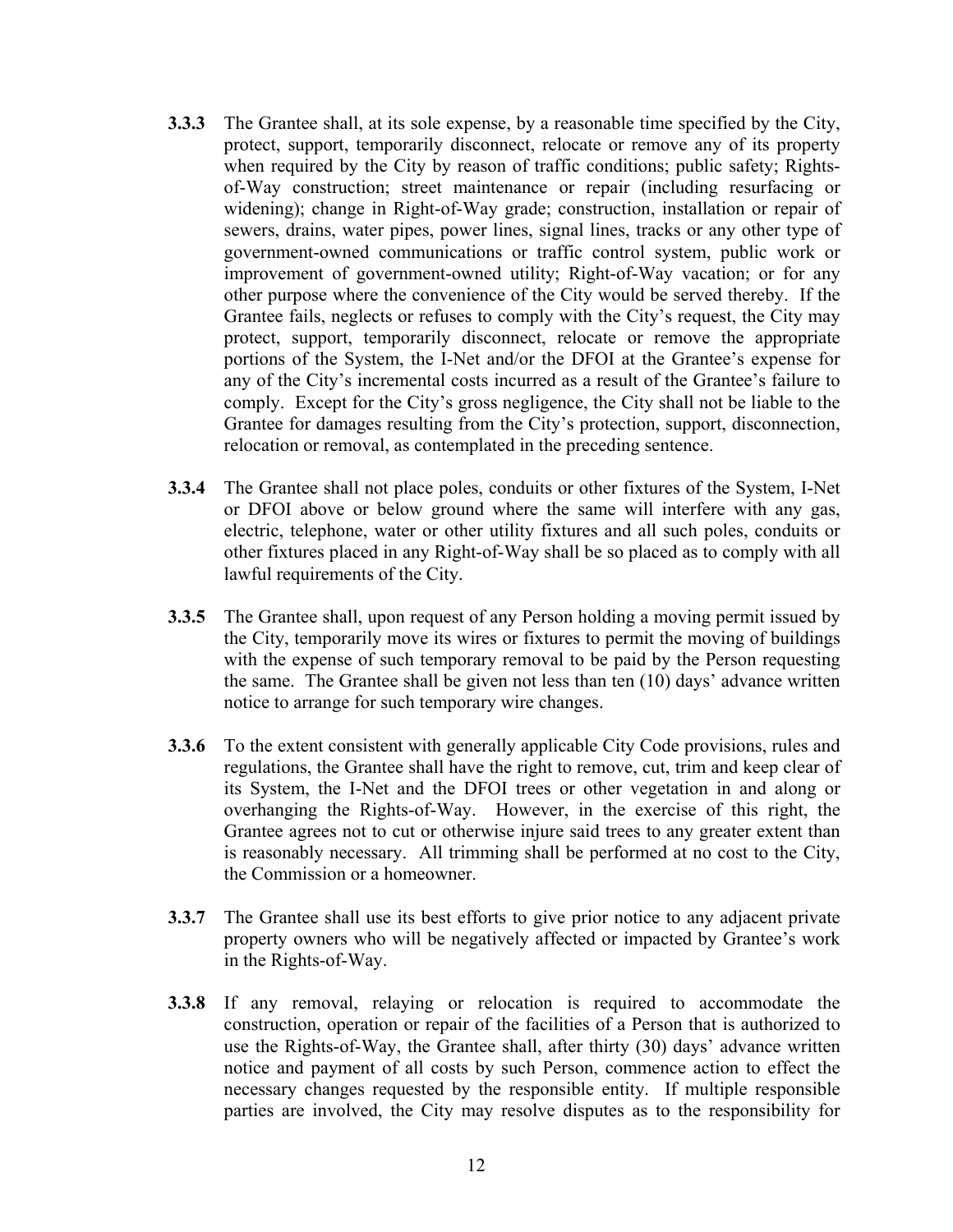costs associated with the removal, relaying or relocation of facilities among entities authorized to install facilities in the Rights-of-Way if the parties are unable to do so themselves, and if the matter is not governed by a valid contract between the parties or any State or federal law or regulation.

**3.3.9** In the event the System, I-Net and/or DFOI is contributing to an imminent danger to health, safety or property, as reasonably determined by the City, after providing actual notice to the Grantee, if it is reasonably feasible to do so, the City may remove or relocate any or all parts of the System, I-Net and/or DFOI at no expense to the City or the Commission other than the City's cost to act on such determination.

# **3.4 Use of Existing Poles and Undergrounding of Cable.**

- **3.4.1** Where existing poles, underground conduits, ducts or wire holding structures are available for use by the Grantee, but it does not make arrangements for such use, the City may require, through the established permit, or any other applicable procedure, the Grantee to use such existing poles and wire holding structures if the City determines that the public convenience would be enhanced thereby and the terms available to the Grantee for the use of such poles and structures are just and reasonable.
- **3.4.2** The Grantee agrees to place its cables, wires or other like facilities underground, in the manner as may be required by the provisions of the City Code and City policies, procedures, rules and regulations, as amended from time to time, where all utility facilities are placed underground. The Grantee shall not place facilities, equipment or fixtures where they will interfere with any existing gas, electric, telephone, water, sewer or other utility facilities or with any existing installations of the City, or obstruct or hinder in any manner the various existing utilities serving the residents of the City. To the extent consistent with the City Code, City policies, procedures, rules and regulations, System cable and facilities may be constructed overhead where poles exist and electric or telephone lines or both are now overhead. However, in no case may the Grantee install poles in areas of the City where underground facilities are generally used by the utilities already operating. If the City, at a future date, requires all electric and telephone lines to be placed underground in all or part of the City, the Grantee shall, within a reasonable time, similarly move its cables and lines. If the City reimburses or otherwise compensates any Person using the Rights-of-Way for the purpose of defraying the cost of any of the foregoing, the City shall also reimburse the Grantee in the same manner in which other Persons affected by the requirement are reimbursed. If the funds are controlled by another governmental entity, the City shall not oppose or otherwise hinder any application for or receipt of such funds on behalf of the Grantee.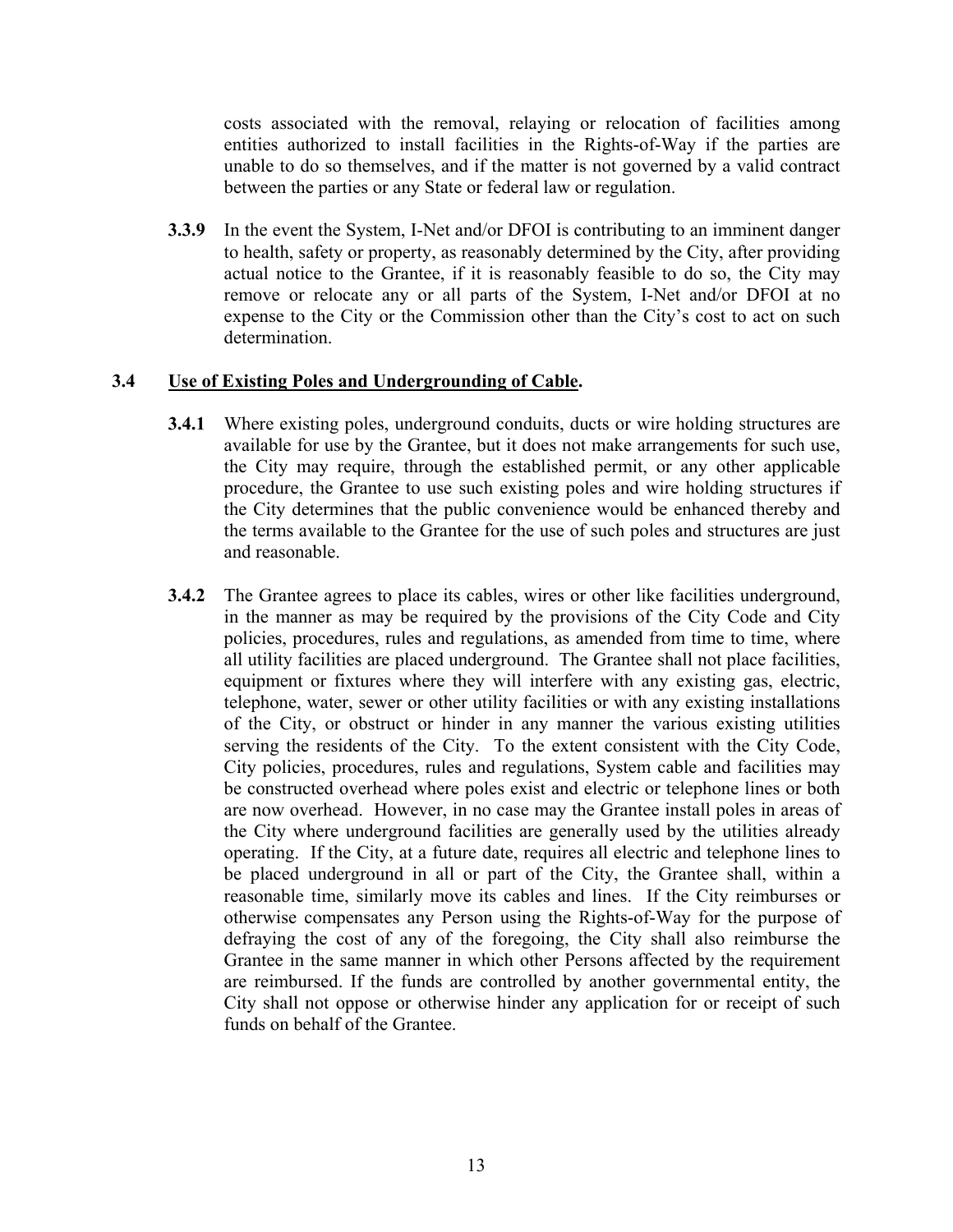# **3.5 Installation of Facilities.**

- **3.5.1** No poles, towers, conduits, amplifier boxes, pedestal mounted terminal boxes, similar structures or other wire-holding structures shall be erected or installed by the Grantee without obtaining any required permit or other authorization from the City.
- **3.5.2** No placement of any pole or wire holding structure of the Grantee is to be considered a vested fee interest in the Rights-of-Way or in City property. Whenever feasible, all transmission and distribution structures, lines, wires, cables, equipment and poles or other fixtures erected by the Grantee within the City are to be so located and installed as to cause minimum interference with the rights and convenience of property owners.

# **3.6 Safety Requirements.**

- **3.6.1** All applicable safety practices required by law shall be used during construction, maintenance and repair of the System, the I-Net and the DFOI. The Grantee agrees, at all times, to employ ordinary and reasonable care and to install and maintain in use commonly accepted methods and devices for preventing failures and accidents that are likely to cause damage or injuries to the public or to property. All structures and all lines, equipment and connections in the Rights-of-Way shall at all times be kept and maintained in a safe condition, consistent with applicable safety codes.
- **3.6.2** The Grantee's construction, operation or maintenance of the System, the I-Net and the DFOI, as applicable, shall be conducted in such a manner as not to interfere with City communications technologies related to the health, safety and welfare of City residents.
- **3.6.3** The Grantee shall install and maintain such devices as will apprise or warn Persons and governmental entities using the Rights-of-Way of the existence of work being performed on the System, the I-Net and/or the DFOI in Rights-of-Way.
- **3.6.4** The Grantee shall be a member of the One Call Notification System (otherwise known as "Gopher State One Call") or its successor, and shall field mark the locations of its underground facilities upon request. Throughout the term of this Franchise, the Grantee shall identify the location of its facilities for the City or the Commission at no charge to the City or the Commission.

# **3.7 City Use of Facilities.**

 The City, after consultation with the Grantee, shall have the right to use for its sole Noncommercial purposes the Grantee's poles, conduits, ducts and manholes free of charge, provided that such current or continued use will not unreasonably interfere with the present or future needs or operations of the Grantee.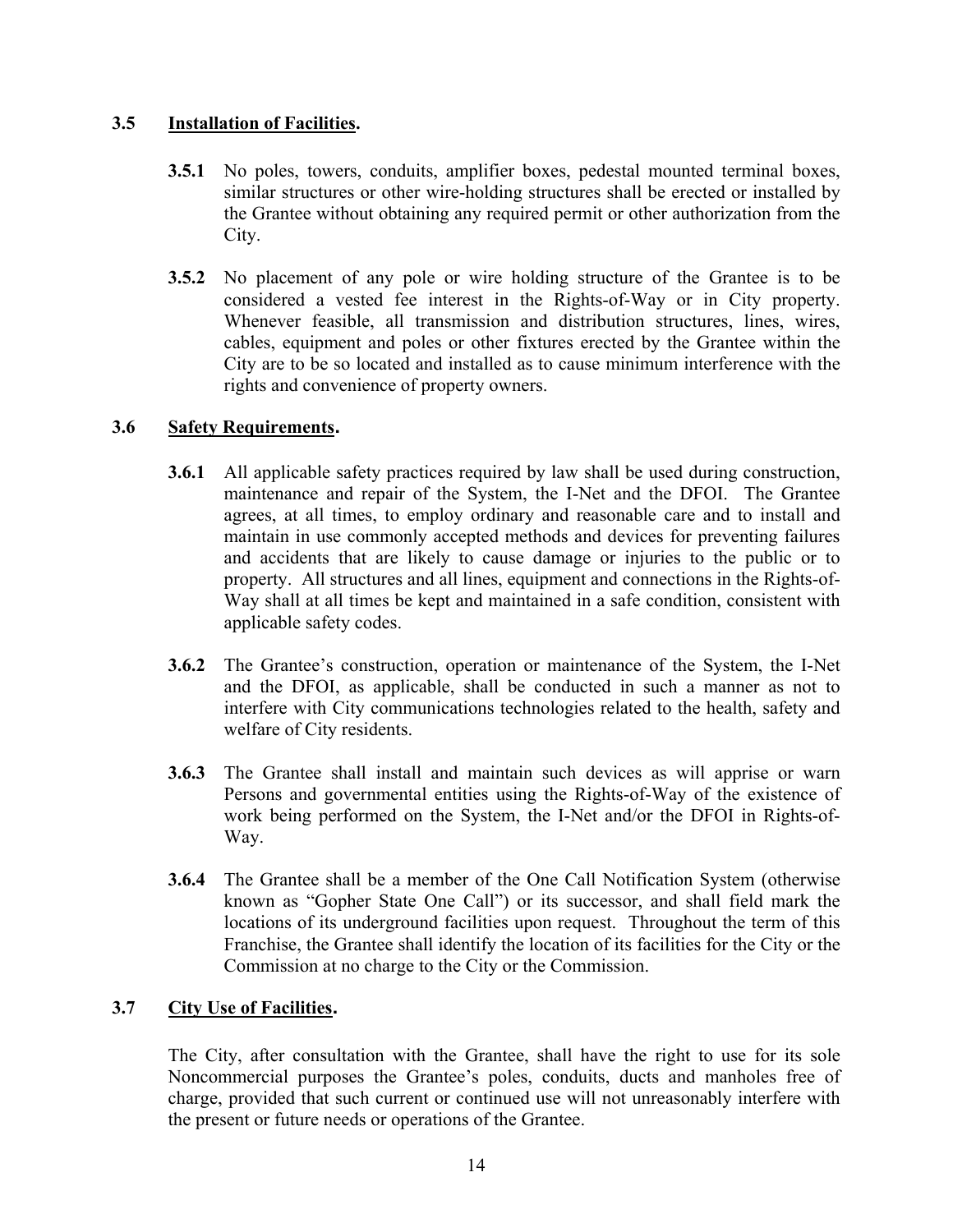# **3.8 Removal of Facilities at Expiration of Franchise.**

 At the expiration of the term for which this Franchise is granted, or upon the expiration of any renewal or extension period which may be granted, the City shall have the right to require the Grantee, at the Grantee's sole expense: (i) to remove all portions of the System from all Rights-of-Way within the City; and (ii) to restore affected sites to their original condition. Should the Grantee fail, refuse or neglect to comply with the City's directive, all portions of the System, or any part thereof, may at the option of the City become the sole property of the City, at no expense to the City, or be removed, altered or relocated by the City at the cost of the Grantee. The City shall not be liable to the Grantee for damages resulting from such removal, alteration or relocation.

# **SECTION 4. DESIGN PROVISIONS**

### **4.1 System Facilities and Equipment.**

- **4.1.1** Upon completion of the subscriber network System Upgrade, the System generally shall have at least the following characteristics:
	- **4.1.1.1** a modern design when built, utilizing an architecture that will permit additional improvements necessary for high-quality and reliable service throughout the Franchise term, and the capability to operate continuously on a twenty-four (24) hour a day basis without severe material degradation during operating conditions typical to the Minneapolis/St. Paul metropolitan area;
	- **4.1.1.2** standby power generating capacity at the headend. The Grantee shall maintain motorized standby power generators capable of powering all headend equipment for at least twenty-four (24) hours. The back-up power supplies serving the System shall be capable of providing power to the System for not less than three (3) hours per occurrence measured on an annual basis according to manufacturer specifications in the event of an electrical outage. The Grantee shall maintain sufficient portable motorized generators to be deployed in the event that the duration of a power disruption is expected to exceed three (3) hours;
	- **4.1.1.3** facilities of good and durable quality, generally used in highquality, reliable systems of similar design;
	- **4.1.1.4** a System that conforms to or exceeds all applicable FCC technical performance standards, as amended from time to time, which standards are incorporated herein by reference, and any other applicable technical performance standards. Upstream signals shall at all times meet or exceed manufacturers' specifications for successful operation of upstream equipment provided by the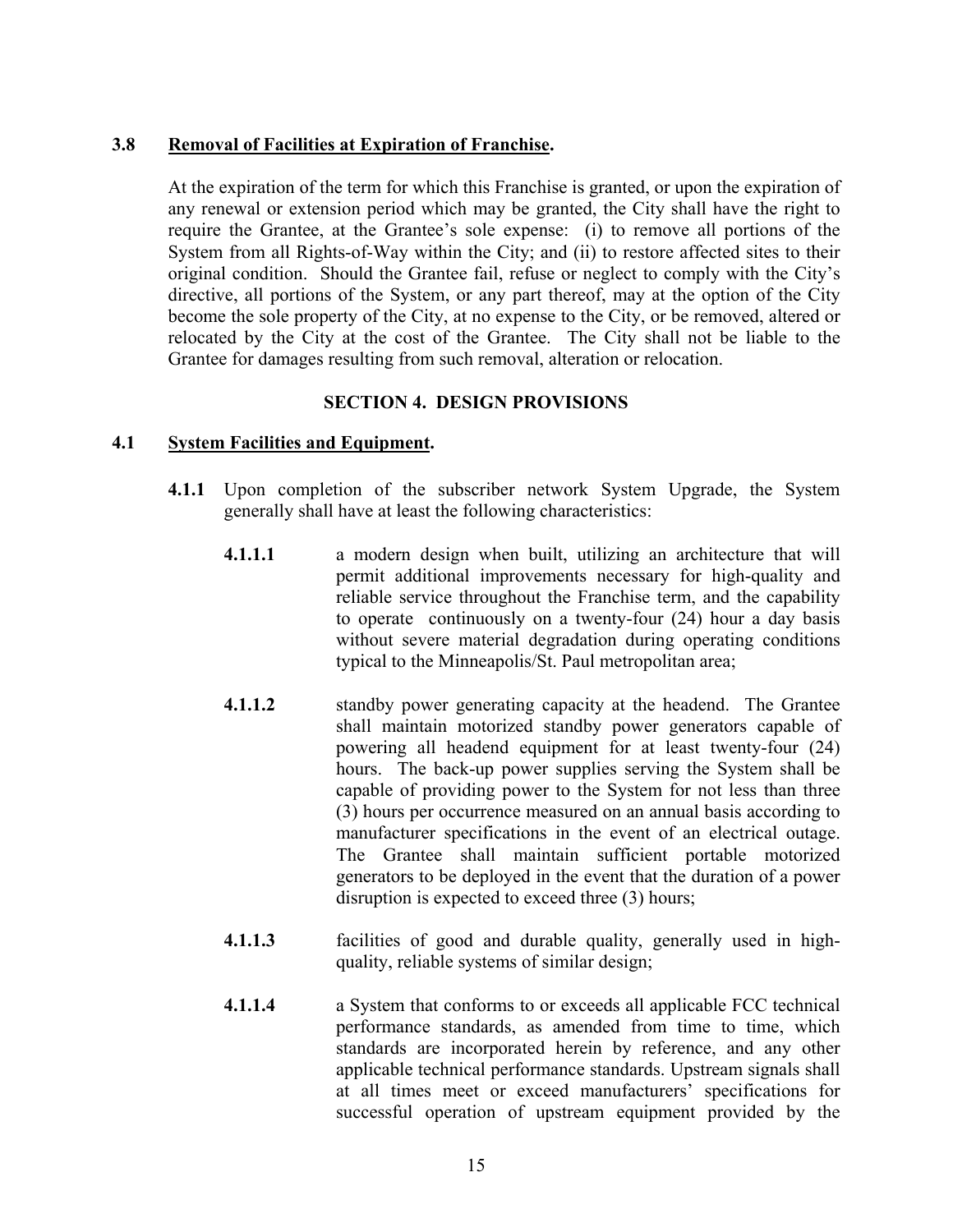Grantee or approved for use by the Grantee at any Subscriber's premises. End of the line performance must meet or exceed FCC specifications at the end of the Subscriber Drop;

- **4.1.1.5** a System shall, at all times, comply with applicable federal, State and local rules, regulations, practices and guidelines pertaining to the construction, upgrade, operation, extension and maintenance of Cable Systems, including, by way of example (but not limitation):
	- (A) National Electrical Code, as amended from time to time; and
	- (B) National Electrical Safety Code (NESC), as amended from time to time;
- **4.1.1.6** facilities and equipment sufficient to cure violations of FCC technical standards and to ensure that Grantee's System remains in compliance with the standards specified in subsection 4.1.1.5;
- **4.1.1.7** such facilities and equipment as necessary to maintain, operate and evaluate the Grantee's System for compliance with FCC technical and customer service standards, as such standards may hereafter be amended;
- **4.1.1.8** status monitoring equipment to alert the Grantee when and where back-up power supplies are being used, which capability shall be activated and used on or before the completion of the System Upgrade;
- **4.1.1.9** all facilities and equipment required to properly test the System and conduct an ongoing and active program of preventative and demand maintenance and quality control, and to be able to quickly respond to customer complaints and resolve System problems;
- **4.1.1.10** antenna supporting structures designed in accordance with any applicable governmental building codes, as amended, and painted, lighted and erected and maintained in accordance with all applicable rules and regulations of the Federal Aviation Administration, the Federal Communications Commission and all other applicable codes and regulations;
- **4.1.1.11** facilities and equipment at the headend allowing the Grantee to transmit or cablecast signals in substantially the form received, without substantial alteration or deterioration. For example, the headend should include equipment that will transmit color video signals received at the headend in color, stereo audio signals received at the headend in BTSC stereo format, and a signal received with a secondary audio track with both audio tracks;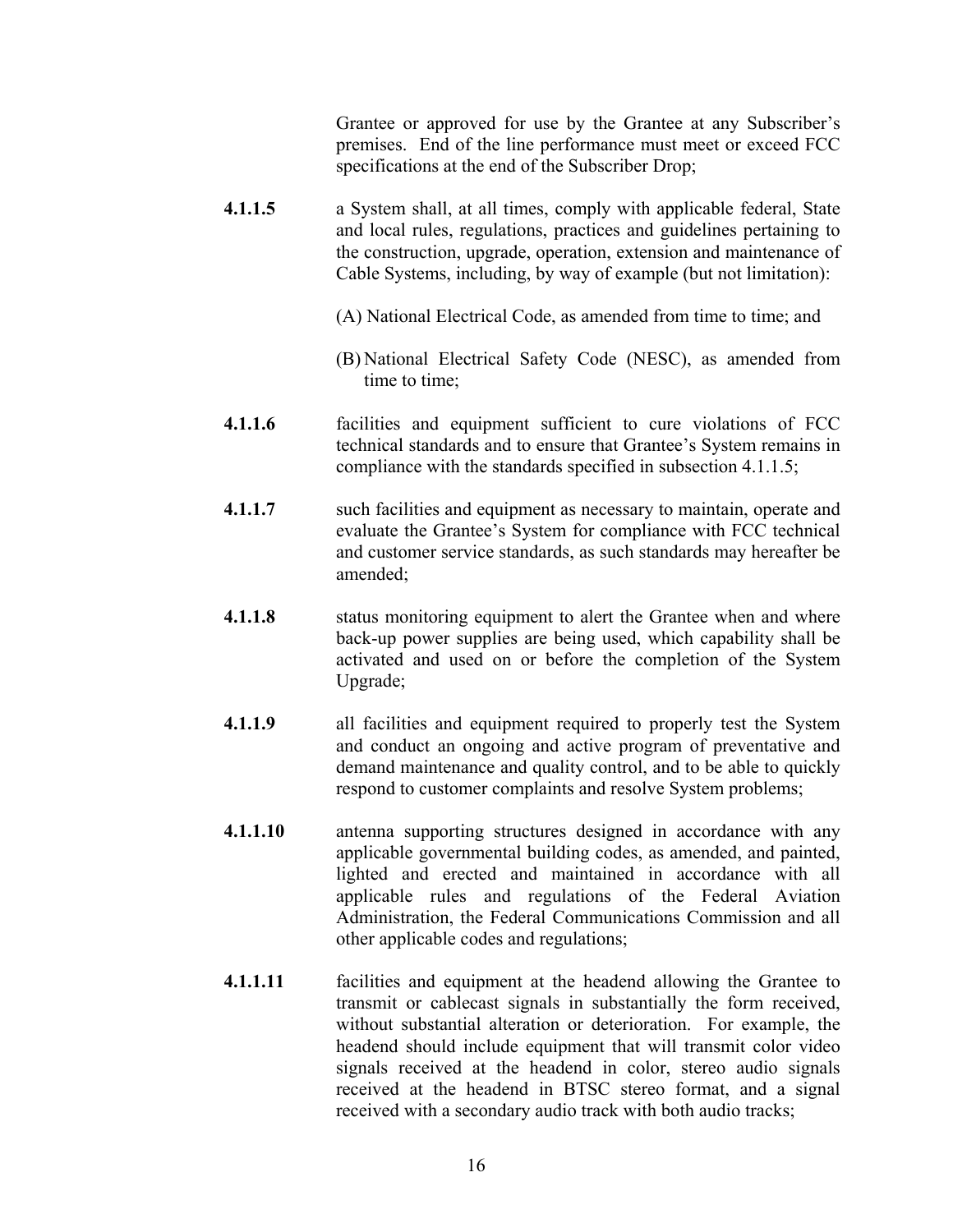- **4.1.1.12** the Grantee shall provide adequate security provisions in its Subscriber site equipment to permit parental control over the use of Grantee's Cable Service. The Grantee, however, shall bear no responsibility for the exercise of parental controls and shall incur no liability for any Subscriber's or viewer's exercise or failure to exercise such controls;
- **4.1.1.13** facilities and equipment capable of operating within the temperature ranges typical to the climate of the North Metro Franchise Area over the calendar year;
- **4.1.1.14** the System shall be so constructed and operated that there is no perceptible deterioration in the quality of Public, Educational, Governmental or religious Access Channel signals after delivery of such signals to the first interface point with an Institutional Network hub, Grantee's headend or the subscriber network, whichever is applicable, as compared with the quality of any other channel on the System. As used in this paragraph, "deterioration" refers to delivery that is within the control of the Grantee; and
- **4.1.1.15** the Grantee must have TDD/TYY (or equivalent) equipment at the company office, and a publicly listed telephone number for such equipment, that will allow hearing impaired customers to contact the company.
- **4.1.2** The Grantee is authorized and required to continue to operate Grantee's Cable System substantially as it exists on the date hereof, and to provide service substantially equivalent to its existing service, within the territorial limits of the City as of the Effective Date of this Franchise, until such time as the System is upgraded, as provided herein.
- **4.1.3** The Grantee shall complete a System Upgrade in accordance with the schedule set forth in subsection 4.2 providing at least the following characteristics:
	- **4.1.3.1** upon completion of the System Upgrade, the System shall include a hybrid fiber-coaxial architecture, with fiber-optic cable from the headend to hubs, and from hubs to Nodes. Nodes System-wide shall serve on average 250 dwelling units or less, with a minimum of three (3) fibers connecting such a 250-home average Node to System headends and hubs. Individual Nodes may serve cable passing a number of dwelling units in excess of 250, provided there is no adverse effect on the performance characteristics of the System serving Subscribers from that Node. No Node shall serve more than 750 dwelling units.
	- **4.1.3.2** the capability of supporting both analog and digital Cable Services;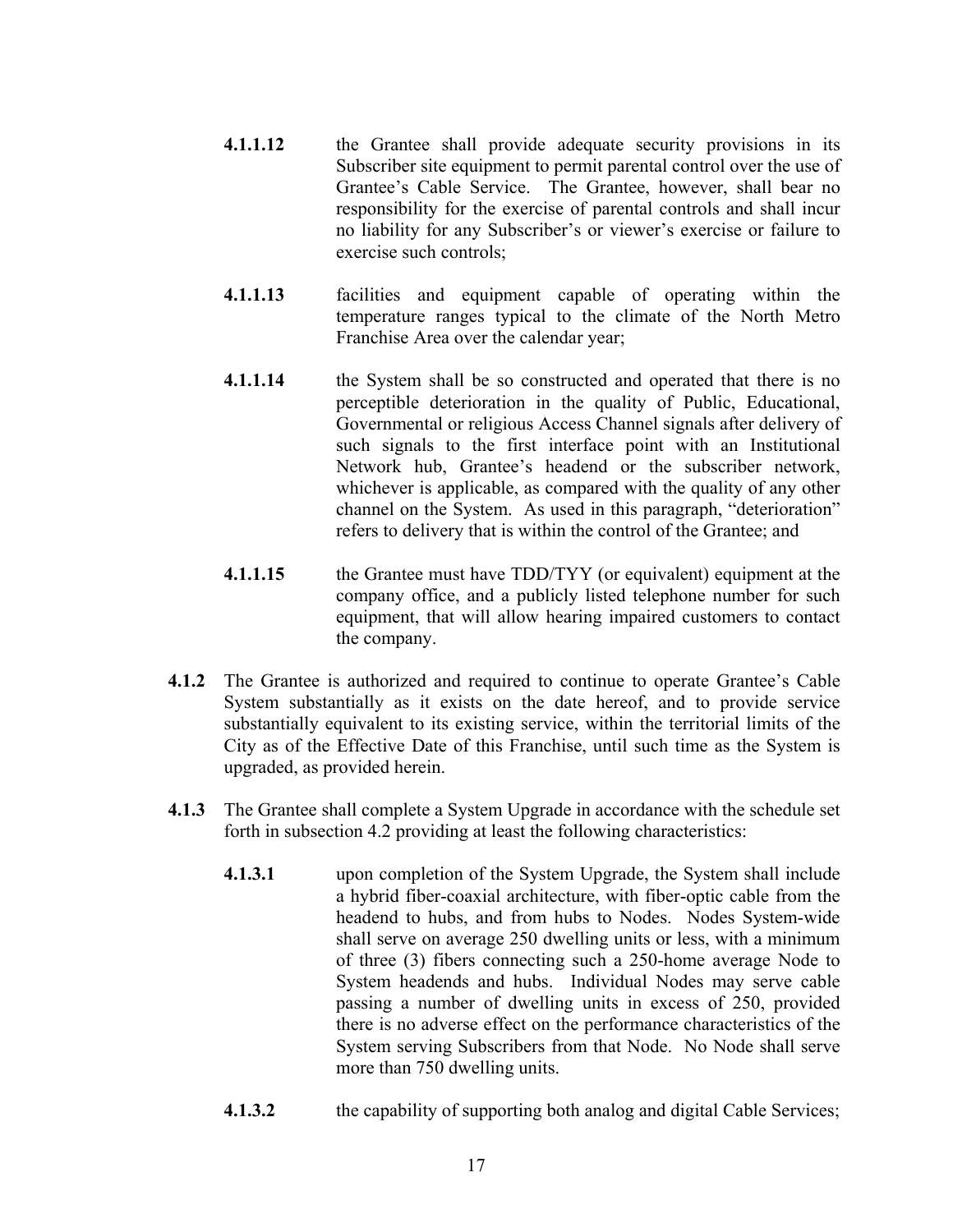- **4.1.3.3** segmentation of the System, including Nodes that are divisible by two, so that sufficient capacity is available for targeted and interactive services at all times;
- **4.1.3.4** activation of the bandwidth from 5 to 42 MHz for upstream transmissions on the System;
- **4.1.3.5** an average of no more than four (4), but in no event more than seven (7), amplifiers per coaxial cable in each cascade from any Node;
- **4.1.3.6** a capacity rating of at least 860 MHz for all active and passive components;
- **4.1.3.7** audio control units shall be utilized for each channel for volume control on analog service, excluding off-air broadcast channels or channels that are sent through a processor instead of being modulated and de-modulated, locally processed in the hub serving the geographic area; and
- **4.1.3.8** electronic transmission and powering equipment connecting the hub(s) in the North Metro System to the Grantee's other hubs and/or headend facilities in the Twin Cities metropolitan area shall be of a redundant design.
- **4.1.4.** The upgraded System shall initially have a minimum analog channel capacity of at least 78 channels, downstream to all Subscribers, plus additional capacity for digital and other services.
- **4.1.5.** The System shall be designed, constructed and activated in order to facilitate narrowcasting of Government Access Channels discretely by municipality. The Grantee shall provide and maintain all equipment and facilities necessary to accomplish this narrowcasting, at no cost to the City or the Commission.
- **4.1.6.** All power supplies for the System shall be equipped with standby power capability in accordance with Section 4.1.1.2. Additionally, the Grantee shall use status monitoring equipment at all power supply locations in the System. Such equipment shall have the capabilities described in Section 4.1.1.8.
- **4.1.7.** PEG channels shall not be channel mapped without the prior approval of the Commission. As to all other channels, the Grantee shall make good faith efforts to avoid channel mapping unless that mapping is required to deliver a high-quality signal or to comply with applicable laws or regulations. In the event mapping of non-PEG channels is required to deliver a high quality signal or to comply with applicable laws or regulations, the Grantee agrees to map as few channels as possible.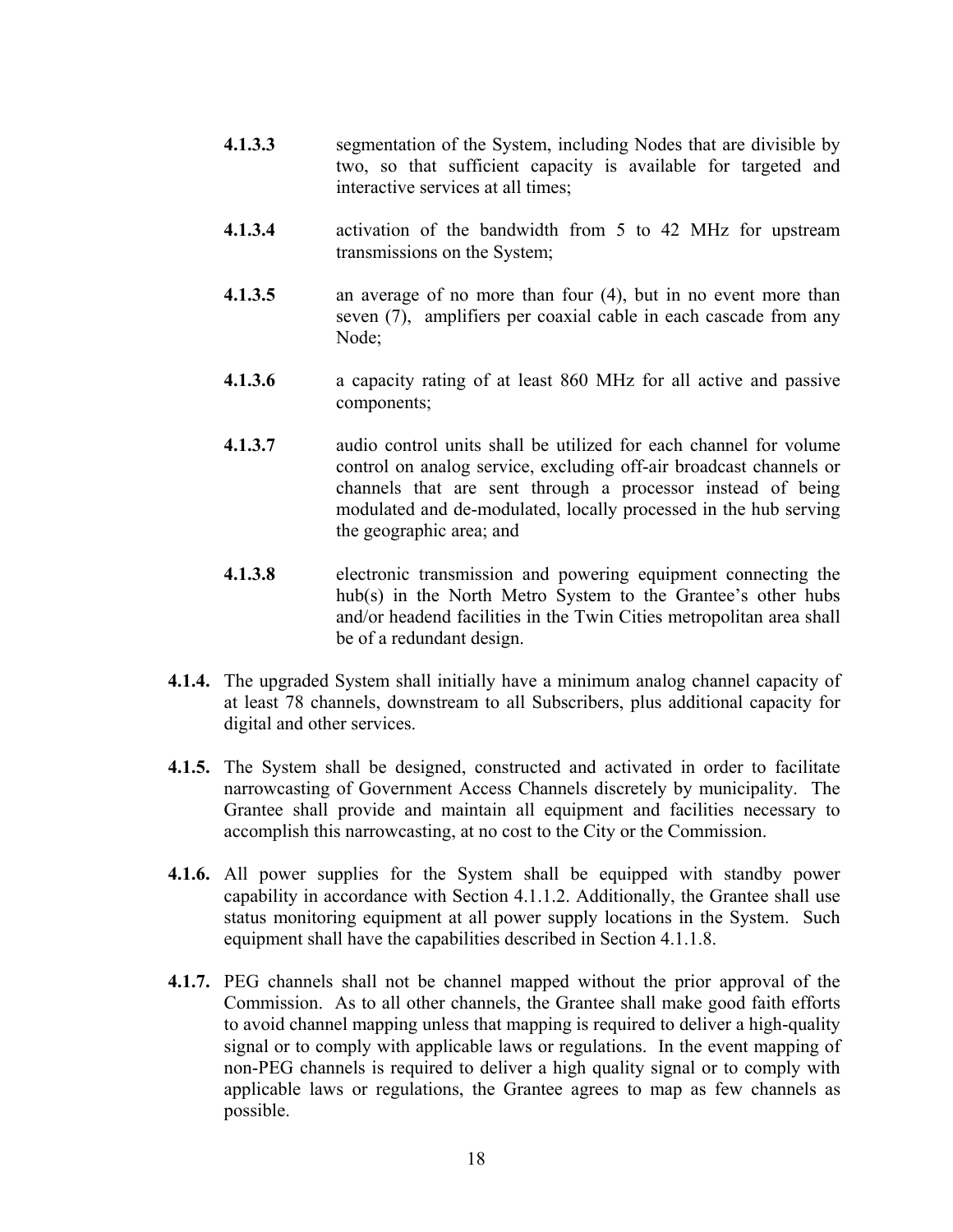- **4.1.8.** Emergency Alert System.
	- **4.1.8.1.** The Grantee shall install and thereafter maintain an Emergency Alert System ("EAS") fully compliant with local, state and federal EAS requirements. This EAS shall at all times be operated in compliance with FCC regulations.
	- **4.1.8.2.** The Grantee shall, at no cost to the City or Commission, furnish and install equipment that will allow a representative of the City to remotely activate the EAS, including activation by telephone, and to override the audio and video on all channels on the Grantee's Cable System that may be lawfully overridden (subject to any contractual or other rights of broadcasters) without the assistance of the Grantee, for emergency broadcasts.
	- **4.1.8.3.** The City or the Commission may, from time to time, conduct reasonable tests of the EAS. The City or the Commission shall permit only appropriately trained and authorized Persons to operate the EAS equipment and shall take reasonable precautions to prevent use of the Grantee's Cable System in any manner that results in unlawful use thereof, or any physical loss or physical damage to the Cable System. Except to the extent expressly prohibited by law, the City and the Commission shall hold the Grantee, its employees, officers and assigns harmless from any claims by third parties arising out of use of the EAS, including but not limited to reasonable attorneys' fees and costs. The City or the Commission shall provide reasonable notice to the Grantee prior to any test use of the EAS. The Grantee shall cooperate with the City and/or the Commission in any such test.
- **4.1.9.** During the design, walkout and preliminary construction activities related to the System Upgrade, the Grantee shall attempt to identify and take into account the Cable Service interests of the business community within the City. The Grantee shall, in connection with the System Upgrade, install conduit adequately sized to address future System rebuilds or System additions, with the intent to obviate the need to reopen the Rights-of-Way for construction and installation work.
- **4.1.10.** The City may request, as part of the System Upgrade, that the Grantee remove from the Rights-of-Way, at its own expense, existing equipment, plant and facilities that will not be used in the future, whether activated or not. If any unused or deactivated equipment remains in Rights-of-Way after such City request and the Grantee's reasonable opportunity to remove, the City may remove such plant, facilities and equipment at the Grantee's expense. The Grantee may appeal any request to remove existing equipment, plant and facilities to the City Council and thereby stay City action until a final decision is issued by the City Council. In the event existing facilities, plant and equipment are left underground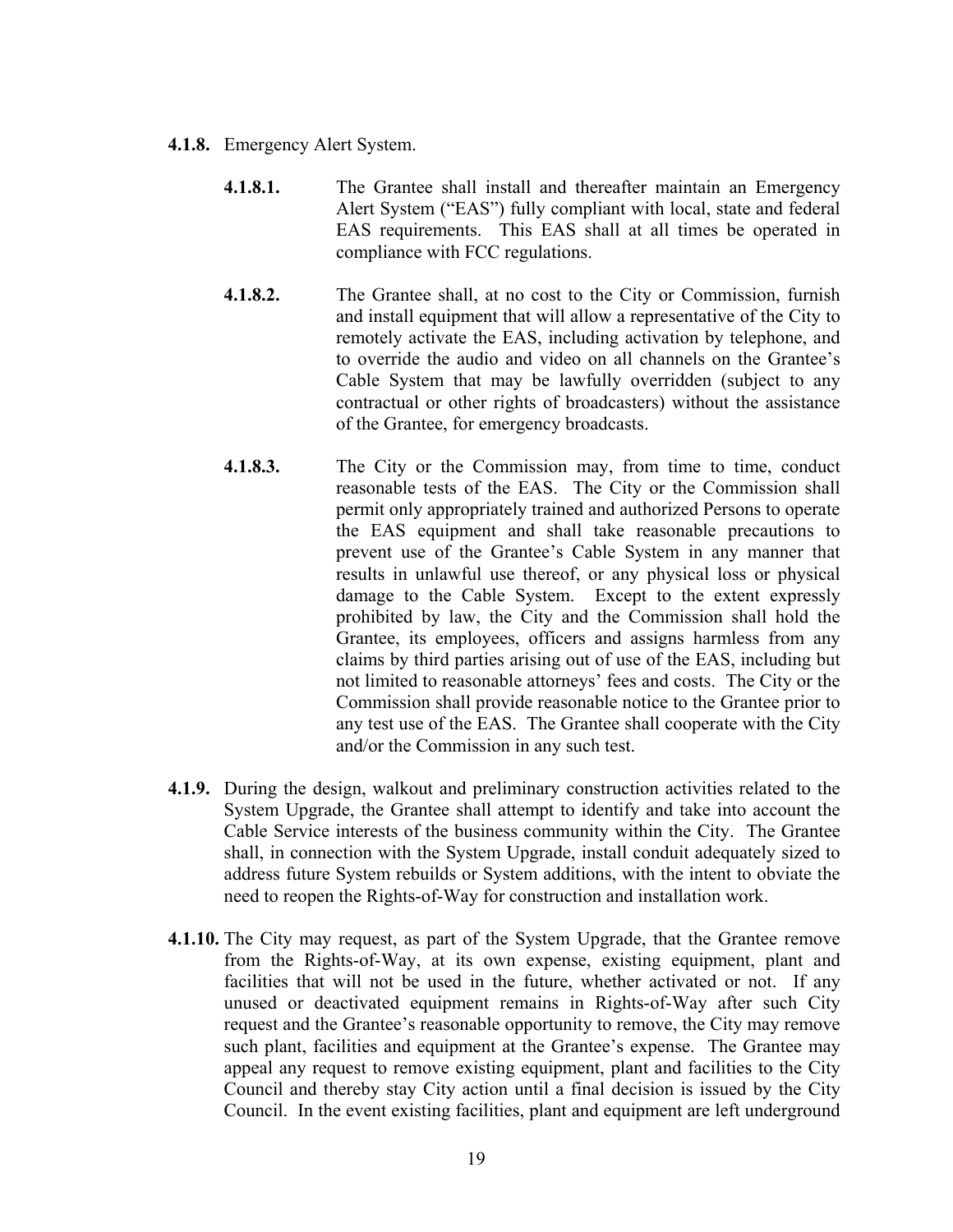in the Rights-of-Way, the City or the Commission may require the Grantee to provide accurate maps showing the location and the nature of the deactivated or unused facilities, plant and equipment, if such information has not already been provided to the City or the Commission.

**4.1.11.** The Grantee shall not assert or otherwise raise any claim before a court of competent jurisdiction or any administrative agency alleging that, as of the Effective Date of this Franchise, the minimum System design and performance requirements set forth in this Franchise are unenforceable under or inconsistent with then current applicable laws or regulations, or any orders, rules or decisions of the FCC.

# **4.2 System Construction Timetable.**

- **4.2.1** Grantee shall complete all construction related to the System Upgrade and shall fully activate the upgraded System no later than July 15, 2004. The Grantee shall provide, where reasonably feasible, for phased activation launches of the subscriber network. Failure to timely complete construction of the System Upgrade shall be a violation of this Franchise.
- **4.2.2** Within ninety (90) days after the Effective Date of this Franchise, the Grantee shall commence application for necessary permits, licenses, certificates and authorizations which are required in the conduct of its business.
- **4.2.3** Within ninety (90) days after the Effective Date of this renewed Franchise, Grantee shall commence System preliminary construction, walkout, electronic design, fiber design, and other associated System Upgrade and construction steps, and shall give written notice to the City and the Commission upon commencement of such activities.
- **4.2.4** All construction shall be performed in accordance with applicable laws, procedures, standards and regulations, except where specifically waived by the City.
- **4.2.5** The Grantee shall provide the City and the Commission with notice prior to commencement of steps of the System Upgrade in which possible service disruptions or physical construction activities may occur, including but not limited to: (i) tap pedestal replacements; (ii) amplifier/line extender pedestal replacements; (iii) underground duct replacement; (iv) overlashing of aerial fiber optic lines; and (v) underground placement or replacement of coaxial cables.
- **4.2.6** Upon completion of the System Upgrade initial design, the Grantee shall make available to the City and the Commission for review, on a confidential basis, a concise description of the facilities proposed to be erected or installed, and subscriber network design prints/map(s), which shall include at least the following elements: (i) trunk and feeder design; (ii) fiber routes; (iii) Node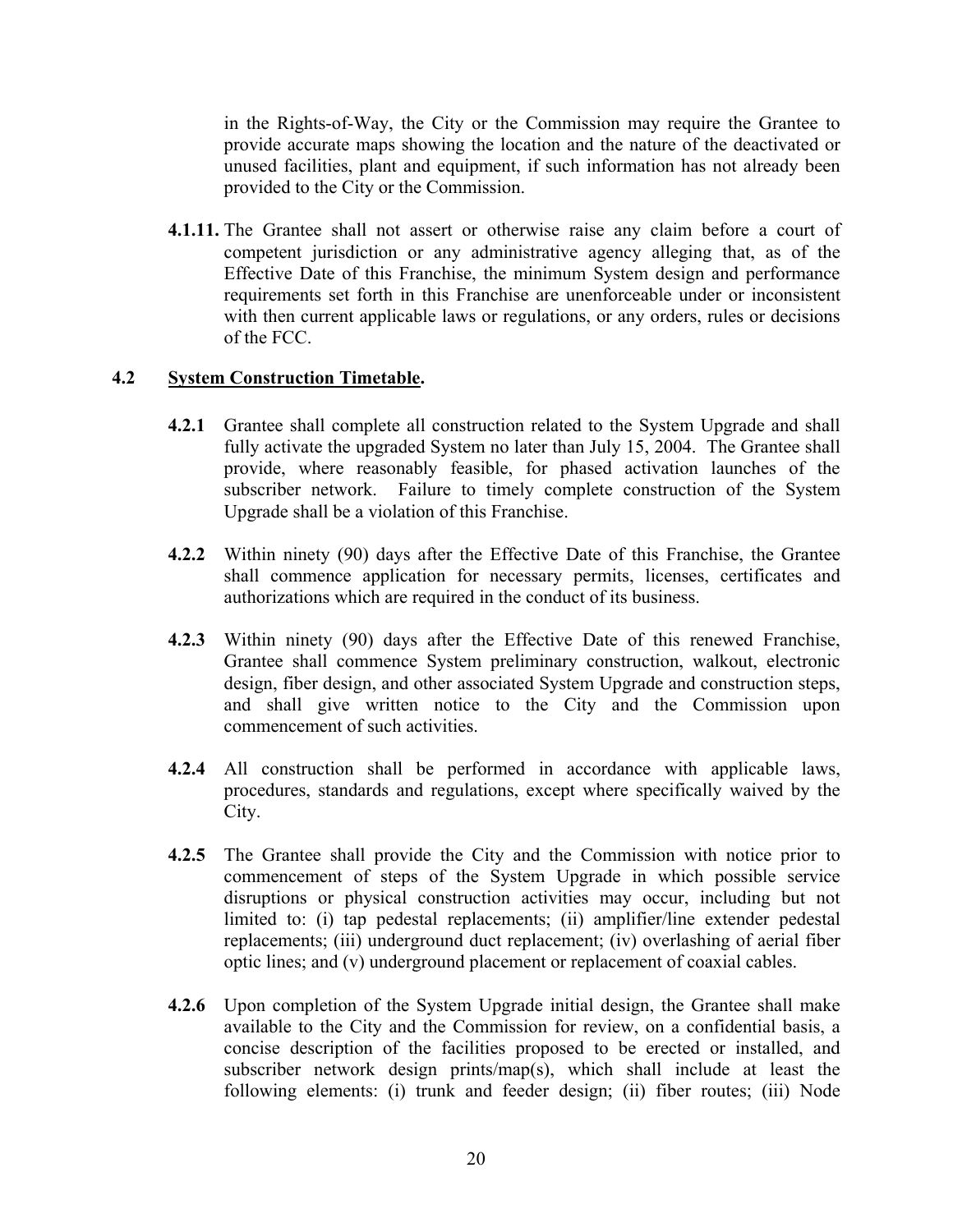locations; (iv) standby power supply locations; and (v) areas of the City to be served by each Node.

**4.2.7** The Grantee shall maintain complete and comprehensive as-built drawings of the subscriber network, I-Net and DFOI throughout the Franchise term, and shall make them available to the Commission and/or the City for inspection, upon request, on a confidential basis. As-built drawings shall be updated continually as changes occur in the subscriber network, the I-Net and/or the DFOI. The Grantee shall provide to the City, upon request, (including electronic form) copies of all as-built drawings showing the Grantee's facilities and equipment in the Rights-of-Way, and on private property where necessary to investigate citizen complaints or to determine Franchise compliance. The Grantee shall also maintain throughout the Franchise term a full set of headend and hub routing diagrams, showing routing from source input to combiner output and routing between headends and hubs, for all subscriber network, I-Net and DFOI signal transport. Such routing diagrams shall be made available to the City and/or the Commission for inspection, upon request, on a confidential basis.

### **4.3 Periodic Progress Reporting.**

 Following commencement of construction of the System Upgrade, the DFOI and the I-Net upgrade or any similar major construction, the Grantee shall, upon request of the Commission, meet with the Commission and provide an update on the progress of the System Upgrade, the DFOI construction and the I-Net upgrade or other construction.

- **4.3.1** Public Notification. Prior to the beginning of the System Upgrade, and periodically during each phase of construction, the Grantee shall inform the public and its Subscribers, through various means, about: (i) the progress of the System Upgrade or major construction; (ii) areas where construction crews will be working; and (iii) any expected temporary interruptions to existing services which may occur.
- **4.3.2** Delays in the Construction. The Grantee shall be excused from the timely performance of its obligation to begin and complete any System Upgrade, DFOI construction, and I-Net upgrade within the time specified herein, for the following occurrences:
	- **4.3.2.1** Any "Force Majeure" situation, as described herein; and
	- **4.3.2.2** Unreasonable failure or delay by the City to issue any permits or permission upon a timely and complete application submitted to the City by the Grantee or its contractor representative and tender of any required permit fee.
- **4.3.3** Consequences of Delays. Absent a showing of excusable delay pursuant to subsection 4.3.2 above, should the Grantee be unable to demonstrate the commencement or timely completion of the System Upgrade, the DFOI and the I-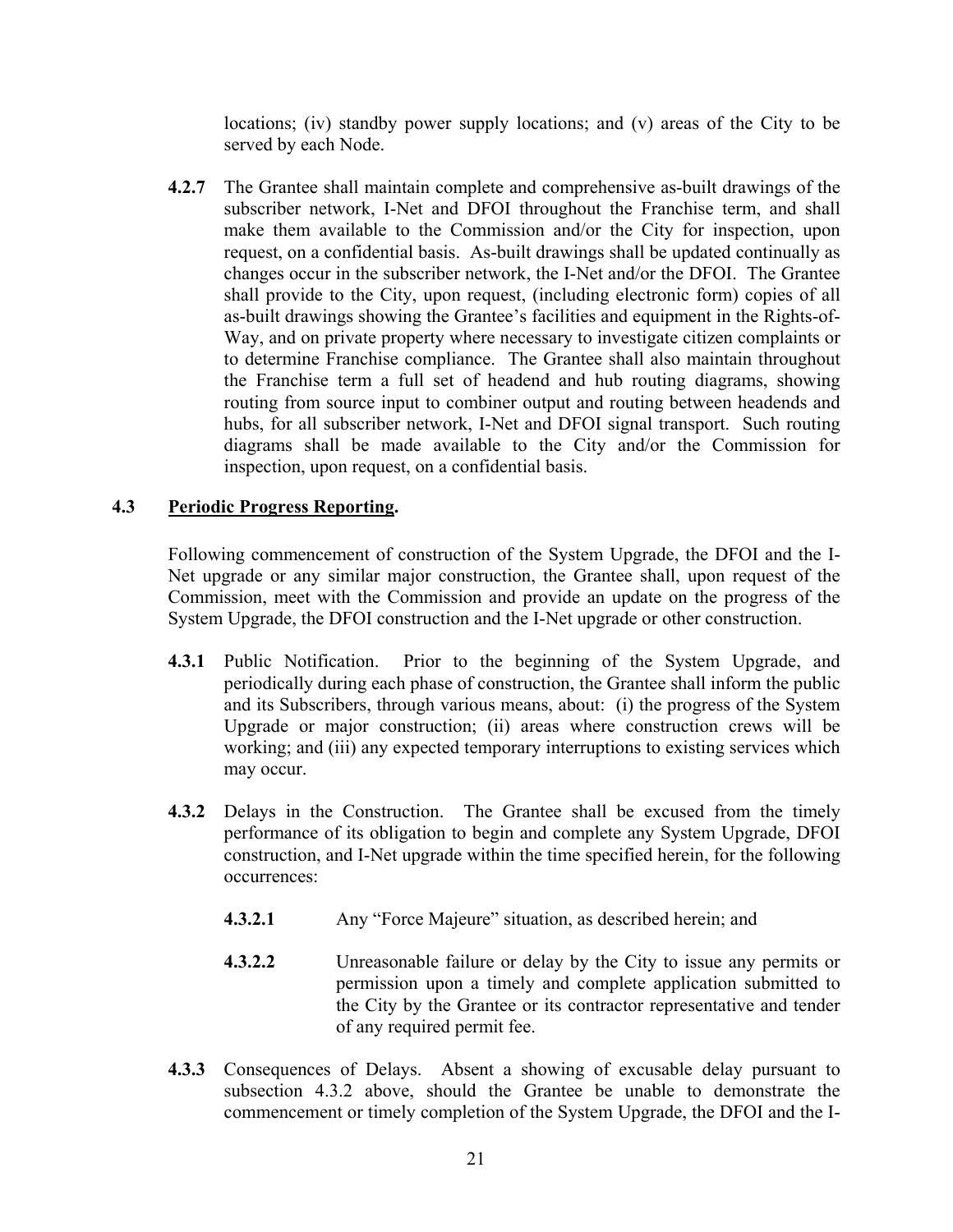Net upgrade by the times specified herein, or be unable to reasonably justify any delays, then the Grantee shall be in violation of a material provision of this Franchise and the City may, in its sole discretion, either grant the Grantee an extension of time to complete such construction, or implement any enforcement measures or penalties specified in this Franchise or the City Code, including but not limited to revocation of the Franchise. In the event of excusable delay pursuant to subsection 4.3.2, the time for completion will be extended by the period of such delay.

### **4.4 Line Extension Requirements.**

- **4.4.1** Subject to subsections 4.4.2 through 4.4.6, the Grantee shall make Cable Service available to all residences and businesses which can be served by the Installation of a standard Drop within the City, including multiple dwelling unit buildings, whose owners or occupants request Cable Service, except for multiple dwelling unit buildings to which the Grantee, after best efforts, has not obtained authorization to access.
- **4.4.2** In those areas solidly shaded green, orange or blue on the "North Metro Franchise" map attached hereto as Exhibit E, and made a part hereof, Grantee must extend its System upon request to provide service to any Person or business, without charging such Person or business more than the Standard Installation charges for the individual Subscriber's Drop. Grantee's System shall be capable of meeting this requirement no later than December 31, 2004.
- **4.4.3** Within the City's boundaries, including any areas annexed after the Effective Date of this Franchise, except those areas solidly shaded in green, blue or orange in Exhibit E (which shall be served in accordance with Section 4.4.2) the Grantee must extend its System upon request to provide service to any Person or business, without charging such Person or business more than the Standard Installation charges for the individual Subscriber's Drop, as long as the following conditions are satisfied, unless the Grantee demonstrates to the City's satisfaction that a waiver of this requirement is justified due to extraordinary circumstances:
	- **4.4.3.1** the new Subscriber requesting service is located 150 feet or less from the termination of the Cable System; and
	- **4.4.3.2** the area of the City in which the new Subscriber resides has a density of at least thirty-five (35) dwelling units per mile of feeder cable, excluding Drop footage, when aerial construction is required for an extension, and at least fifty (50) dwelling units per mile of feeder cable, excluding Drop footage, when underground construction is required for an extension. All areas that reach the applicable density requirement at any time during the Franchise term shall be provided service upon reaching the minimum density. The City, for its part, shall facilitate the extension of service by requiring developers and utility companies to provide the Grantee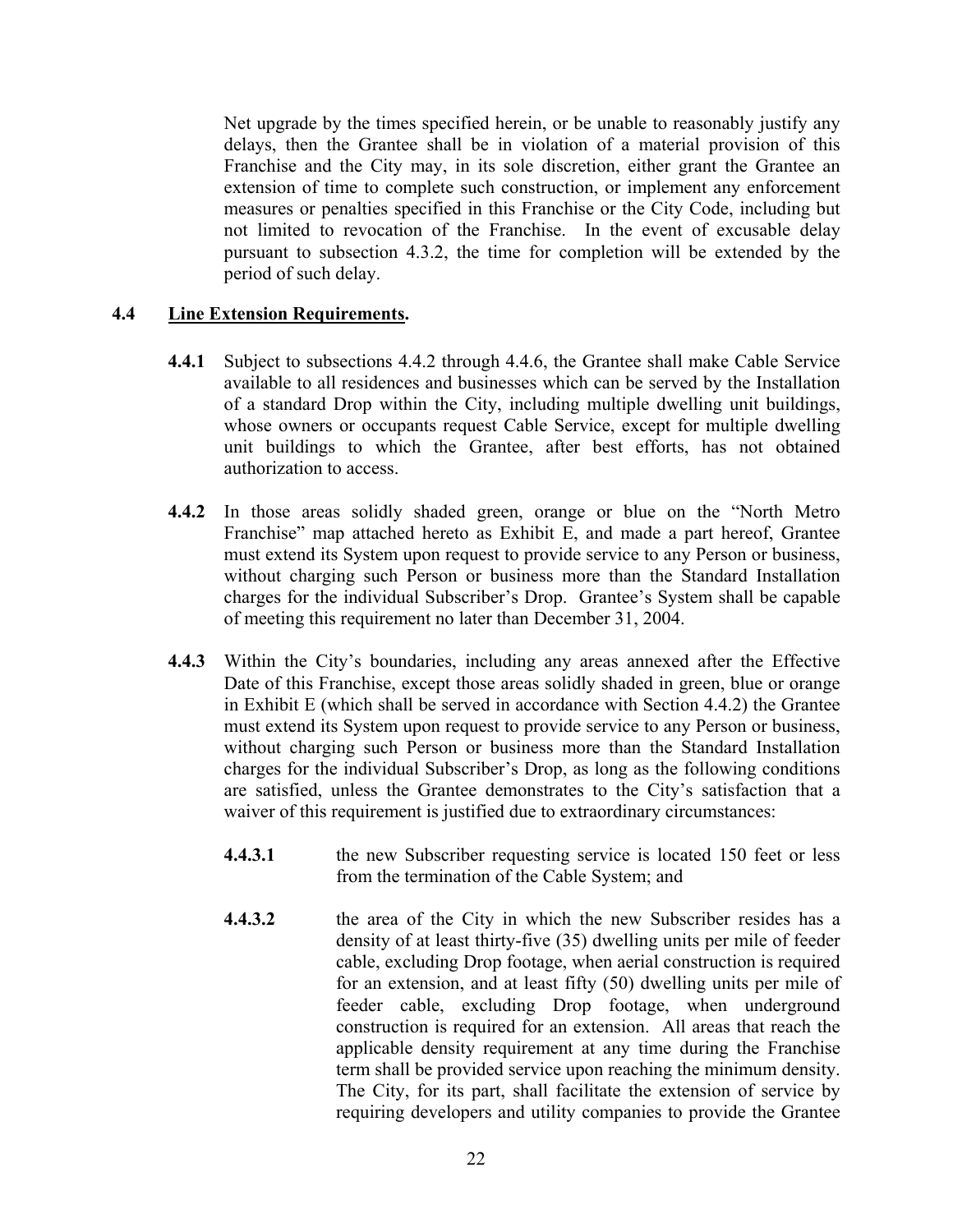with at least fifteen (15) days advance notice of an available open trench for the placement of necessary cable, but in no event shall the City have any liability for its failure to require any Person to provide notice, or for any developer's or utility company's failure to provide advance notice hereunder.

- **4.4.4** In the event that the requirements set forth in subsection 4.4.3 are not met, Persons requesting service can be required to bear the remainder of the total construction costs on a *pro rata* basis.
	- **4.4.4.1** The "total construction costs" are defined as the Actual Cost to construct the entire extension including electronics, pole makeready charges and labor, but not the cost of the house Drop.
	- **4.4.4.2** In the event the number of Subscribers in a particular area of the City reaches the density specified in Section 4.4.3.2 within three (3) years from the date construction of the extension is completed, the Grantee shall return to the then existing Subscribers, *pro rata*, the full amount of their contributions for the extension.
- **4.4.5** Irrespective of the density requirements set forth in this Section 4.4, the Grantee shall continue to offer Service to all dwelling units serviceable prior to the System Upgrade.
- **4.4.6** Except as otherwise provided herein, the Grantee shall be given a reasonable period of time to construct and activate cable plant to service annexed or newly developed areas, but in no event shall the applicable timeframe exceed twelve (12) months from notice thereof by the City to Grantee, and qualification of the area requesting service pursuant to Section 4.4.3.2. Nothing in this paragraph shall be construed to limit or otherwise modify the requirement set forth in subsection 4.4.2.

# **4.5 System Maintenance.**

- **4.5.1** The Grantee shall interrupt Cable Service only for good cause and for the shortest time possible. Such interruption shall occur during periods of minimum use of the System. The Grantee shall use its best efforts to provide the Commission with at least twenty-four (24) hours prior notice of a planned service interruption, except for a planned service interruption which will have a minimal impact on Subscribers, usually meaning affecting less than one hundred (100) Subscribers or less than a fifteen (15) minute interruption.
- **4.5.2** Maintenance of the System shall be performed in accordance with the technical performance and operating standards established by FCC rules and regulations. Should the FCC choose to abandon this field and does not preempt the City's entry into this field, the City may adopt such technical performance and operating standards as its own, and the Grantee shall comply with them at all times.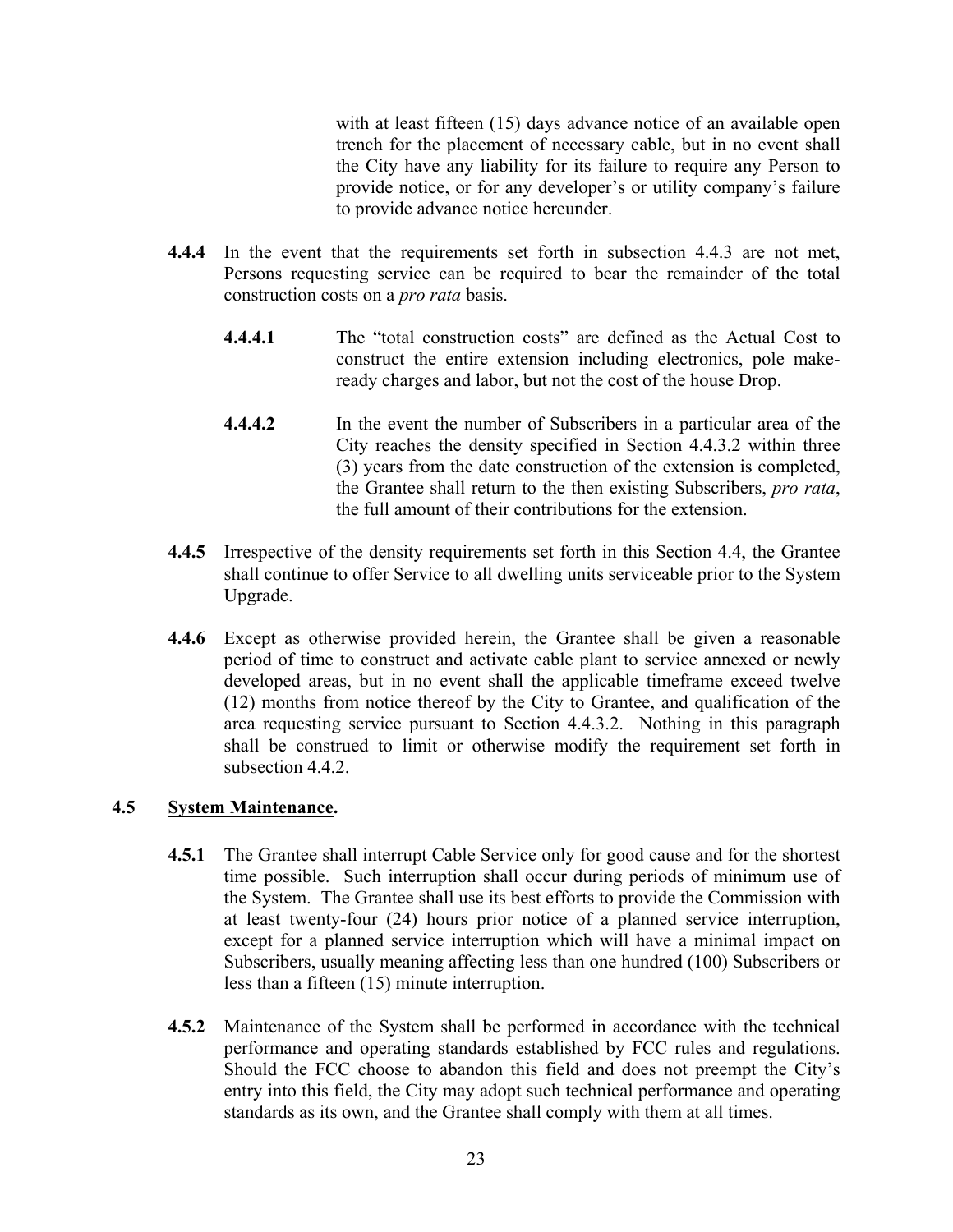#### **4.6 System Tests and Inspections; Special Testing.**

- **4.6.1** Grantee shall perform all tests necessary to demonstrate compliance with the requirements of the Franchise and other performance standards established by law or regulation.
- **4.6.2** The City and the Commission shall have the right to inspect all construction or installation work performed pursuant to the provisions of the Franchise. In addition, the City and/or the Commission may require special testing of a location or locations within the System if there is a particular matter of controversy or unresolved complaints regarding System construction, operations or installation work pertaining to such location(s). Such tests shall be limited to the particular matter in controversy. The City and/or the Commission shall endeavor to so arrange its request for such special testing so as to minimize hardship or inconvenience to the Grantee or to the Subscribers of such testing.
- **4.6.3** Before ordering such tests, the Grantee shall be afforded thirty (30) days following receipt of written notice to investigate and, if necessary, correct problems or complaints upon which tests were ordered. The City and/or the Commission, as applicable, shall meet with the Grantee prior to requiring special tests to discuss the need for such and, if possible, visually inspect those locations which are the focus of concern. If, after such meetings and inspections, the City and/or the Commission wishes to commence special tests and the thirty (30) days have elapsed without correction of the matter in controversy or resolution of complaints, the tests shall be conducted at the Grantee's expense by a qualified engineer selected by the City and/or the Commission, as applicable, and the Grantee shall cooperate in such testing.
- **4.6.4** Unless otherwise provided in this Franchise, tests shall be supervised by the Grantee's chief technical authority, who shall certify all records of tests provided to the City and the Commission.
- **4.6.5** The Grantee shall provide the City and the Commission with at least two (2) business days' prior written notice of, and opportunity to observe, any tests performed on the System.
	- **4.6.5.1** Test results shall be filed with the City and the Commission within fourteen (14) days of a written request by the City and/or the Commission.
	- **4.6.5.2** If any test indicates that any part or component of the System fails to meet applicable requirements, the Grantee, without requirement of additional notice or request from the City or the Commission, shall take corrective action, retest the locations and advise the City and the Commission of the action taken and the results achieved by filing a written report certified by the Grantee's chief technical authority.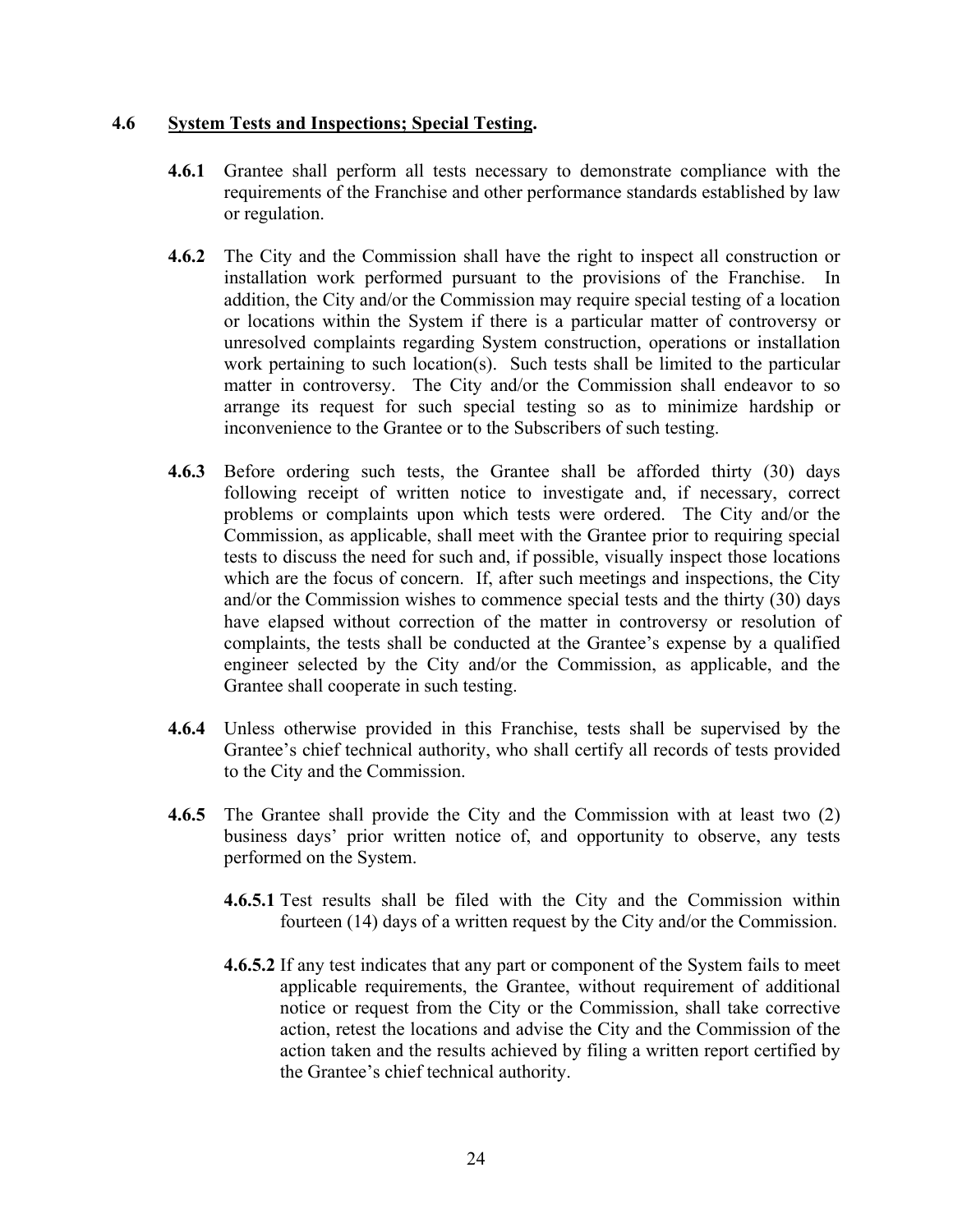# **4.7 Drop Testing and Replacement.**

The Grantee shall replace, at no separate charge to an individual Subscriber, all Drops and/or associated passive equipment incapable of passing the full 860 MHz System capacity at the time a Subscriber upgrades service to a level which requires a signal above the 550 MHz spectrum.

### **4.8 FCC Reports.**

Unless otherwise required by the terms of this Franchise, the results of any tests required to be filed by Grantee with the FCC or in the Grantee's public file shall upon request of the City or the Commission also be filed with the City or the Commission, as applicable, within ten  $(10)$  days of the request.

#### **4.9 Lockout Capability.**

Upon the request of a Subscriber, the Grantee shall make lockout capability available at no additional charge, other than a charge for a Converter.

### **4.10 Types of Service.**

Any change in programs or services offered shall comply with all lawful conditions and procedures contained in this Franchise and in applicable law or regulations.

#### **4.11 Uses of System.**

The Grantee shall, upon request of the Commission, advise the Commission of all active uses of the System, for both entertainment and other purposes, and the Commission shall have the right to conduct unannounced audits of such usage.

#### **4.12 Additional Capacity.**

The Grantee shall notify the City and the Commission in writing, in advance of the installation of any fiber optic capacity not contemplated by the initial design or System Upgrade, so that additional fibers may be installed on an Actual Cost basis for government and institutional use. If the City wishes to request additional fiber, it may notify the Grantee within fifteen (15) days of receipt of the Grantee's notification.

# **SECTION 5. SERVICE PROVISIONS**

#### **5.1 Customer Service Standards.**

The Grantee shall at all times comply with FCC customer service standards. In addition, the Grantee shall at all times satisfy all additional or stricter customer service requirements included in this Franchise and any customer service requirements set forth in any ordinance or regulation lawfully enacted by the City.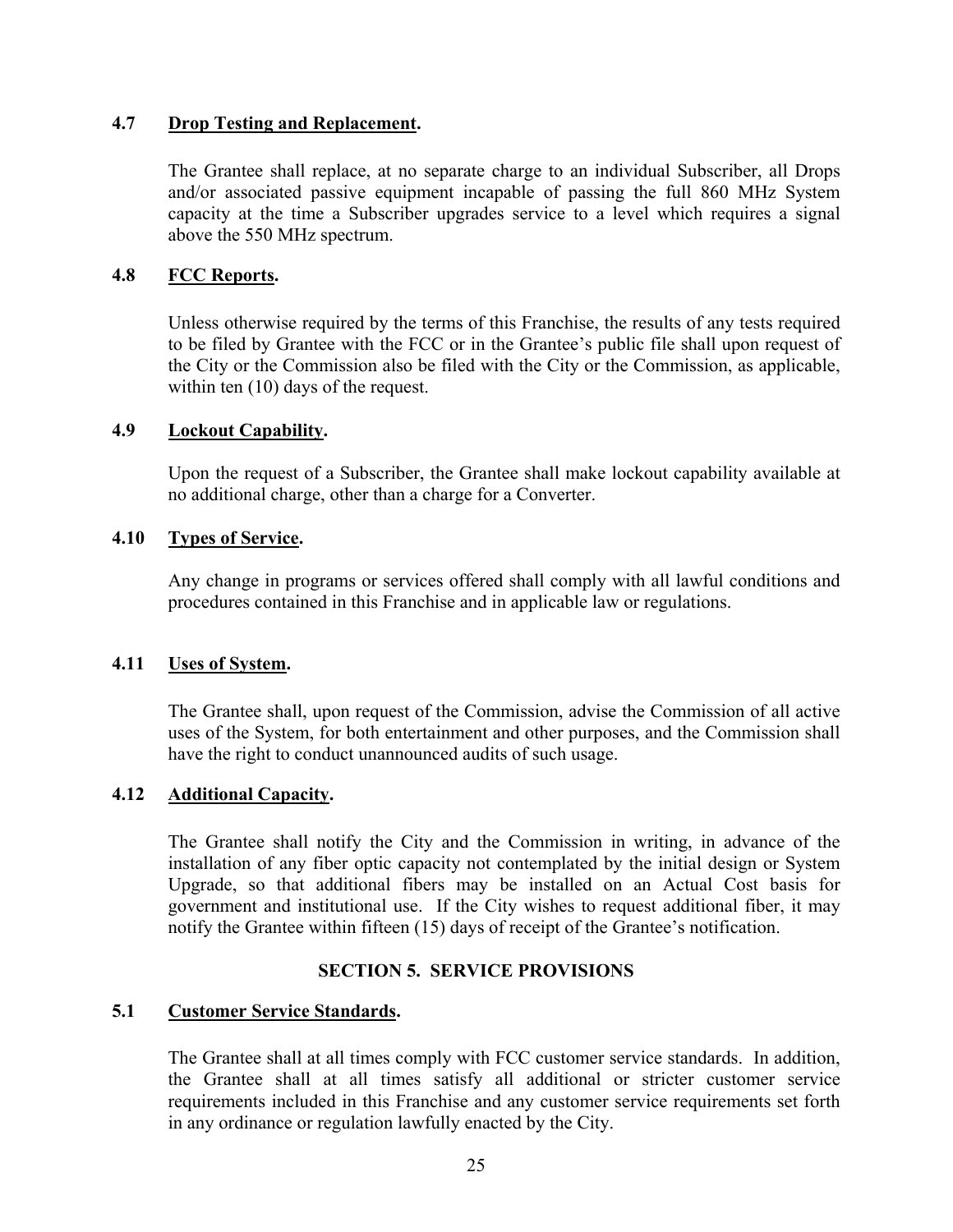# **5.2 Video Programming.**

Except as otherwise provided in this Franchise or in applicable law, all programming decisions remain the discretion of the Grantee, provided that the Grantee notifies the City, the Commission and Subscribers in writing thirty (30) days prior to any channel additions, deletions or realignments unless otherwise permitted under applicable federal, State and local laws and regulations. Grantee shall cooperate with the City, and use best efforts to provide all Subscriber notices to the Commission prior to delivery to Subscribers. Location and relocation of the PEG channels shall be governed by Sections 6.1.3-6.1.4.

# **5.3 Regulation of Service Rates.**

- **5.3.1** The City and/or its delegatee may regulate rates for the provision of Cable Service, equipment or any other communications service provided over the System to the extent allowed under federal or State law(s). The City reserves the right to regulate rates for any future services to the extent permitted by law.
- **5.3.2** The Grantee shall provide at least one billing cycle prior written notice (or such longer period as may be specified in FCC regulations) to Subscribers and to the City of any changes in rates, regardless of whether or not the Grantee believes the affected rates are subject to regulation, except to the extent such notice requirement is specifically waived by governing law. Bills must be clear, concise and understandable, with itemization of all charges.

# **5.4. Sales Procedures.**

The Grantee shall not exercise deceptive sales procedures when marketing Services within the City. In its initial communication or contact with a Subscriber or a non-Subscriber, and in all general solicitation materials marketing the Grantee or its Services as a whole, the Grantee shall inform the non-Subscriber of all levels of Service available, including the lowest priced and free service tiers. The Grantee shall have the right to market door-to-door during reasonable hours consistent with local ordinances and regulations.

# **5.5 Subscriber Inquiry and Complaint Procedures.**

- **5.5.1** The Grantee shall have a publicly listed toll-free telephone number which shall be operated so as to receive general public and Subscriber complaints, questions and requests on a twenty-four (24) hour-a-day, seven (7) days-a-week, 365 days-ayear basis. Trained representatives of the Grantee shall be available to respond by telephone to Subscriber and service inquiries.
- **5.5.2** The Grantee shall maintain adequate numbers of telephone lines and personnel to respond in a timely manner to schedule service calls and answer Subscriber complaints or inquiries in a manner consistent with regulations adopted by the FCC and the City where applicable and lawful. Under Normal Operating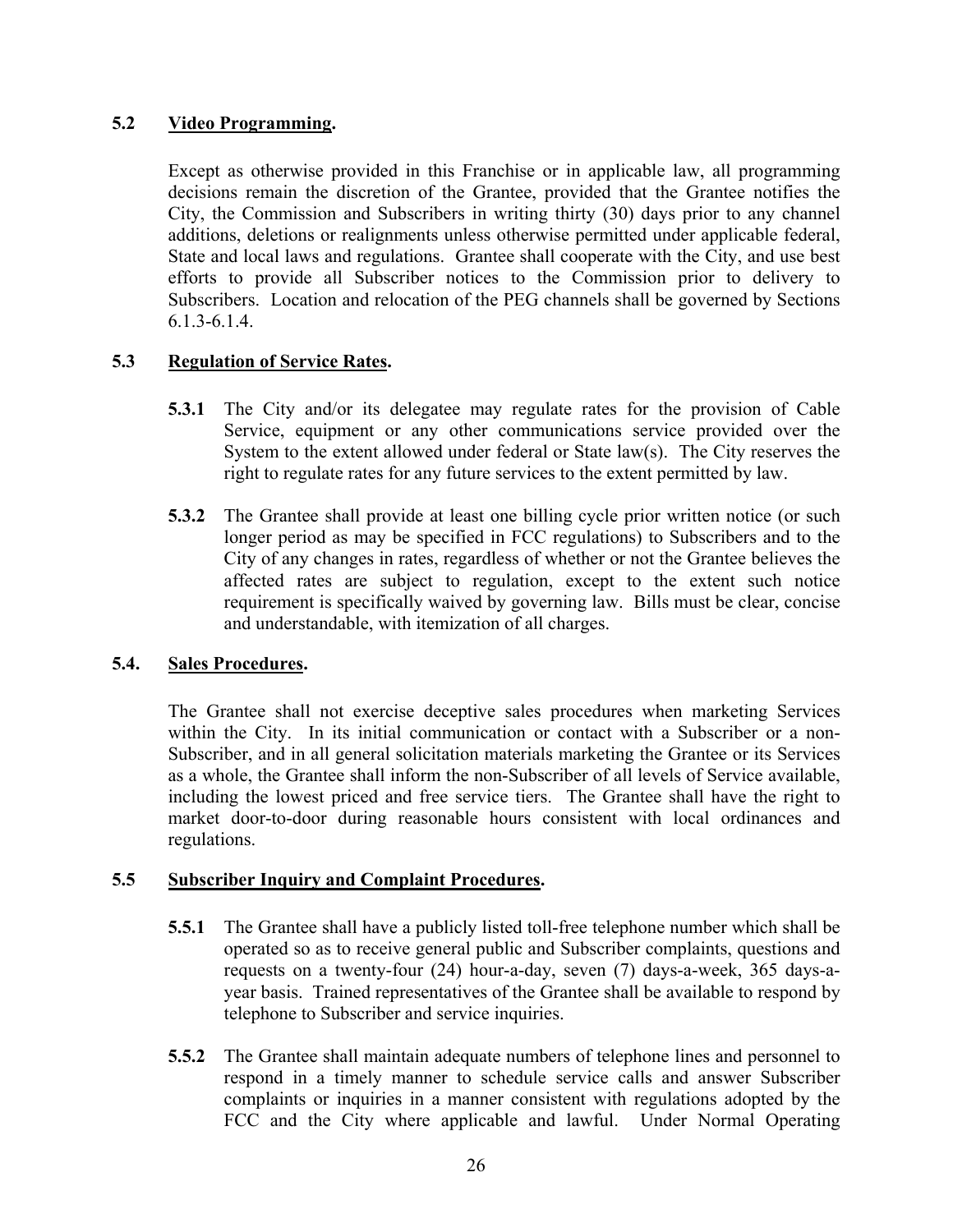Conditions, telephone answer time by a customer representative, including wait time, shall not exceed thirty (30) seconds when the connection is made. If the call needs to be transferred, transfer time shall not exceed thirty (30) seconds. These standards shall be met no less than ninety (90) percent of the time under Normal Operating Conditions, measured on a quarterly basis. Under Normal Operating Conditions, the customer will receive a busy signal less than three (3) percent of the time.

- **5.5.3** Subject to the Grantee's obligations pursuant to law regarding privacy of certain information, the Grantee shall prepare and maintain written records of all complaints received from the City and the Commission and the resolution of such complaints, including the date of such resolution. Such written records shall be on file at the office of the Grantee. The Grantee shall provide the City and/or the Commission with a written summary of such complaints, upon request. As to Subscriber complaints, Grantee shall comply with FCC record-keeping regulations, and make the results of such record-keeping available to the City and/or the Commission, upon request.
- **5.5.4** Excluding conditions beyond the control of the Grantee, the Grantee shall commence working on a service interruption within twenty-four (24) hours after the service interruption becomes known and pursue to conclusion all steps reasonably necessary to correct the interruption. The Grantee must begin actions to correct other service problems the next business day after notification of the service problem, and pursue to conclusion all steps reasonably necessary to correct the problem.
- **5.5.5** The Grantee may schedule appointments for Installations and other service calls either at a specific time or, at a maximum, during a four-hour time block during the hours of 9:00 a.m. to 8:00 p.m., Monday through Friday, and 9:00 a.m. to 5:00 p.m. on Saturdays. The Grantee may also schedule service calls outside such hours for the convenience of customers. The Grantee shall use its best efforts to not cancel an appointment with a customer after the close of business on the business day prior to the scheduled appointment. If the installer or technician is late and will not meet the specified appointment time, he/she must use his/her best efforts to contact the customer and reschedule the appointment at the sole convenience of the customer. Service call appointments must be met in a manner consistent with FCC standards.
- **5.5.6** The Grantee shall respond to written complaints from the City and the Commission in a timely manner, and provide a copy of each response to the City and the Commission within thirty (30) days. In addition, the Grantee shall respond to all written complaints from Subscribers within (30) days of receipt of the complaint.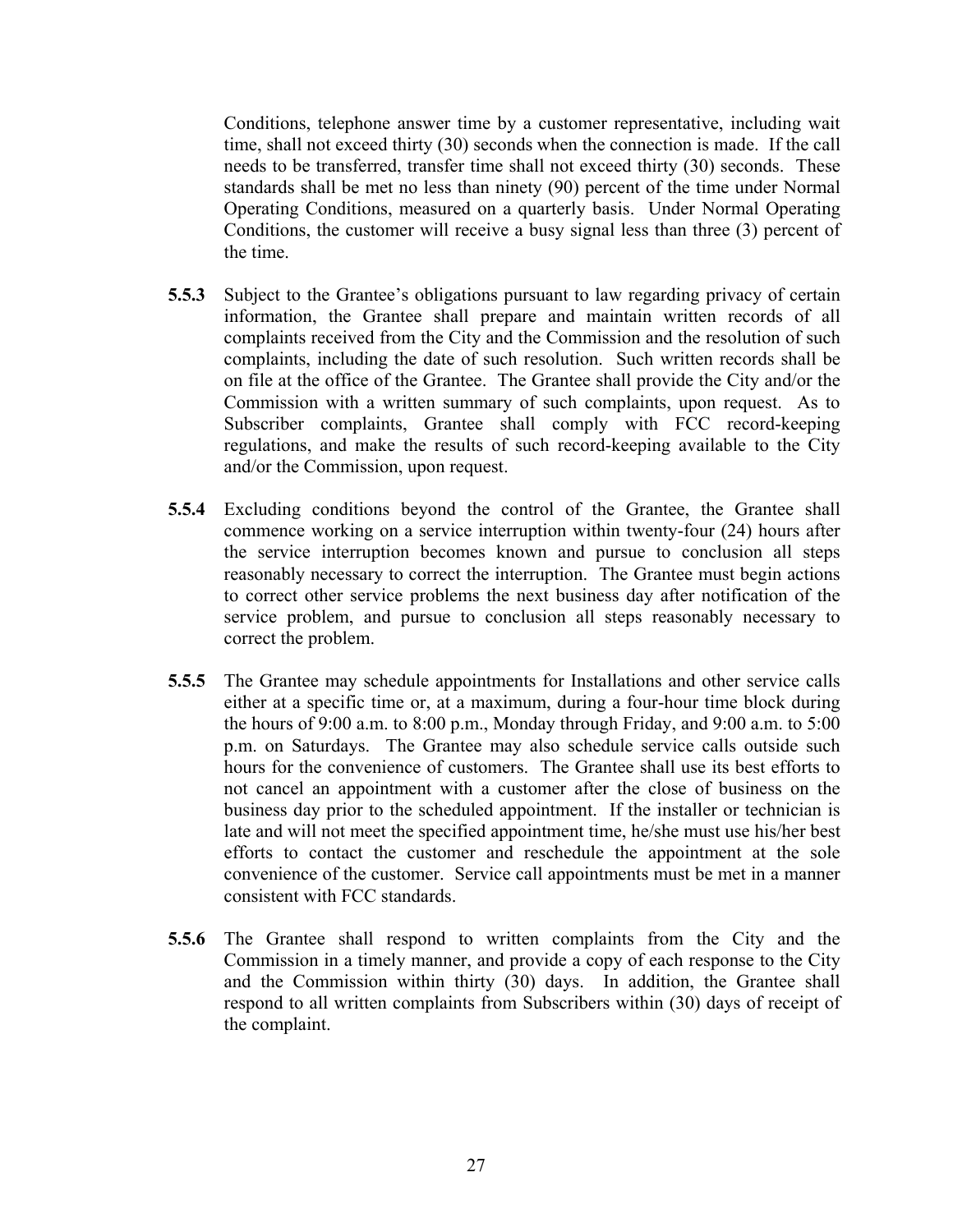### **5.6 Subscriber Contracts.**

 The Grantee shall file with the Commission any standard form Subscriber contract utilized by Grantee. If no such written contract exists, the Grantee shall file with the Commission a document completely and concisely stating the length and terms of the Subscriber contract offered to customers. The length and terms of any Subscriber contract(s) shall be available for public inspection during the hours of 9:00 a.m. to 5:00 p.m., Monday through Friday.

# **5.7 Service Credit.**

- **5.7.1** In the event a Subscriber establishes or terminates service and receives less than a full month's service, Grantee shall prorate the monthly rate on the basis of the number of days in the period for which service was rendered to the number of days in the billing cycle.
- **5.7.2** If, for any reason, Service is interrupted for a total period of more than twentyfour (24) hours in any thirty (30) day period, Subscribers shall, upon request, be credited pro rata for such interruption.

### **5.8 Refunds or Credits.**

- **5.8.1** Any refund checks shall be issued promptly, but not later than either:
	- **5.8.1.1** the Subscriber's next billing cycle following resolution of the request or thirty (30) days, whichever is earlier; or
	- **5.8.1.2** the return of the equipment supplied by the Grantee if Service is terminated.
- **5.8.2** Any credits for Service shall be issued no later than the Subscriber's next billing cycle following the determination that a credit is warranted.

### **5.9 Late Fees.**

 Fees for the late payment of bills shall not be assessed until after the Service has been fully provided. Late fee amounts on file with the Commission shall not be adjusted by the Grantee without the Commission's prior approval.

#### **5.10 Notice to Subscribers.**

- **5.10.1** The Grantee shall provide each Subscriber at the time Cable Service is installed, and at least every twelve (12) months thereafter, the following materials:
	- **5.10.1.1** instructions on how to use the Cable Service;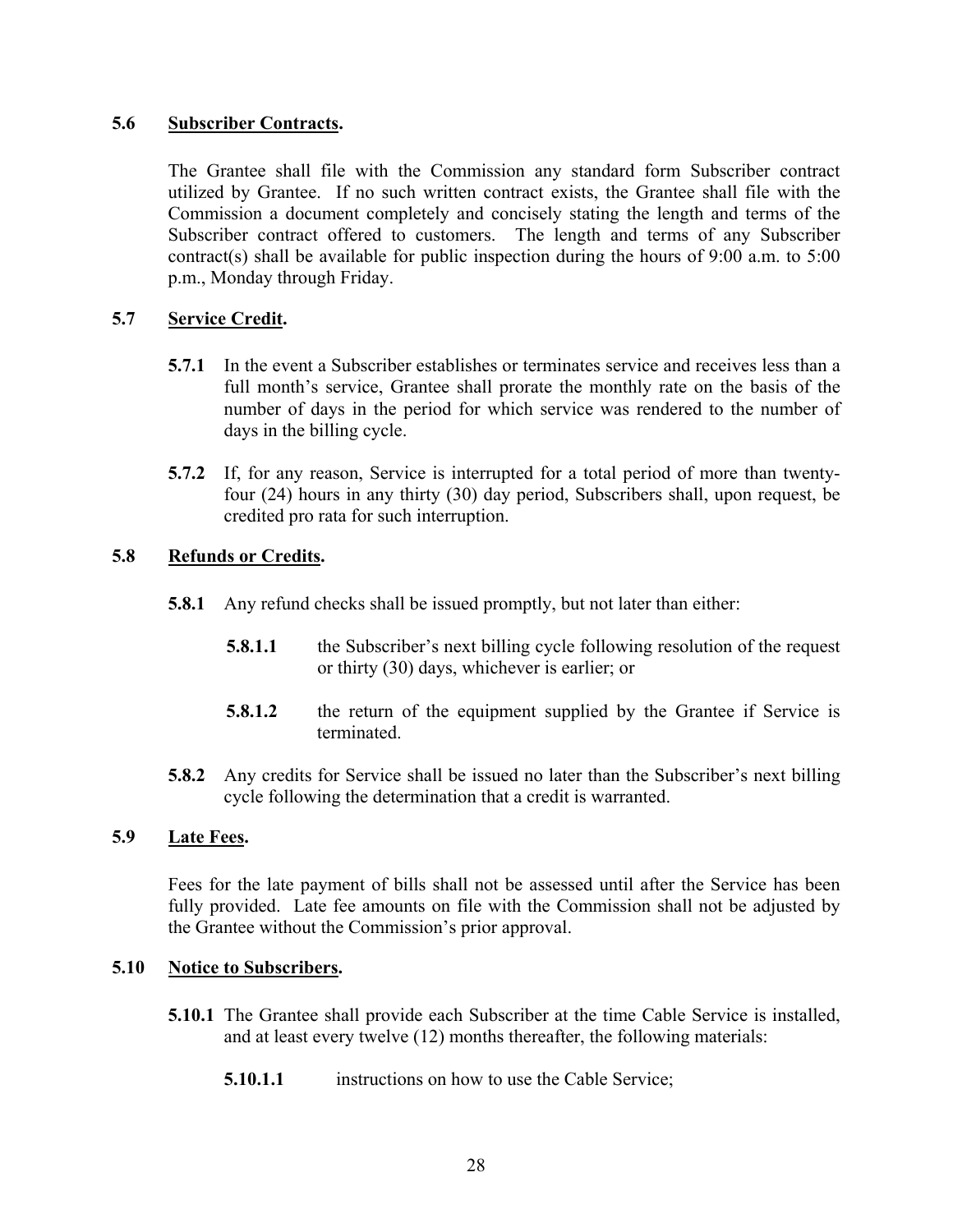- **5.10.1.2** billing and complaint procedures, and written instructions for placing a service call, filing a complaint or requesting an adjustment (including when a Subscriber is entitled to refunds for outages and how to obtain them);
- **5.10.1.3** a schedule of rates and charges, channel positions and a description of products and services offered;
- **5.10.1.4** prices and options for programming services and conditions of subscription to programming and other services; and
- **5.10.1.5** a description of the Grantee's installation and service maintenance policies, Subscriber privacy rights, internet/Cable Modem policies and privacy rights (only at installation of such service), delinquent Subscriber disconnect and reconnect procedures and any other of its policies applicable to Subscribers.
- **5.10.2** Copies of materials specified in the preceding subsection shall be provided to the City and the Commission upon request.
- **5.10.3** All Grantee promotional materials, announcements and advertising of Cable Service to Subscribers and the general public, where price information is listed in any manner, shall be clear, concise, accurate and understandable.

# **5.11. Exclusive Contracts and Anticompetitive Acts Prohibited.**

- **5.11.1** The Grantee may not require a residential Subscriber to enter into an exclusive contract as a condition of providing or continuing Cable Service.
- **5.11.2** The Grantee shall not engage in acts prohibited by federal or State law that have the purpose or effect of limiting competition for the provision of Cable Service in the City.

# **5.12. Office Availability and Drop Boxes.**

**5.12.1** The Grantee shall install, maintain and operate, throughout the term of this Franchise, a single drop box in the North Metro Franchise Area at a location agreed upon by the Commission and the Grantee. Additional drop boxes may be installed at other locations. The purpose of the drop box(es) shall be to receive Subscriber payments. Drop boxes shall be emptied at least once a day, Monday through Friday, with the exception of legal holidays, and payments shall be posted to Subscribers' accounts within forty-eight (48) hours of pick-up. Subscribers shall not be charged a late fee or otherwise penalized for any failure by the Grantee to empty a drop box as specified herein, or to properly credit a Subscriber for a payment timely made.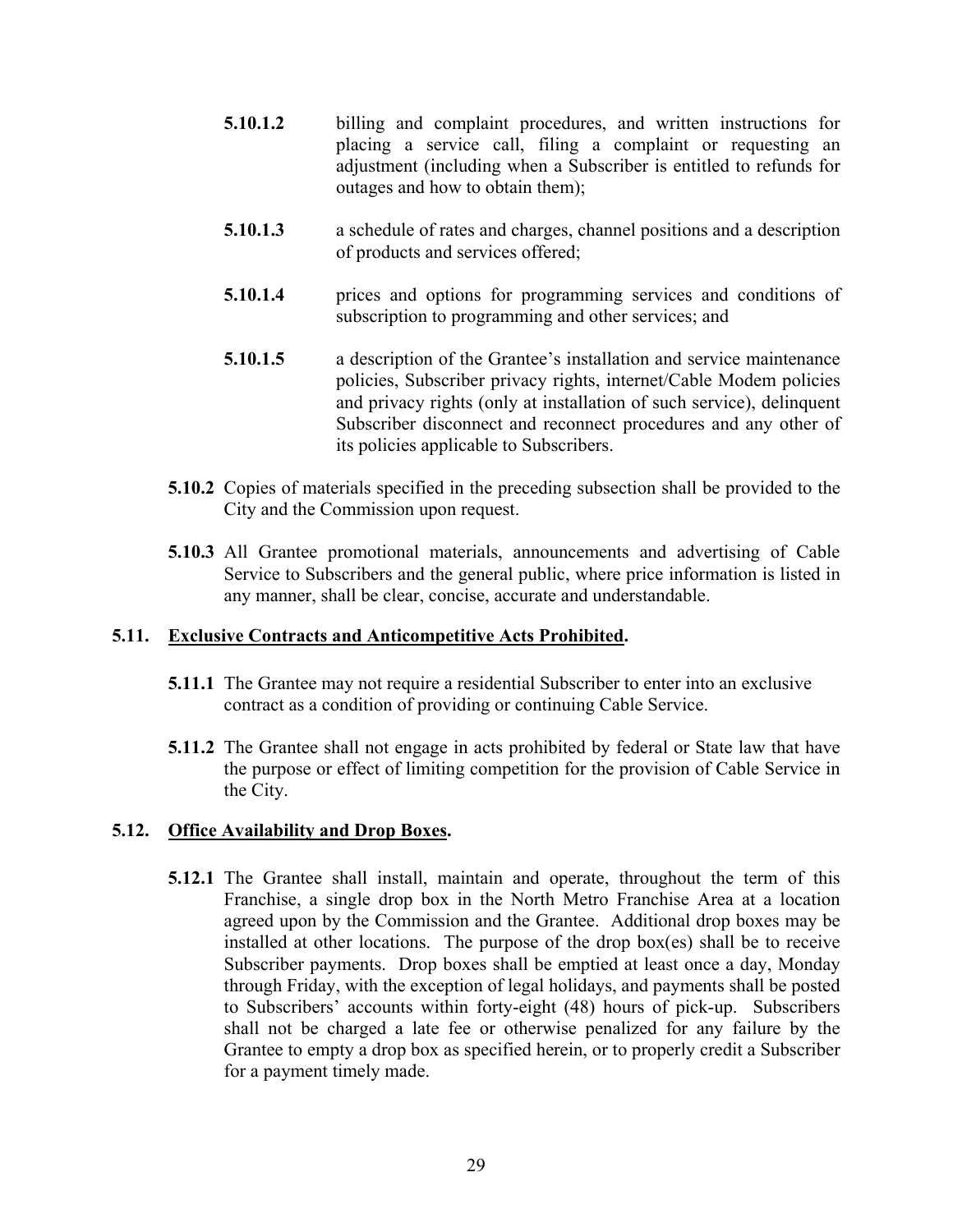- **5.12.2** The Grantee shall, at the request of and at no delivery or retrieval charge to a Subscriber, deliver or retrieve electronic equipment (*e.g.,* Converters and remote controls).
- **5.12.3** After consultation with the Commission, the Grantee shall provide Subscribers with at least sixty (60) days' prior notice of any change in the location of the customer service center serving the North Metro System, which notice shall apprise Subscribers of the customer service center's new address, and the date the changeover will take place.

### **SECTION 6. ACCESS CHANNEL(S) PROVISIONS**

### **6.1. Public, Educational and Government Access.**

- **6.1.1** The Commission is hereby designated to operate, administer, promote, and manage PEG access programming on the Cable System.
- **6.1.2** The Grantee shall continue to dedicate and make available six (6) 6 MHz analog video channels for public, educational, governmental and religious use. The six (6) 6 MHz PEG Access Channels shall be allocated as follows on the Effective Date of this Franchise:
	- **6.1.2.1** one (1) full-time 6MHz analog video channel for Noncommercial City Government Access Channel use, designed, constructed and activated for discrete transmissions, as described in subsection  $4.1.5$ ;
	- **6.1.2.2** one (1) full-time 6 MHz analog video channel for Noncommercial Public Access Channel use; and
	- **6.1.2.3** three (3) full-time 6 MHz analog video channels for Noncommercial Educational Access Channel use; and
	- **6.1.2.4** one (1) full-time 6 MHz analog video channel for Noncommercial religious access use.

The Commission shall have the right to rename, reprogram or otherwise change the use of these channels at any time, in its sole discretion, provided such use is Noncommercial and public, educational, governmental or religious in nature. Nothing herein shall diminish any rights of the City and the Commission to secure additional PEG channels pursuant to Minn. Stat. §238.084, which is expressly incorporated herein by reference.

**6.1.3** Public Access Channel 15 and Government Access Channel 16 shall not be relocated without the consent of the Commission. If the Commission agrees to change the channel designation for Public Access Channel 15 and/or Government Access Channel 16, the Grantee must provide at least three (3) months notice to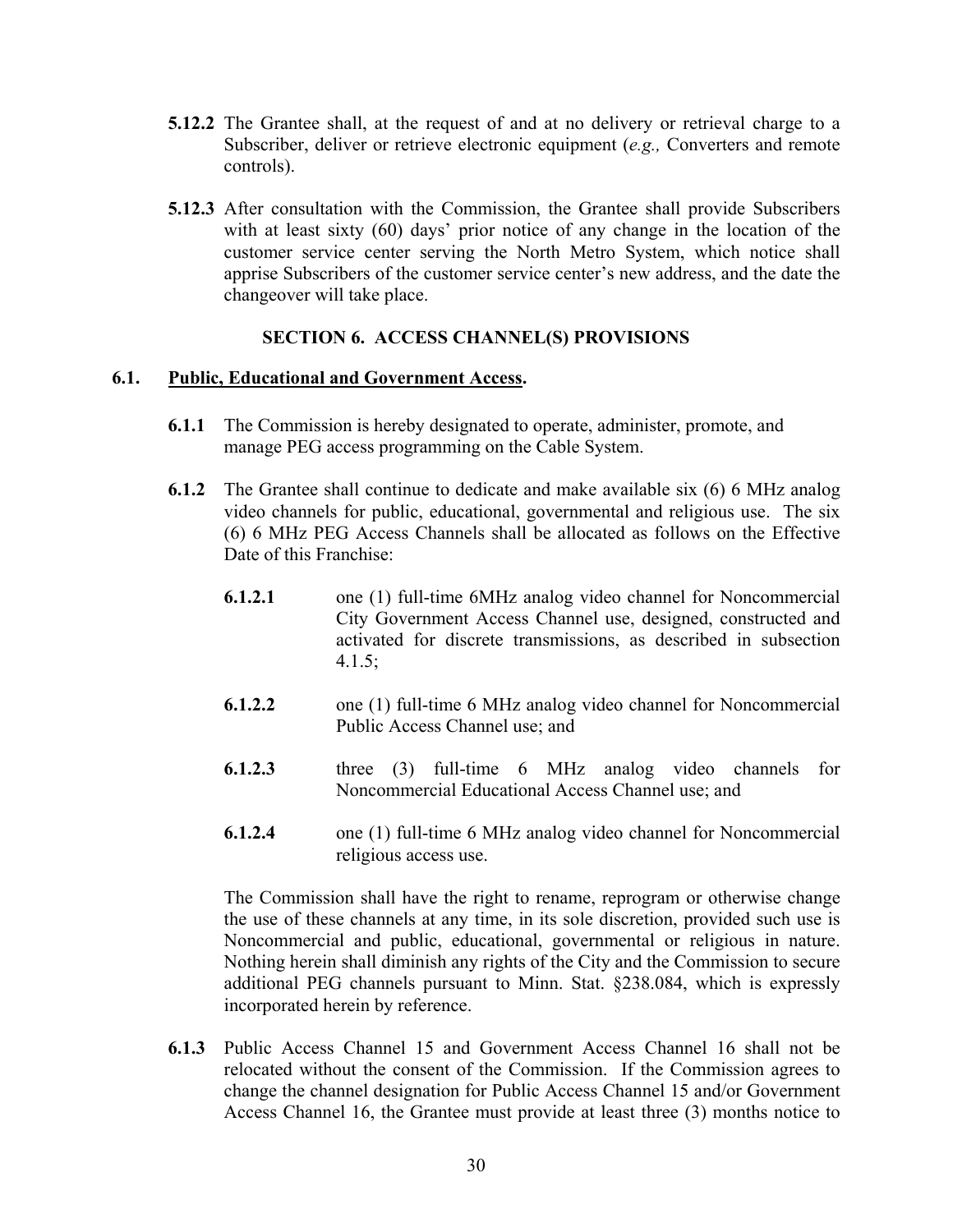the City and the Commission prior to implementing the change, and shall reimburse the Commission and/or PEG entity for any reasonable costs incurred for: (i) purchasing or modifying equipment, business cards and signage; (ii) any marketing and notice of the channel change that the Commission reasonably determines is necessary; (iii) logo changes; and (iv) promoting, marketing and advertising the channel location of the affected PEG channel(s) during the twelvemonth period preceding the effective date of the channel change. Alternatively, the Grantee may choose to supply necessary equipment itself, provided such equipment is satisfactory to the Commission or PEG entity.

- **6.1.4** Prior to the completion of the System Upgrade, the Grantee shall have the right to relocate each of the PEG channels (other than Public Access Channel 15 and Government Access Channel 16) one time without the Commission's consent, and without reimbursing the Commission for any costs it incurs as a result of the relocation. If a qualified PEG channel has been relocated once without Commission approval, that channel may not be moved again unless: (i) the Commission has consented to the move; and (ii) the Grantee reimburses the Commission and/or a PEG entity for all reasonable costs of such move, as described below, and provides at least three (3) months notice to the Commission and the City before making the change in channel designation. After the System Upgrade is completed, no PEG channel shall be relocated without the consent of the Commission. If the Commission agrees to change the channel designation for a PEG channel, the Grantee must provide at least three (3) months notice to the City and the Commission prior to implementing the change, and shall reimburse the Commission and/or PEG entity for any reasonable costs incurred for: (i) purchasing or modifying equipment, business cards and signage; (ii) any marketing and notice of the channel change that the Commission reasonably determines is necessary; (iii) logo changes; and (iv) promoting, marketing and advertising the channel location of the affected PEG channel(s) during the twelvemonth period preceding the effective date of the channel change. Alternatively, the Grantee may choose to supply necessary equipment itself, provided such equipment is satisfactory to the Commission or PEG entity. Notwithstanding anything to the contrary, the Grantee shall not be required to repay any school for any on-premises school expenses that arise out of any PEG channel relocation.
- **6.1.5** As long as the Grantee's System carries Basic Cable Service channels in analog format, the Grantee must make the PEG channels available in analog format to Subscribers within the City. If and when the Grantee's Cable System carries PEG channels in digital format, those digital PEG channels must be made available to all Subscribers in the City. At all times, the Grantee's Cable System must make the PEG channels available to all Basic Cable Service Subscribers residing within the City in at least one format (digital or analog); thus, the Grantee shall make the PEG channels available to all such Subscribers in analog format unless and until it makes Basic Cable Service channels available to Subscribers only in digital format. If the Grantee opts to carry PEG channels in a digital format, it shall assume the cost of replacing all equipment necessary to ensure that once the PEG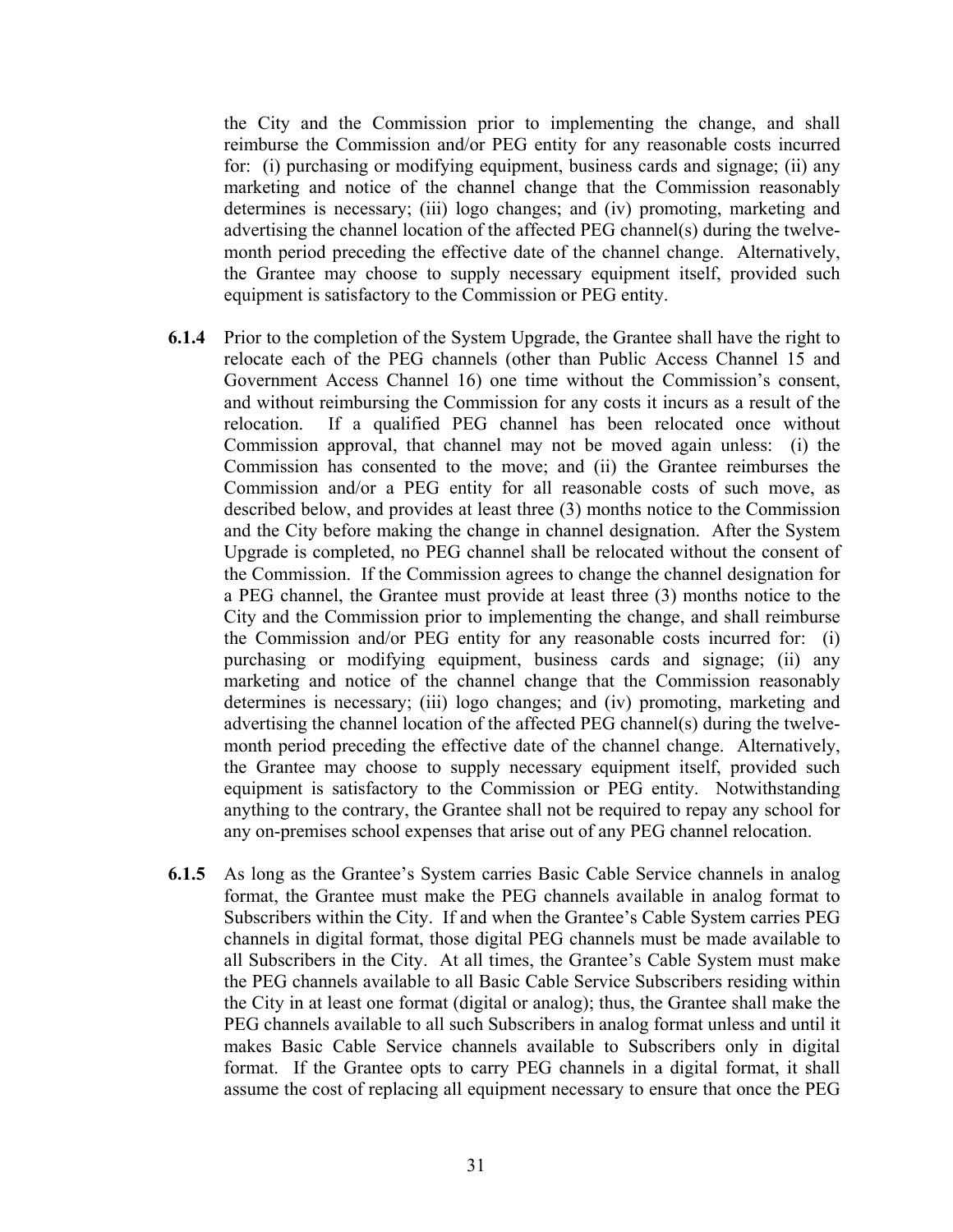signals leave the Commission's router, the signals can be transmitted on the Grantee's appropriate service tier.

- **6.1.6** In the event the Grantee makes any change in the System and related equipment and facilities or in signal delivery technology, which change directly or indirectly causes the signal quality or transmission of PEG channel programming or PEG services to fall below technical standards under applicable law, the Grantee shall, at its own expense, provide any necessary technical assistance, transmission equipment and training of PEG personnel, and in addition, provide necessary assistance so that PEG facilities may be used as intended, including, among other things, so that live and taped programming can be cablecasted efficiently to Subscribers.
- **6.1.7** All PEG channels shall be transmitted in the same format as all other Basic Cable Service channels and shall be carried on the Basic Service tier.
- **6.1.8** Except as otherwise provided in this Franchise, the Commission shall be responsible for any necessary master control switching of PEG signals and Institutional Network and DFOI transmissions.
- **6.1.9** The Grantee shall not transmit, carry or cablecast PEG signals originated or produced in the North Metro Franchise Area outside the North Metro Franchise Area without the prior written consent of the Commission.

# **6.2. PEG Support Obligations.**

**6.2.1** The Grantee shall comply with the terms and conditions of the MOU throughout the Franchise term, except as the MOU is modified or superseded herein. Beginning on the Effective Date, the Grantee shall continue to collect and transmit to the Commission the PEG Fee from all Subscribers receiving and paying for Basic Cable Service from Grantee, in an amount as set in accordance with the MOU. Pursuant to the terms of the MOU, the Grantee may continue to itemize the PEG Fee on Subscriber billing statements. The Grantee shall apply one PEG Fee on the master account for services to non-dwelling bulk accounts (such as hotels, motels, prisons and hospitals). The Grantee shall calculate PEG Fees on a pro rata basis for bulk accounts in residential multiple dwelling unit ("MDU") buildings in the following manner: if the bulk rate for Basic Cable Service is one third (1/3) of the current residential rate, then a pro rated PEG Fee shall be added to the bulk bill for an MDU building in an amount equal to one third (1/3) of the current PEG Fee. If the bulk rate for Basic Cable Service is raised in any MDU building, the pro-rated PEG Fee in that building shall be recalculated and set based on the foregoing formula, regardless of any cap on per Subscriber PEG Fee amounts. Pursuant to the terms of the MOU, the amount of the PEG Fee may be increased annually by the CPI. During calendar year 2002, an estimated PEG Fee shall continue to be prepaid to the Commission on a quarterly basis, no later than thirty (30) days prior to the beginning of each calendar quarter. The estimated PEG Fee shall be reconciled annually to reflect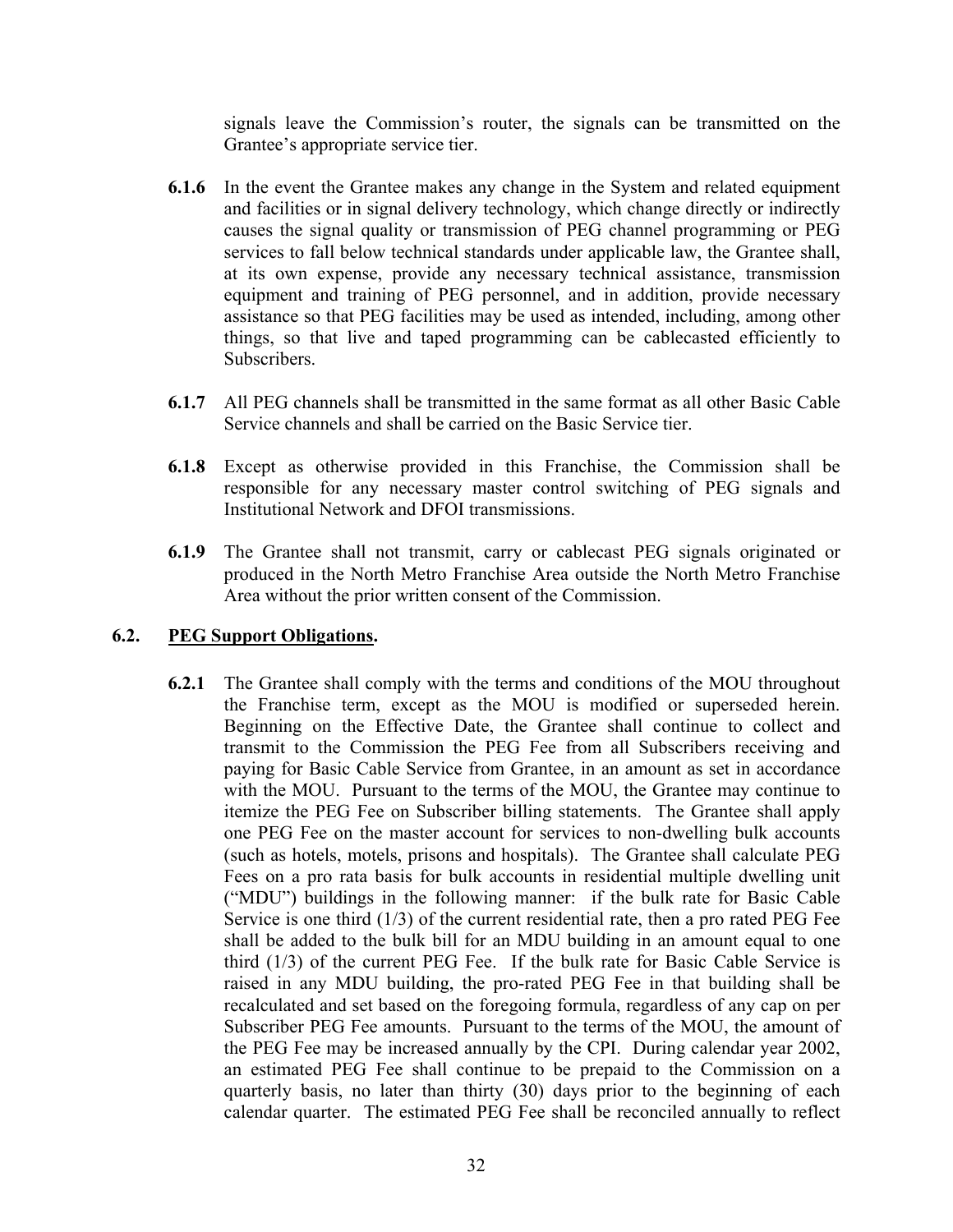actual PEG Fee receipts by the Grantee, subject to more frequent reconciliation ordered by the Commission. Any amounts due to the Commission as a result of a reconciliation shall be paid by the Grantee to the Commission within thirty (30) days following written notice to the Grantee by the Commission of the underpayment. If reconciliation discloses an overpayment by the Grantee, the Grantee may credit the amount of any overpayment against its next quarterly PEG Fee payment. Beginning in calendar year 2003, payments for the PEG Fee pursuant to this subsection shall be made quarterly based on actual receipts from the prior quarter on the same schedule as franchise fee payments.

**6.2.2** The Grantee shall provide the fiber-optic or other cabling and other electronics, equipment, software and other materials necessary to transport all PEG signals from their origination point to and from the Commission's master control to the appropriate subscriber network channel, including channels provided discretely. If the Commission's master control continues to be located at  $1630 101<sup>st</sup>$  Avenue, NE, Blaine, MN, or if the Commission's master control is moved to a location up to 2,500 feet from the I-Net, the Grantee shall provide the aforementioned cabling, electronics, equipment, software and other materials at no cost to the City, the Commission, the North Metro Media Center, I-Net Users, Dark Fiber Infrastructure Users or Additional DFOI Users. Should the Commission relocate its master control to a location that is more than 2,500 feet from the I-Net, the Grantee shall remain responsible for providing all cabling, electronics, equipment, software and materials necessary to transport all PEG signals from their origination point to and from the Commission's master control to the appropriate subscriber network channel; provided, however, that the Commission agrees to reimburse the Grantee for its Actual Costs in excess of the cost of the first 2,500 feet of construction and installation. The Grantee shall not take any action pursuant to this paragraph until notified, in writing, by the Commission of the intended location of the Commission's master control facility. Once notified by the Commission, in writing, of the intended location of the master control facility, the Grantee shall, within thirty (30) days of notification, prepare and tender for the Commission's review a design plan related to the transport, reception and routing of PEG signals to and from the master control facility. A cost estimate shall also be furnished to the Commission, at the same time the design plan is submitted, if the selected master control facility site is not located at 1630 101st Avenue, NE, Blaine, MN or within 2,500 feet of the I-Net. After the Commission has approved the design plan and cost estimate (if applicable), in writing, the Grantee shall construct, install and activate all cabling, other electronics, equipment, software and other materials necessary to provide the origination capabilities described in this subsection 6.2.2, such that the capabilities are fully in place and functional prior to operational startup at the master control facility. If reimbursement amounts are owed to the Grantee pursuant to this paragraph for construction and installation work, such amounts shall be paid by the Commission within sixty (60) days of receiving an itemized invoice from the Grantee. No invoice shall be submitted to the Commission by the Grantee until all the capabilities described herein are operating properly, as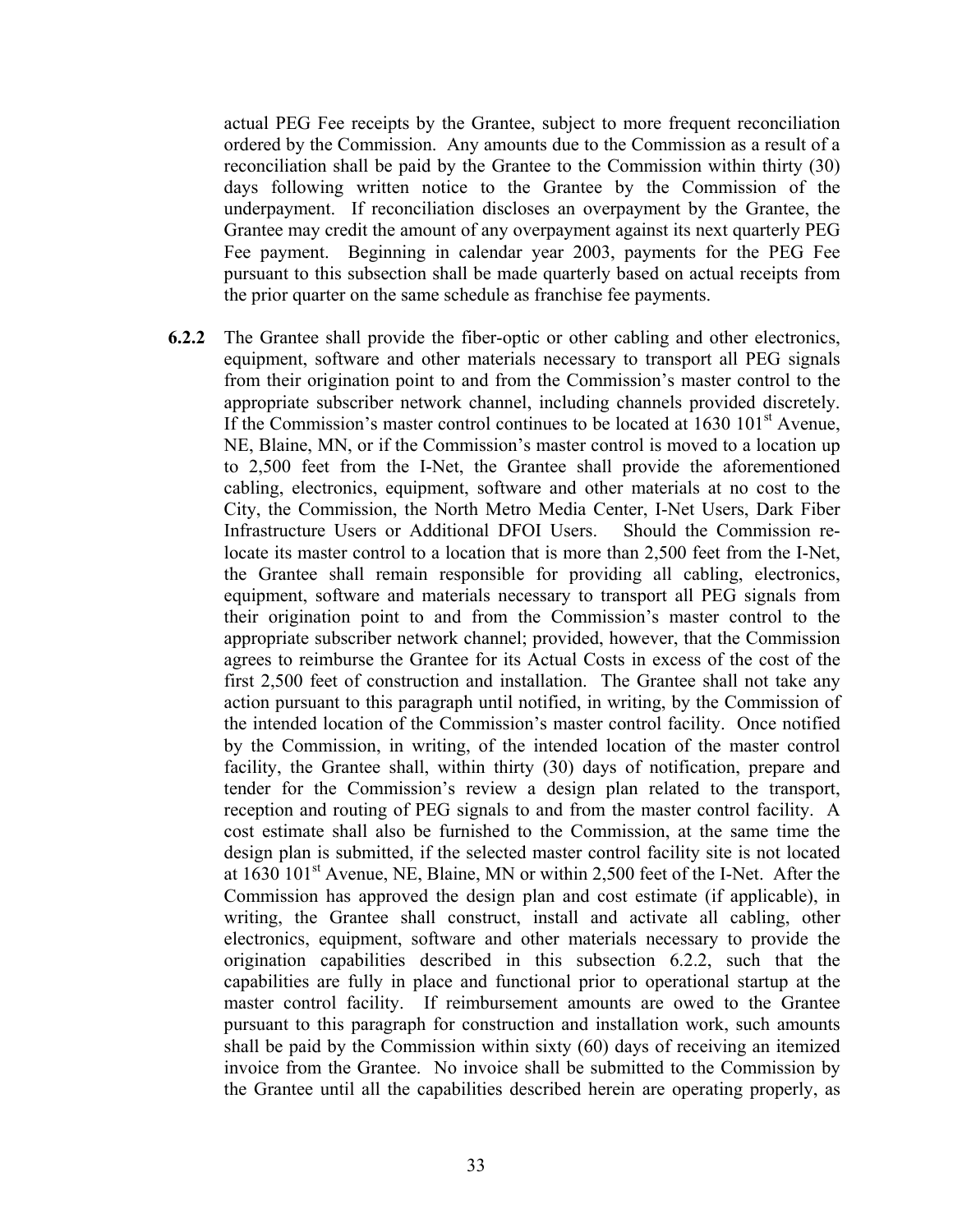determined by Commission staff. Any invoices from Grantee's subcontractors will not be accepted by the Commission or the City for payment.

**6.2.3** The Grantee on the one hand and the City and the Commission on the other hand agree not to assert, raise or otherwise claim at any time before any court of competent jurisdiction or any administrative agency that, as of December 31, 2001, either party owes any amounts to the other party for actual or alleged overpayment(s) or underpayment(s) of PEG Fees or Franchise fees by the Grantee. In addition, the Grantee on the one hand and the City and the Commission on the other hand hereby: (i) completely and irrevocably release the other party from any liability or indebtedness for any actual or alleged PEG Fee and/or Franchise fee overpayments or underpayment(s) made by the Grantee that may exist as of December 31, 2001; and (ii) Grantee agrees that it will not, at any time, offset or deduct any actual or alleged PEG Fee and/or Franchise fee overpayment amounts that may exist as of December 31, 2001, from PEG Fees and Franchise fees owed and/or paid to the Commission and/or the City. In exchange for the Grantee's commitments under this paragraph, the City and the Commission agree that they will not, at any time, audit the accuracy of PEG Fee and/or Franchise fee payments actually made to the Commission through the period ending December 31, 2001. If, for any reason or at any time, the Grantee fails to comply fully with its obligations under this subsection 6.2.3, the City and the Commission shall regain the right to audit all of the Grantee's PEG Fee and/or Franchise fee payments, including (but not limited to) payments made under the Prior Franchise.

#### **6.3 Regional Channel 6.**

The Grantee shall designate standard VHF Channel 6 for uniform regional channel usage to the extent required by State law.

### **6.4 Leased Access Channels.**

The Grantee shall provide Leased Access Channels as required by federal and State law.

#### **6.5 PEG Obligations.**

Except as expressly provided in this Franchise, the Grantee shall not make any changes in PEG support or in the transmission, reception and carriage of PEG channels and equipment associated therewith, without the consent of the City and/or the Commission.

#### **6.6 Costs and Payments not Franchise Fees.**

The parties agree that any costs to the Grantee and payments from the Grantee associated with the provision of support for PEG access, the DFOI or the Institutional Network pursuant to Sections 6 and 7 of this Franchise and the terms and conditions of the MOU do not constitute and are not part of a franchise fee and fall within one or more of the exceptions to 47 U.S.C. § 542.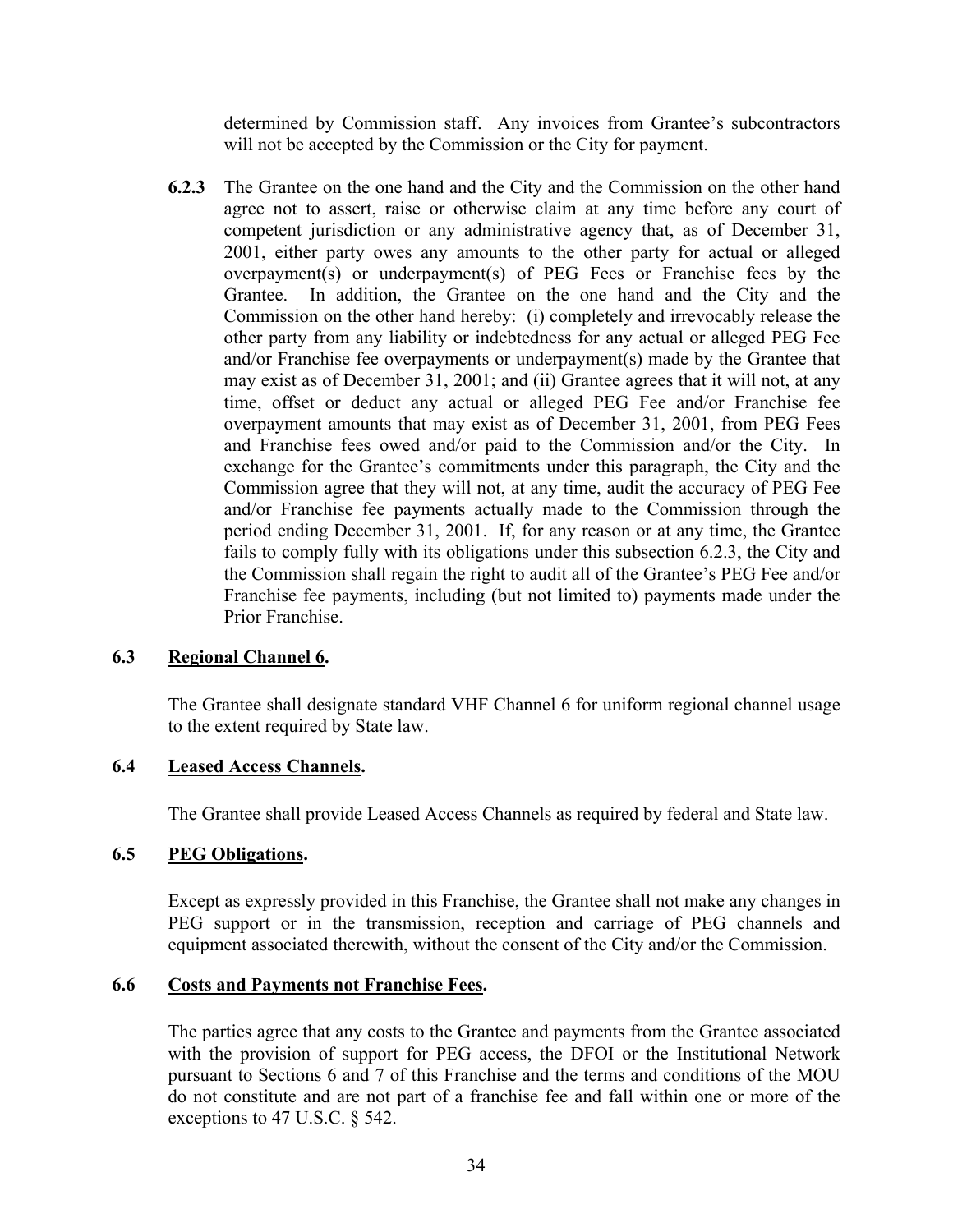# **SECTION 7. INSTITUTIONAL NETWORK (I-NET) PROVISIONS AND RELATED COMMITMENTS**

#### **7.1. Institutional Network Facilities and Capacity.**

- **7.1.1** Within the timeframe specified for the subscriber network upgrade in subsection 4.2 herein, the Grantee shall, at no cost to the City, the Commission or any institution, upgrade, construct and activate an Institutional Network which consists of the following facilities: (i) a minimum of three (3) bi-directional fiber optic lines to each of a minimum of nine (9) Nodes dedicated solely to the I-Net; and (ii) bi-directional coaxial cable links between all the sites listed in Exhibit A (the "HFC I-Net Sites"), which exhibit is made a part hereof, and the nearest I-Net Node. In addition, the Grantee shall, without charge to the City, the Commission, or I-Net Users, ensure that the existing I-Net is fully functional and in good working order within sixty (60) days of the Effective Date of this Franchise. As part of the foregoing requirement, the existing I-Net shall be capable of providing all existing services to all locations and institutions connected to the existing I-Net within sixty (60) days of the Effective Date. The upgraded Institutional Network shall have the capability to transmit any and all signals between the sites listed in Exhibit A. The institutions listed in Exhibit A ("I-Net Users") may not sell or resell services or capacity to any third party. However, I-Net Users may provide services to themselves, including those which the Grantee otherwise sells to others (for example, an institution may provide Internet service to itself or to other institutions that the Grantee sells to others). The limitations of this paragraph shall not prevent the City or the Commission from subleasing, bartering, selling, reselling or giving away capacity on the Institutional Network to any other public or nonprofit entity for Noncommercial purposes that do not directly compete with any products or services offered by the Grantee. Failure to timely complete construction of the I-Net upgrade shall be a violation of this Franchise.
- **7.1.2** All I-Net Nodes shall be connected via a minimum of three (3) bi-directional fiber optic lines to the hub serving the North Metro Franchise Area. The hub shall act as signal aggregation and turn-around points for I-Net signals within the North Metro Franchise Area. Such hub may also act as the main point of interconnection to the Grantee's regional fiber infrastructure for purposes of connecting to other institutional networks facilitated by the Grantee within the Minneapolis/St. Paul metropolitan area. The Grantee shall provide space for all necessary I-Net equipment at the pertinent hub, free of charge, and shall provide appropriate I-Net Users with access to I-Net equipment at the hub, immediately upon request during normal business hours or within one (1) hour of a page to the on-call technician outside normal business hours. For purposes of this paragraph, the term "normal business hours" means Monday through Friday, 8:00 a.m. to 5:00 p.m., excluding holidays.
- **7.1.3** The I-Net shall provide 450 MHz of activated capacity with no less than 156 MHz of bandwidth upstream and 210 MHz of bandwidth downstream to the HFC I-Net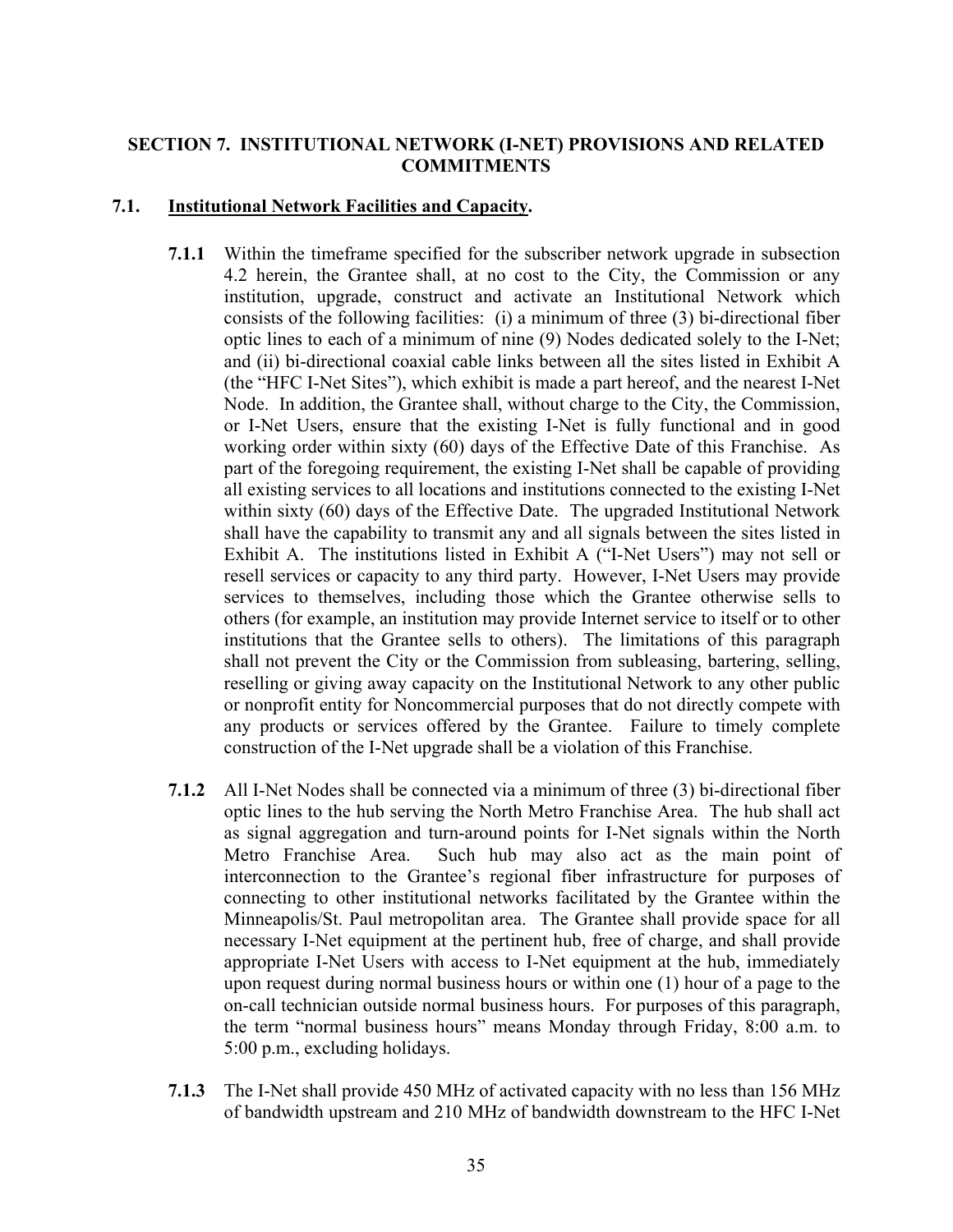Sites. Such capacity, and any future activated capacity on the portion of the I-Net made available to the Commission, the City and/or I-Net Users, shall be furnished free of charge to the Commission, the City and/or I-Net Users. The I-Net shall have fiber introduced into it to limit amplifier cascades to no more than an average of four (4), and a maximum of seven (7), excluding the Node, for the HFC I-Net Sites.

- **7.1.4** The Grantee shall connect the HFC I-Net Sites to the Institutional Network, at no cost to the City, the Commission or I-Net Users. Other governmental, public, or educational institutions subsequently designated by the City or the Commission shall be connected to the I-Net via coaxial cable, free of charge, if such institutions are located 500 feet or less from the existing I-Net, or if such designated institutions agree to reimburse the Grantee for its Actual Costs in excess of the cost of the first 500 feet of such installation, including the cost of any additional necessary equipment, such as fiber, node(s), etc., necessary to provide I-Net service. Such additional sites shall have an amplifier cascade as agreed to between the Grantee and the designated institution.
- **7.1.5** The I-Net shall be segmented to allow narrowcasting of signals within most municipal boundaries. The Grantee shall, at no cost to the City, the Commission or I-Net Users, provide and install all equipment necessary to achieve the required level of segmentation.
- **7.1.6** I-Net equipment at the hub related to the Institutional Network shall be connected to a gas powered generator capable of providing continuous electrical power, or equivalent, and to an uninterruptible power supply that both conditions commercial power and provides for zero transfer time between normal commercial power and hub/headend back-up generators.
- **7.1.7** All I-Net distribution system power supplies shall have the standby capability of providing at least three (3) hours of backup power for all I-Net Nodes and other active devices throughout the I-Net. Each power supply shall have status monitoring installed in it. Prior to battery failure, the Grantee shall connect I-Net Node power supplies to portable generators capable of producing adequate electrical current until commercial power is restored.
- **7.1.8** Pilot generators shall be installed at the end of mutually agreed upon I-Net cascades carrying any transmissions. Pilot generators shall be installed at the end of additional amplifier cascades when the Commission, in its sole discretion, determines that a particular cascade is not performing adequately.
- **7.1.9** Within sixty (60) days of the Effective Date, and throughout the Franchise term thereafter (including any extensions thereof), the Grantee shall provide up to twenty (20) modulators and demodulators, on an as needed basis, for the provision of PEG programming at locations on the I-Net designated by the Commission. If, at any time, it is determined that the I-Net is not meeting the performance specifications for PEG programming, either as transmitted over the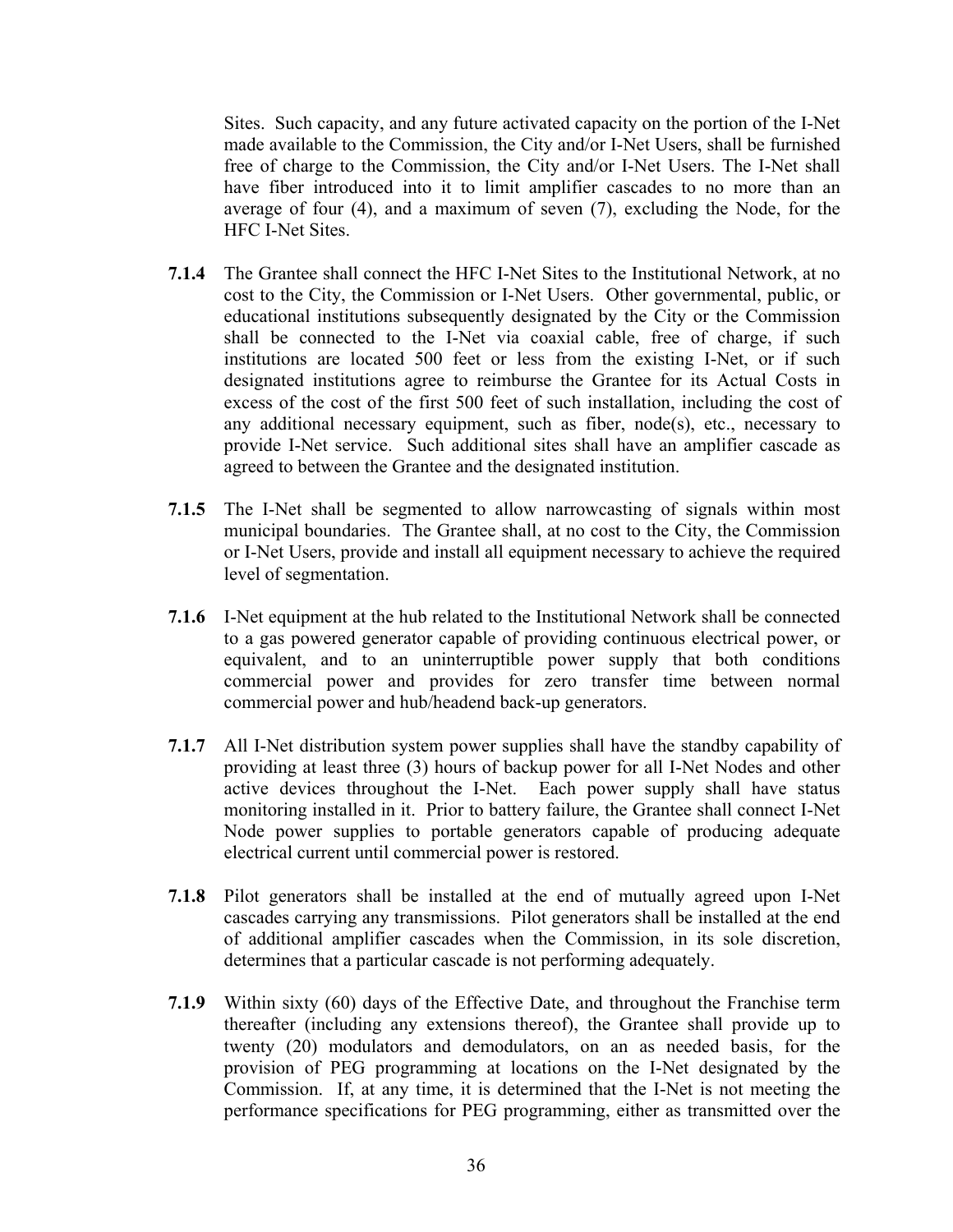I-Net, or as received by a Subscriber on the subscriber network, and standard maintenance or repair activities cannot resolve the performance problem, then the Grantee shall provide, at no charge to the City, the Commission or I-Net Users, necessary fiber optic cabling, transmitters and receivers for the PEG access origination connection that is transmitting the affected programming, if such an action will resolve the performance problem.

- **7.1.10** The Grantee has made available to the City and the Commission for review a detailed design map of the proposed Institutional Network construction plan, including the following elements: (i) coaxial cable route; (ii) proposed fiber route; (iii) location of Nodes serving the Institutional Network; (iv) the name and location of facilities being served by such Nodes; and (v) the number of amplifiers in each cascade within the Institutional Network. The Grantee has taken the comments of the City and/or the Commission into account in implementing the Institutional Network plan.
- **7.1.11** No I-Net Node shall be activated until it is tested, and the Grantee determines that all applicable technical standards have been met or exceeded. Specifically, the Grantee shall notify the Commission, or its designee, in writing, at least ten (10) days in advance of completion of construction of each I-Net Node and HFC I-Net site. The notice shall include the date the Grantee is prepared to conduct RF noise, distortion, peak to valley and other tests according to FCC rules, NCTA recommended practices or other acceptable test methodologies and other applicable tests. The Commission or its designee shall have the option of attending any tests conducted pursuant to this paragraph. All tests must be successfully completed. The hybrid fiber-coaxial tests shall be deemed successfully completed if specifications detailed in Exhibit B are met or bettered. If any I-Net Node does not pass the Grantee's performance test, the Grantee shall take all steps necessary to meet applicable standards, and the affected Node shall be retested prior to activation. The Grantee shall send the Commission and the City the results of each test conducted under this paragraph.
- **7.1.12** The Commission, or its designee, shall have the option of conducting a physical inspection of the construction and connections to each HFC I-Net Site and each I-Net Node. This inspection shall be conducted no later than the date of the test in subsection 7.1.11.
- **7.1.13** After completing installation to each HFC I-Net Site and each I-Net Node, the Grantee shall provide the following documentation to the City or its designee: splice locations; panel numbers; cable numbering schemes; location of splitters; location of all RF actives and passives; OTDR; other optical, RF and coaxial test results and documentation; and any other pertinent documentation.

### **7.2 Dark Fiber Optic Infrastructure Requirements.**

**7.2.1** Within the timeframe specified for the subscriber network upgrade in subsection 4.2 herein, the Grantee shall, at no cost to the City, the Commission, I-Net Users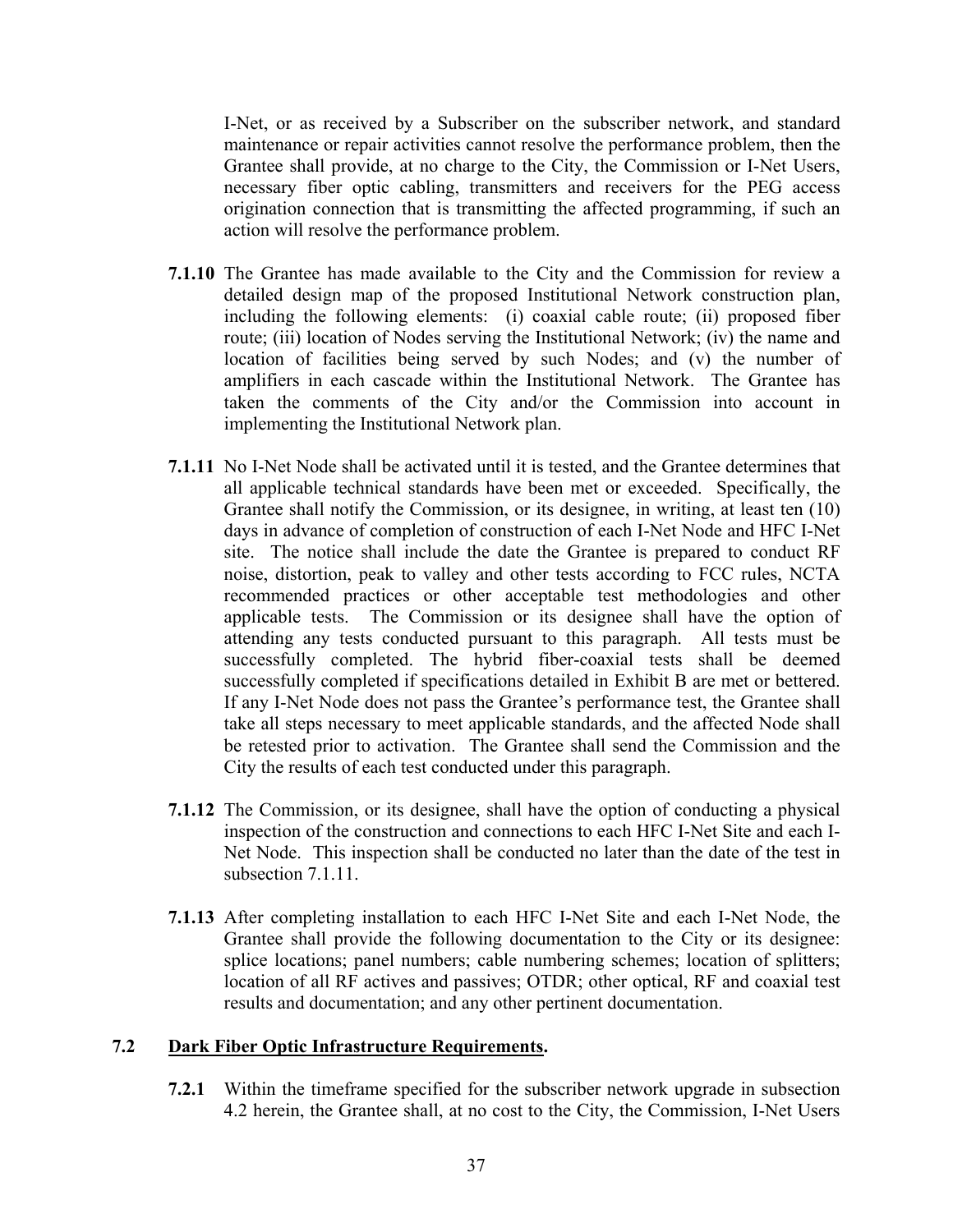or any institution designated for fiber connectivity by an asterisk on Exhibit A ("Dark Fiber Infrastructure Users") interconnect six (6) single mode fiber optic lines from each Dark Fiber Infrastructure User's site through the North Metro Media Center, or another site designated on Exhibit A with an asterisk, as determined by the Commission. The Grantee shall also, at no cost to the City, the Commission, I-Net Users or Dark Fiber Infrastructure Users, provide discrete, home-run, fiber optic cabling, consisting of a minimum of four (4) single mode fiber optic lines, from the I-Net hub(s) to each of the institutions designated by an asterisk in Exhibit A, except for the Independent School District 12 Area Learning Center, which shall instead have a 6-strand count fiber optic connection from its location to the Independent School District 12 Headquarters. All homerun, fiber optic cabling, all excess capacity designated for extension, all fiber optic-based access origination links, and each 6-count fiber optic connection to Dark Fiber Infrastructure Users' sites shall be collectively referred to in this Franchise as the "Dark Fiber Optic Infrastructure" or the "DFOI." If more than one hub serves the DFOI networking needs of the Commission's member cities and other institutional users, then a discrete 6-strand count fiber connection will be made available as a DFOI interconnect between the hubs. In addition to the ten (10) Dark Fiber Infrastructure Users designated in Exhibit A, the Grantee shall connect up to nine (9) additional governmental, public or educational institutions subsequently designated by the Commission ("Additional DFOI Users") using the following parameters. The Grantee shall have two (2) single mode fibers available at each splice point. The Commission may request an extension of such fibers from a splice point to an Additional DFOI User's location. The Grantee shall not charge the City, Commission, I-Net Users or Dark Fiber Infrastructure Users for the two (2) single mode fibers from the I-Net hub to the respective splice point. The City, the Commission or the Additional DFOI User, as determined by the Commission, shall reimburse the Grantee for its Actual Cost of construction of two (2) single mode fibers from the splice point(s) to the Additional DFOI User's location(s). Any end-to-end fiber optic strands required by this paragraph shall be passively terminated to connectors at the patch panel of the telephone equipment room of each DFOI site or at another location mutually agreed to by the Grantee and the Dark Fiber Infrastructure User/Additional DFOI User.

- **7.2.2** Prior to the implementation of the DFOI described in § 7.2.1 above, the Grantee has made available to the City and the Commission for review a detailed design map of the proposed Dark Fiber Optic Infrastructure construction plan, including, but not limited to, (i) the proposed fiber route, and (ii) the name and location of facilities being served by the DFOI. The Grantee will take the comments of the City and/or the Commission into account in implementing the DFOI plan.
- **7.2.3** The DFOI shall not be considered accepted until all applicable cabling and construction standards have been met or exceeded. Specifically, the Grantee shall notify the Commission, or its designee, in writing, at least ten (10) days in advance of completion of construction of each DFOI site. The notice shall include the date the Grantee is prepared to conduct an OTDR test at 1550 nm and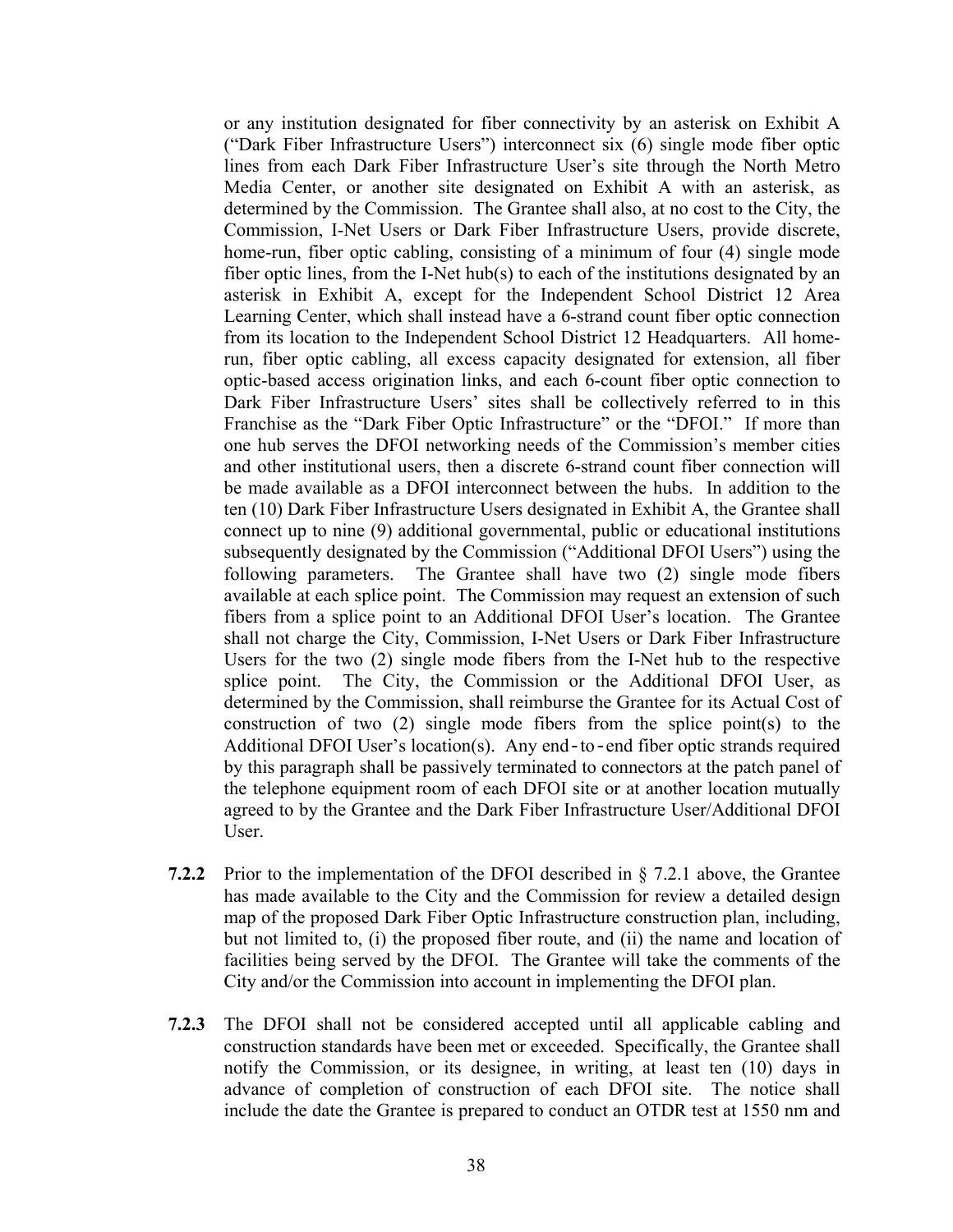1310 nm end-to-end, according to industry standard and accepted test methodologies. The Commission, or its designee, shall have the option of attending any test conducted pursuant to this paragraph. All tests must be successfully completed. The fiber optic tests shall be deemed successfully completed if the optical performance standards in Exhibit B are met or bettered. If any DFOI link does not pass the tests required herein, the Grantee shall take all necessary steps to meet the applicable standards, and the affected link shall be retested prior to acceptance. The Grantee shall send the Commission and the City the results of each test conducted under this paragraph. Failure to timely complete construction of the DFOI shall be a violation of this Franchise.

- **7.2.4** The Commission, or its designee, shall have the option of conducting a physical inspection of the construction of the DFOI. This inspection shall be conducted no later than the date of a successfully completed test as described in Subsection 7.2.3.
- **7.2.5** After completing installation of each DFOI link, the Grantee shall provide documentation to the City, or its designee, including but not limited to: splice locations; panel numbers; strand numbering schemes; OTDR; other optical test results; and any other pertinent documentation.
- **7.2.6** Dark Fiber Infrastructure Users and any Additional DFOI Users connected to the DFOI shall be responsible for any end user or interface equipment needed for transmission or reception of signals on the Dark Fiber Optic Infrastructure, except as indicated in subsection 7.1.9.

# **7.3 Grantee's Use of I-Net and DFOI Capacity.**

The I-Net and the DFOI shall be for the exclusive use of the City, the Commission, I-Net Users, Dark Fiber Infrastructure Users and Additional DFOI Users throughout the term of the Franchise. Notwithstanding the foregoing, the Grantee may use capacity on the I-Net and the DFOI, including for lease or other commercial purposes, provided that the City, the Commission, I-Net Users, Dark Fiber Infrastructure Users and Additional DFOI Users are not using such capacity and further provided that the Grantee's use does not interfere with use of the I-Net and the DFOI by the City, the Commission, I-Net Users, Dark Fiber Infrastructure Users and/or Additional DFOI Users. Upon receiving oral or written notice from the Commission, the Grantee or a lessee shall immediately cease using the I-Net or the DFOI for any purpose that the Commission, in its sole discretion, determines is interfering with I-Net Users', Dark Fiber Infrastructure Users' and/or Additional DFOI Users' communications. The Grantee or a lessee may appeal any determination concerning I-Net and DFOI interference to the City within ten (10) business days of the date that the requisite notice is received by the Grantee. Any such appeal shall: (i) be in writing; (ii) list the reasons that the Commission's determination regarding interference with I-Net Users', Dark Fiber Infrastructure Users' and/or Additional DFOI Users' communications is incorrect; and (iii) include any other information the Grantee or a lessee wishes the City to consider. Within forty-five (45)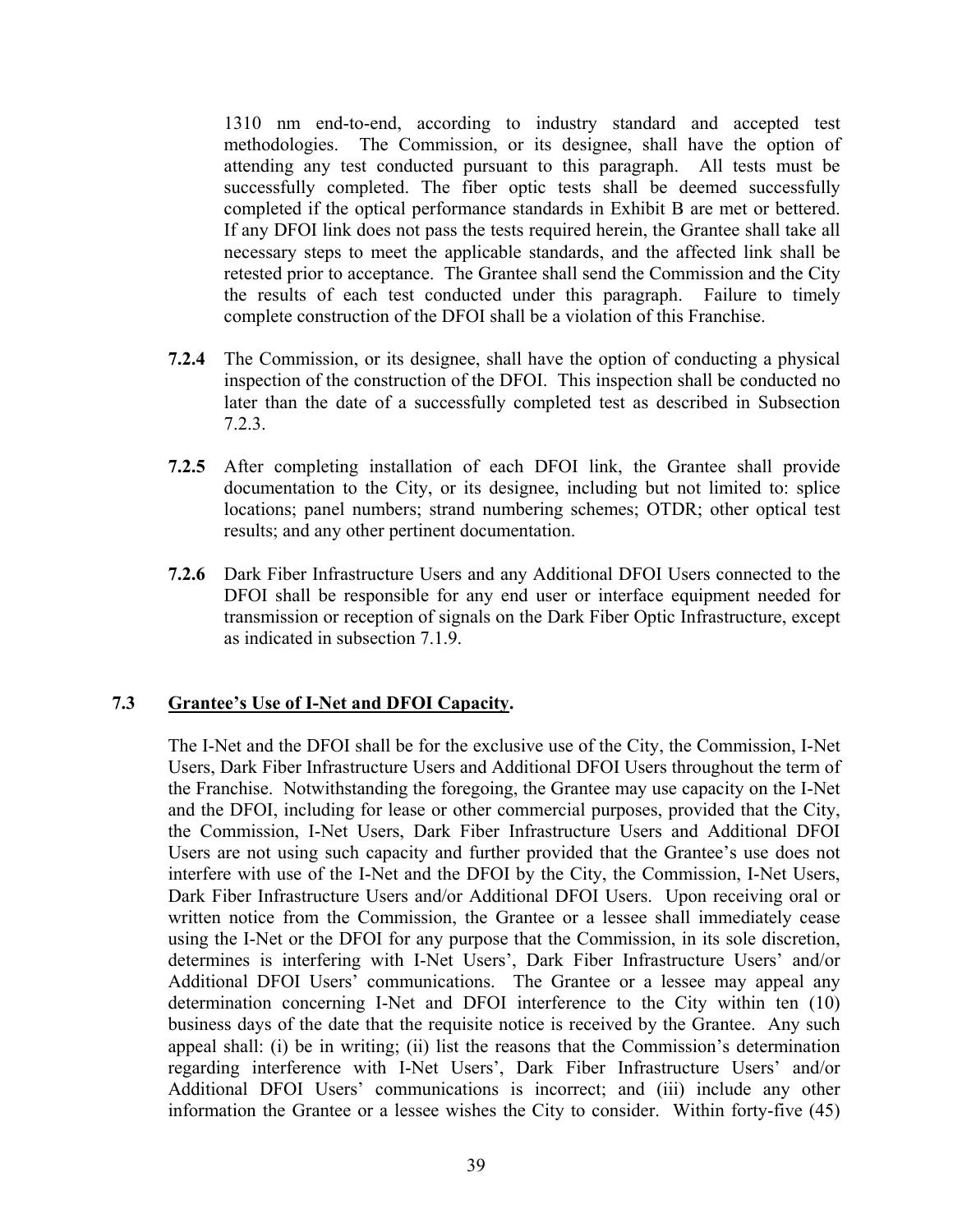calendar days of receiving a written appeal under this paragraph, the City shall: (i) determine whether the Commission's conclusion that the Grantee or a lessee was interfering with I-Net Users', Dark Fiber Optic Infrastructure Users' and/or Additional DFOI Users' communications was justified; and (ii) inform the Grantee or a lessee in writing of its findings. Use of the I-Net and the DFOI by the City, the Commission, I-Net Users, Dark Fiber Infrastructure Users and Additional DFOI Users shall, at all times, have priority over any use(s) by the Grantee or any lessee. The Grantee or a lessee shall terminate its use of any capacity on the I-Net or the DFOI within three (3) months after receiving notice from the Commission that the City, the Commission, or any I-Net User, Dark Fiber Infrastructure User or Additional DFOI User has determined to use such capacity. Any agreement entered into by the Grantee and a third party for the lease of I-Net or DFOI capacity shall be subject to the terms and conditions of this Franchise.

# **7.4 I-Net and DFOI Performance Standards.**

The Grantee shall operate and maintain the I-Net and the DFOI in accordance with the technical and performance standards set forth in Exhibit B (I-Net and DFOI Performance Standards), which is made a part hereof. Upon request, the Grantee shall provide the City, or its designee, with reports of the performance of the I-Net and DFOI and the Grantee's compliance with the aforementioned technical and performance standards.

#### **7.5 Institutional Network and DFOI Security.**

The Grantee and the City shall at all times use reasonable efforts to protect the security of the Institutional Network and the DFOI. For purposes of this paragraph, "to protect security" means to protect those physical elements of the Institutional Network and the DFOI under the party's direct control from unauthorized intrusion, signal theft, tampering, wiretapping or other actions that might: (i) compromise the integrity of or degrade the signals carried over the Institutional Network and/or the DFOI; or (ii) result in the unauthorized interception and disclosure of information.

#### **7.6 Interconnection of Institutional Networks.**

**7.6.1** Within twelve (12) months of the Effective Date, the Grantee shall interconnect the I-Net and/or DFOI required herein with those institutional networks of Grantee's Systems, including (but not limited to) the institutional networks serving: (i) the City of Columbia Heights, Minnesota; (ii) the member cities of the Quad Cities Cable Communications Commission; (iii) the City of Coon Rapids, Minnesota; (iv) the member cities of the Northwest Suburban Cable Communications Commission; (v) the member cities of the North Suburban Communications Commission; (vi) the member cities of the Ramsey/Washington Counties Suburban Cable Communications Commission; and (vii) the City of St. Paul, Minnesota ("Municipal Institutional Networks"); provided, however, that this requirement shall only apply with respect to a particular Municipal Institutional Network when the operator of that network agrees to interconnection. Each interconnection link shall be completed within a reasonable timeframe mutually agreed upon by the Commission and the Grantee, unless an extension is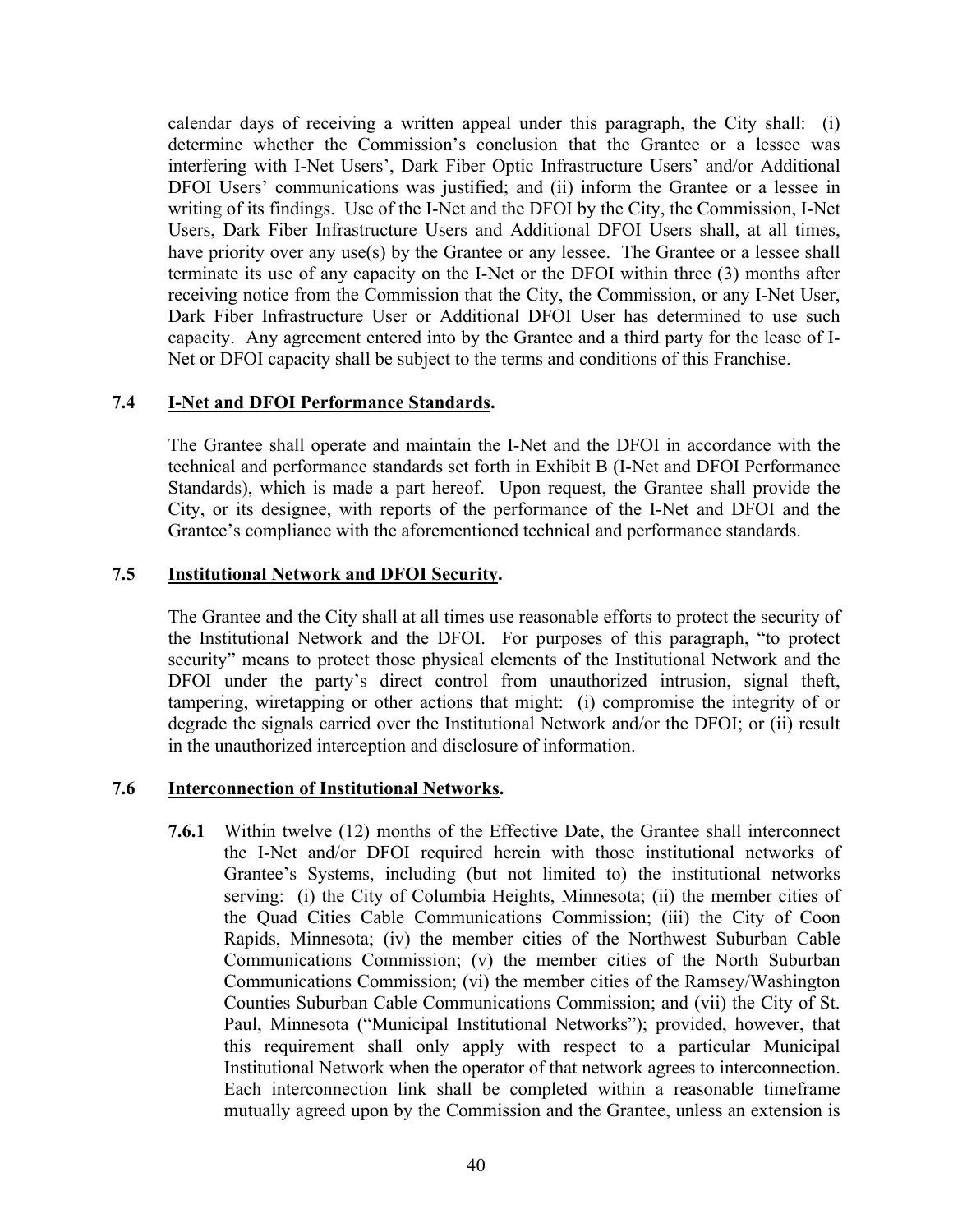granted upon petition by the Grantee. The Grantee shall be responsible for routing all signals carried over the interconnection links described in this paragraph, including signals that are originated by or intended for the Commission, the City, I-Net Users, Dark Fiber Infrastructure Users or any Additional DFOI Users. The Grantee shall not be responsible for end-user equipment, inclusive of cards necessary for the transport and reception of signals, located at the hub(s) and/or the location of any user.

- **7.6.2** Every interconnection link established pursuant to this Section 7.6 shall be designed, built and equipped to have the capability for the seamless transmission of all video, voice and data communications between the interconnected networks. If a fiber optic transmission medium is required for the interconnect to facilitate capacity, reliability or other networking needs, as determined by the City, Commission, I-Net User, Dark Fiber Infrastructure User or Additional DFOI User, such medium may use a non-exclusive fiber optic transmission medium employing at least two (2) strands per interconnect. If a hybrid fiber-coaxial transmission medium can be utilized for the interconnect, such medium shall provide, for the City's, the Commission's, an I-Net User's, a Dark Fiber Infrastructure User's and/or an Additional DFOI User's exclusive use, at least three (3) 6 MHz channels for forward video purposes (free of charge), three (3) 6 MHz channels for return video purposes (free of charge), two (2) 6 MHz channels for forward data and/or other purposes (free of charge) and two (2) 6 MHz channels for return data and/or other purposes (free of charge).
- **7.6.3** Any interconnection link provided by Grantee to the City, the Commission, an I-Net User, a Dark Fiber Infrastructure User or an Additional DFOI User shall be on a nonexclusive basis. Capacity on interconnection links may be shared with others, including other cities, cable commissions, I-Net Users or Grantee.
- **7.6.4** The Grantee shall cooperate with any interconnection corporation, regional interconnection authority, or state or federal agency which may be hereafter established for the purpose of regulating, facilitating, financing or otherwise providing for the interconnection of cable systems beyond the boundaries of the City and/or the North Metro Franchise Area.

#### **7.7 Subscriber Network Drops to Designated Buildings.**

- **7.7.1** Grantee shall provide or continue to provide, free of charge, Installation and activation of one (1) subscriber network Drop, and one (1) cable outlet at the institutions identified in Exhibit C, which is attached hereto and made a part hereof. Institutions that do not have a free Drop and outlet as of the Effective Date shall be provided with an active, fully functional Drop and outlet within three (3) years of the Effective Date of this Franchise.
- **7.7.2** The Grantee shall provide or continue to provide Basic Cable Service and any equipment necessary to receive such service, free of charge, to all institutions identified in Exhibit C. Institutions currently receiving additional Cable Services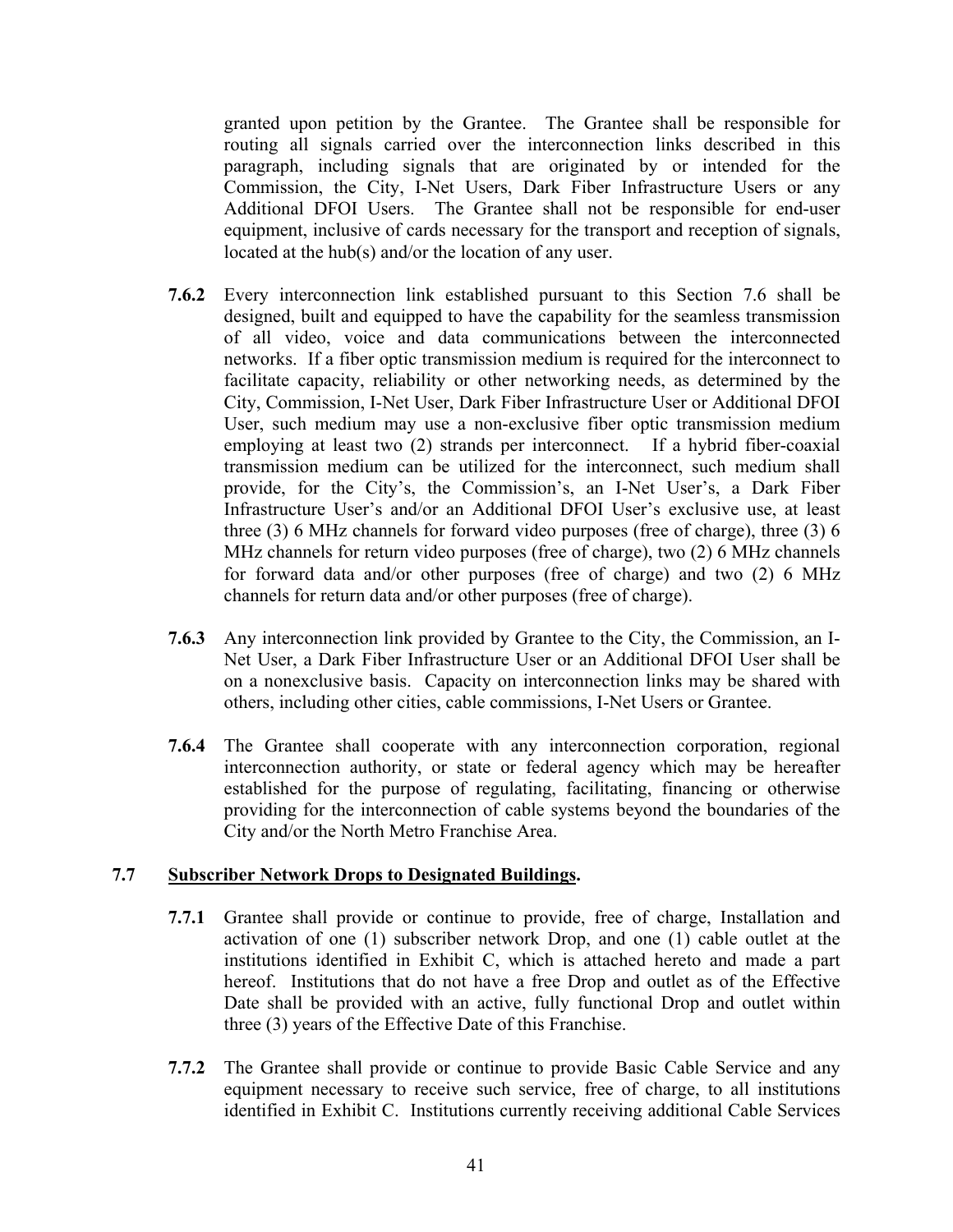from Grantee shall continue to receive those same services, or comparable services, during the term of this Franchise, free of charge. Institutions that do not have a Drop as of the Effective Date of this Franchise shall receive free Basic Cable Service at the time the Drop required under subsection 7.7.1 is activated. The Cable Service provided pursuant to this subsection shall not be used for commercial purposes nor shall other than PEG services be shown in areas open to the public.

- **7.7.3** Additional subscriber network Drops and/or outlets will be installed at designated institutions by the Grantee on an Actual Cost basis. Alternatively, said institution may add outlets at its own expense, as long as such Installation meets the Grantee's standards. The Grantee shall have three (3) months from the date of City designation of additional institution(s) to complete construction of the Drop and outlet, unless weather or other conditions beyond the control of the Grantee require more time.
- **7.7.4** The Grantee has established a voluntary initiative to provide cable Internet service to all State-accredited K-12 public and private schools and public libraries that are passed by the upgraded Cable System at no charge to the City or institutions. Grantee intends to provide each of these schools and libraries with one (1) outlet of Internet access, including the necessary cable modem. For as long as Grantee continues to offer free cable Internet service to accredited schools, Grantee shall also provide free cable Internet service and required modems to one (1) location at City Hall and to the Commission at its designated PEG access facility.

# **SECTION 8. OPERATION AND ADMINISTRATION PROVISIONS**

#### **8.1. Administration of Franchise.**

The City's designated cable television administrator, or his/her designee, shall have continuing regulatory jurisdiction and supervision over the System and the Grantee's operation under the Franchise. The City may issue such reasonable rules and regulations concerning the construction, operation and maintenance of the System, as are consistent with the provisions of this Franchise and law.

### **8.2. Delegated Authority.**

The City may appoint a citizen advisory body or a joint powers commission, or may delegate to any other body or Person authority to administer the Franchise and to monitor the performance of the Grantee pursuant to the Franchise. The Grantee shall cooperate with any such delegatee of the City.

#### **8.3. Franchise Fee.**

**8.3.1** During the term of the Franchise, the Grantee shall pay quarterly to the City or its delegatee a Franchise fee in an amount equal to five percent (5%) of its Gross Revenues.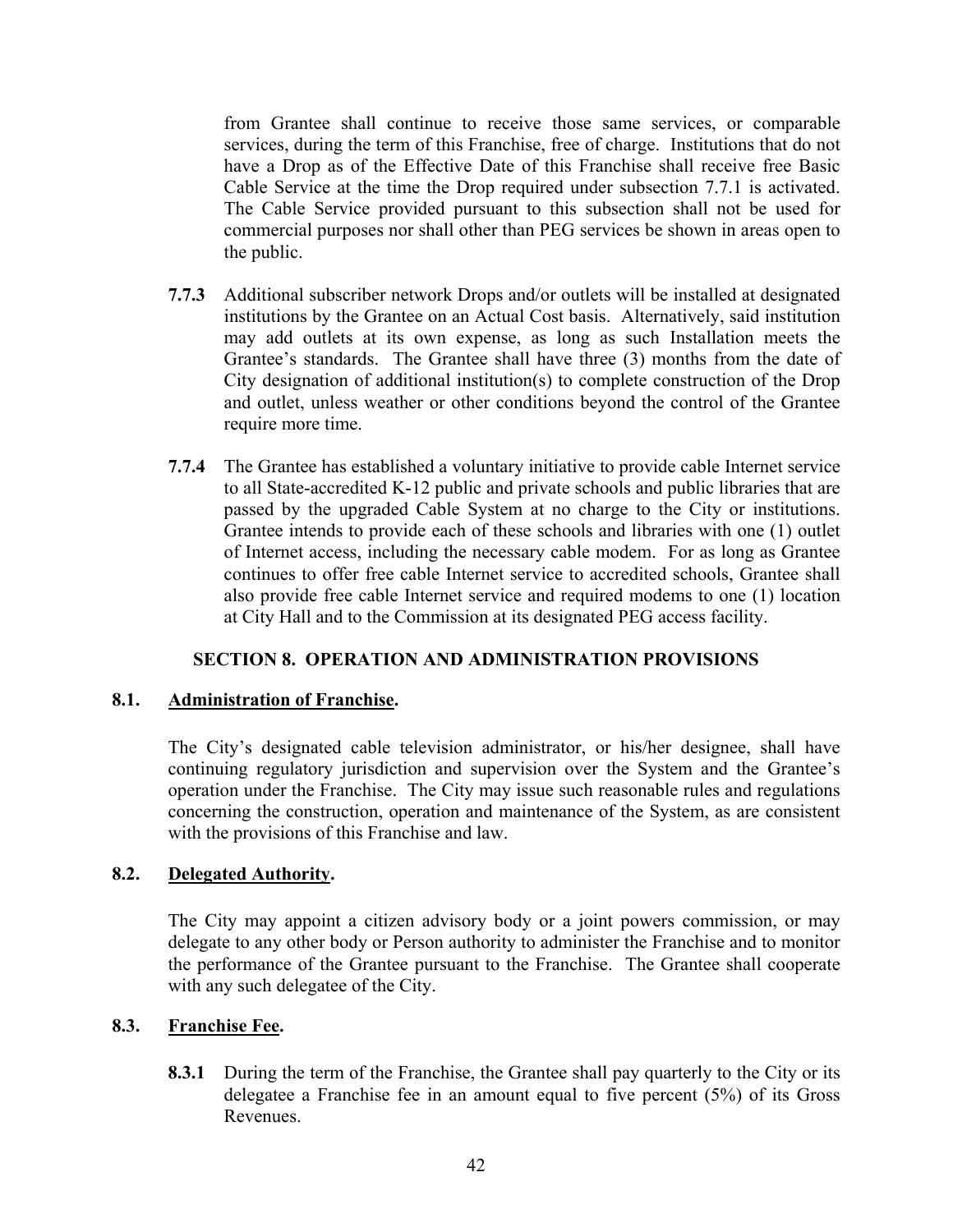- **8.3.2** Any payments due under this provision shall be payable quarterly. The payment shall be made within thirty (30) days of the end of each of Grantee's fiscal quarters together with a report showing the basis for the computation. The City or the Commission shall have the right to require further supporting information for each franchise fee payment.
- **8.3.3** All amounts paid shall be subject to audit and recomputation by City and/or the Commission, and acceptance of any payment shall not be construed as an accord that the amount paid is in fact the correct amount. The Grantee shall be responsible for providing the City and/or the Commission all records necessary to confirm the accurate payment of franchise fees. The Grantee shall maintain such records for five (5) years, unless in the Grantee's ordinary course of business specific records are retained for a shorter period, but in no event less than three (3) years. If an audit discloses an overpayment or underpayment of franchise fees, the City and/or the Commission shall notify the Grantee of such overpayment or underpayment. The City's/Commission's audit expenses shall be borne by the City/Commission unless the audit determines that the payment to the City should be increased by more than five percent (5%) in the audited period, in which case the costs of the audit shall be borne by the Grantee as a cost incidental to the enforcement of the Franchise. Any additional amounts due to the City as a result of the audit shall be paid to the City within thirty (30) days following written notice to the Grantee by the City/Commission of the underpayment, which notice shall include a copy of the audit report. If the recomputation results in additional revenue to be paid to the City, such amount shall be subject to a ten percent (10%) annual interest charge. If the audit determines that there has been an overpayment by the Grantee, the Grantee may credit any overpayment against its next quarterly payment.
- **8.3.4** In the event any franchise fee payment or recomputation amount is not made on or before the required date, the Grantee shall pay, during the period such unpaid amount is owed, the additional compensation and interest charges computed from such due date, at an annual rate of ten percent (10%).
- **8.3.5** Nothing in this Franchise shall be construed to limit any authority of the City to impose any tax, fee or assessment of general applicability.
- **8.3.6** The franchise fee payments required by this Franchise shall be in addition to any and all taxes or fees of general applicability. The Grantee shall not have or make any claim for any deduction or other credit of all or any part of the amount of said franchise fee payments from or against any of said taxes or fees of general applicability, except as expressly permitted by law. The Grantee shall not apply nor seek to apply all or any part of the amount of said franchise fee payments as a deduction or other credit from or against any of said taxes or fees of general applicability, except as expressly permitted by law. Nor shall the Grantee apply or seek to apply all or any part of the amount of any of said taxes or fees of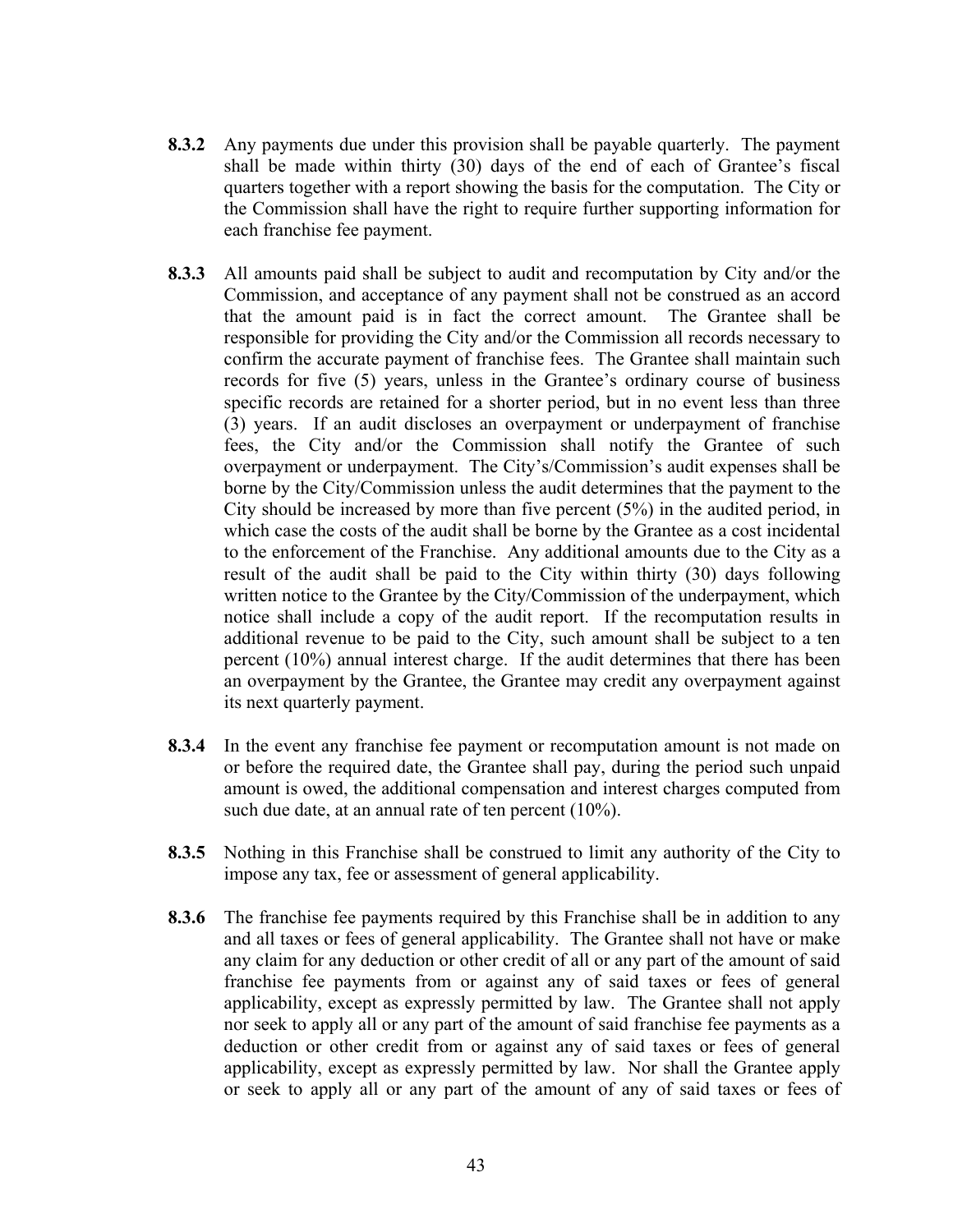general applicability as a deduction or other credit from or against any of its franchise fee obligations, except as expressly permitted by law.

# **8.4 Access to Records.**

To the extent such documents are related to Grantee's compliance with this Franchise or applicable law (the burden to allege and, if so alleged, the initial burden to demonstrate that such requested documents are not related to Grantee's compliance with this Franchise or applicable law shall be the Grantee's), the City/Commission shall have the right to inspect or copy any records or documents maintained by Grantee (or maintained by an Affiliate on behalf of the Grantee, to the extent that review of such record or document maintained by the Affiliate on behalf of the Grantee is necessary in order for the City/Commission to enforce compliance with this Franchise) upon reasonable notice and during Grantee's administrative office hours, or require Grantee to provide copies of records and documents within a reasonable time, on a confidential and proprietary basis, to the extent such records and documents otherwise qualify as nonpublic, confidential, trade secret or proprietary pursuant to applicable law. Upon the City's/Commission's request, the Grantee shall provide to the City and/or the Commission copies of any records or documents that cannot be reasonably argued pursuant to applicable law to be nonpublic, confidential, trade secret or proprietary.

### **8.5. Reports and Maps to be Filed with City.**

- **8.5.1** The Grantee shall file with the City, at the time of payment of the Franchise Fee, a report of all Gross Revenues in a form and substance as required by the City or the Commission.
- **8.5.2** The Grantee shall prepare and furnish to the City or the Commission, at the times and in the form prescribed, such other reports with respect to Grantee's operations pursuant to this Franchise as the City or the Commission may require. The City and the Commission shall use their best efforts to protect proprietary or trade secret information all consistent with State and federal law.
- **8.5.3** If required by the City and/or the Commission, the Grantee shall furnish to and file with the City and/or the Commission the maps, plats and permanent records of the location and character of all facilities constructed, including underground facilities, and Grantee shall file with the City and/or the Commission updates of such maps, plats and permanent records annually if changes have been made in the System, the I-Net and/or the DFOI.

# **8.6. Periodic Evaluation.**

- **8.6.1** The City may require evaluation sessions at any time during the term of this Franchise, upon fifteen (15) days written notice to the Grantee.
- **8.6.2** Topics which may be discussed at any evaluation session may include, but are not limited to, application of new technologies, System, I-Net and DFOI performance,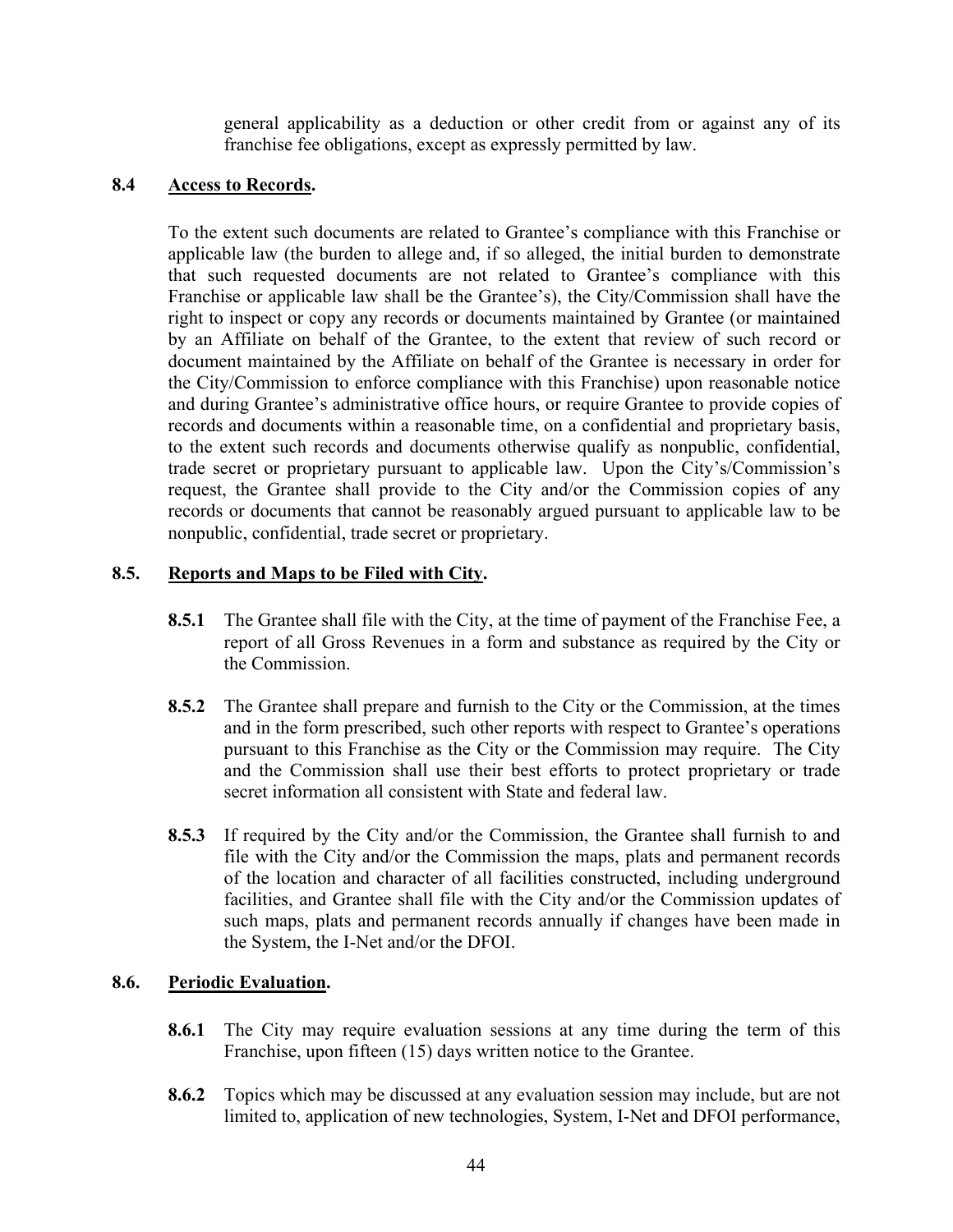programming offered, access channels, facilities and support, municipal uses of cable, Subscriber rates, customer complaints, amendments to this Franchise, judicial rulings, FCC rulings, line extension policies and any other topics the City deems relevant.

**8.6.3** As a result of a periodic review or evaluation session, upon notification from City, Grantee shall meet with City and undertake good faith efforts to reach agreement on changes and modifications to the terms and conditions of the Franchise which are both economically and technically feasible.

### **SECTION 9. GENERAL FINANCIAL AND INSURANCE PROVISIONS**

### **9.1. Performance Bond.**

- **9.1.1** At the time the Franchise becomes effective and until such time as the construction of the System Upgrade, the DFOI and Institutional Network upgrade is completed, the Grantee shall furnish a bond to the Commission, in a form and with such sureties as are reasonably acceptable to the Commission, in the amount of \$500,000. Upon such completion of all System, DFOI and I-Net construction, the bond shall be reduced to \$50,000. This bond will be conditioned upon the faithful performance by the Grantee of its Franchise obligations and upon the further condition that in the event the Grantee shall fail to comply with any law, ordinance or regulation governing the Franchise, there shall be recoverable jointly and severally from the principal and surety of the bond any damages or loss suffered by the City or the Commission as a result, including the full amount of any compensation, indemnification or cost of removal or abandonment of any property of the Grantee, plus a reasonable allowance for attorneys' fees and costs, up to the full amount of the bond, and further guaranteeing payment by the Grantee of claims, liens and taxes due the City or the Commission which arise by reason of the construction, operation, or maintenance of the System, the I-Net and/or the DFOI. The rights reserved by the City and the Commission with respect to the bond are in addition to all other rights the City and the Commission may have under the Franchise or any other law. The Commission may, from year to year, in its sole discretion, reduce the amount of the bond.
- **9.1.2** The time for Grantee to correct any violation or liability shall be extended by Commission if the necessary action to correct such violation or liability is, in the sole determination of Commission, of such a nature or character as to require more than thirty (30) days within which to perform, provided Grantee provides written notice that it requires more than thirty (30) days to correct such violations or liability, commences the corrective action within the thirty (30)-day cure period and thereafter uses reasonable diligence to correct the violation or liability.
- **9.1.3** In the event this Franchise is revoked by reason of default of Grantee, City shall be entitled to collect from the performance bond that amount which is attributable to any damages sustained by City as a result of said default or revocation.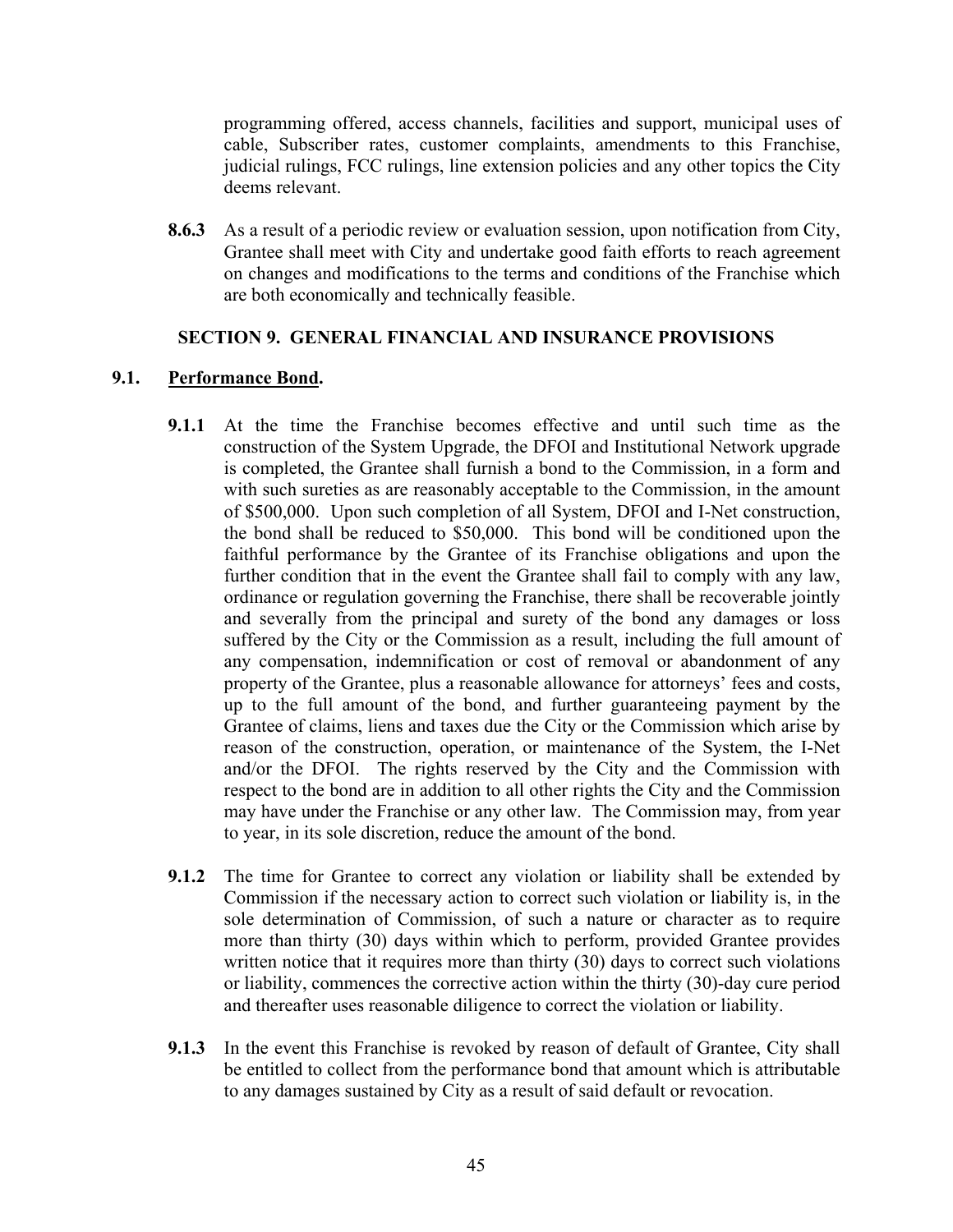- **9.1.4** Grantee shall be entitled to the return of the performance bond, or portion thereof, as remains sixty (60) days after the expiration of the term of the Franchise or revocation for default thereof, provided the City or the Commission has not notified Grantee of any actual or potential damages incurred as a result of Grantee's operations pursuant to the Franchise or as a result of said default.
- **9.1.5** The rights reserved to the City or the Commission with respect to the performance bond are in addition to all other rights of the City and the Commission whether reserved by this Franchise or authorized by law, and no action, proceeding or exercise of a right with respect to the performance bond shall affect any other right the City and the Commission may have.

### **9.2. Letter of Credit.**

- **9.2.1** On the Effective Date of this Franchise, the Grantee shall deliver to the Commission an irrevocable and unconditional Letter of Credit, in a form and substance acceptable to the City, from a National or State bank approved by the Commission, in the amount of \$25,000.00.
- **9.2.2** The Letter of Credit shall provide that funds will be paid to the City upon written demand of the City, and in an amount solely determined by the City in payment for penalties charged pursuant to this Section, in payment for any monies deemed by the City to be owed by the Grantee to the City and/or the Commission, as applicable, after notice and opportunity to pay any such monies, pursuant to its obligations under this Franchise, or in payment for any damage incurred by the City or the Commission as a result of any acts or omissions by the Grantee pursuant to this Franchise.
- **9.2.3** In addition to recovery of any monies owed by the Grantee to the City, or the Commission or damages to the City, the Commission or any Person as a result of any acts or omissions by the Grantee pursuant to the Franchise, the City and/or the Commission in its sole discretion may charge to and collect from the Letter of Credit the following penalties:
	- **9.2.3.1** For failure to timely complete the System Upgrade, the I-Net Upgrade and the DFOI as provided in this Franchise, unless the City or the Commission approves the delay, the penalty shall be \$500.00 per day for each day, or part thereof, such failure occurs or continues.
	- **9.2.3.2** For failure to provide data, documents, reports or information or to cooperate with City or the Commission during an application process or system review or as otherwise provided herein, the penalty shall be \$250.00 per day for each day, or part thereof, such failure occurs or continues.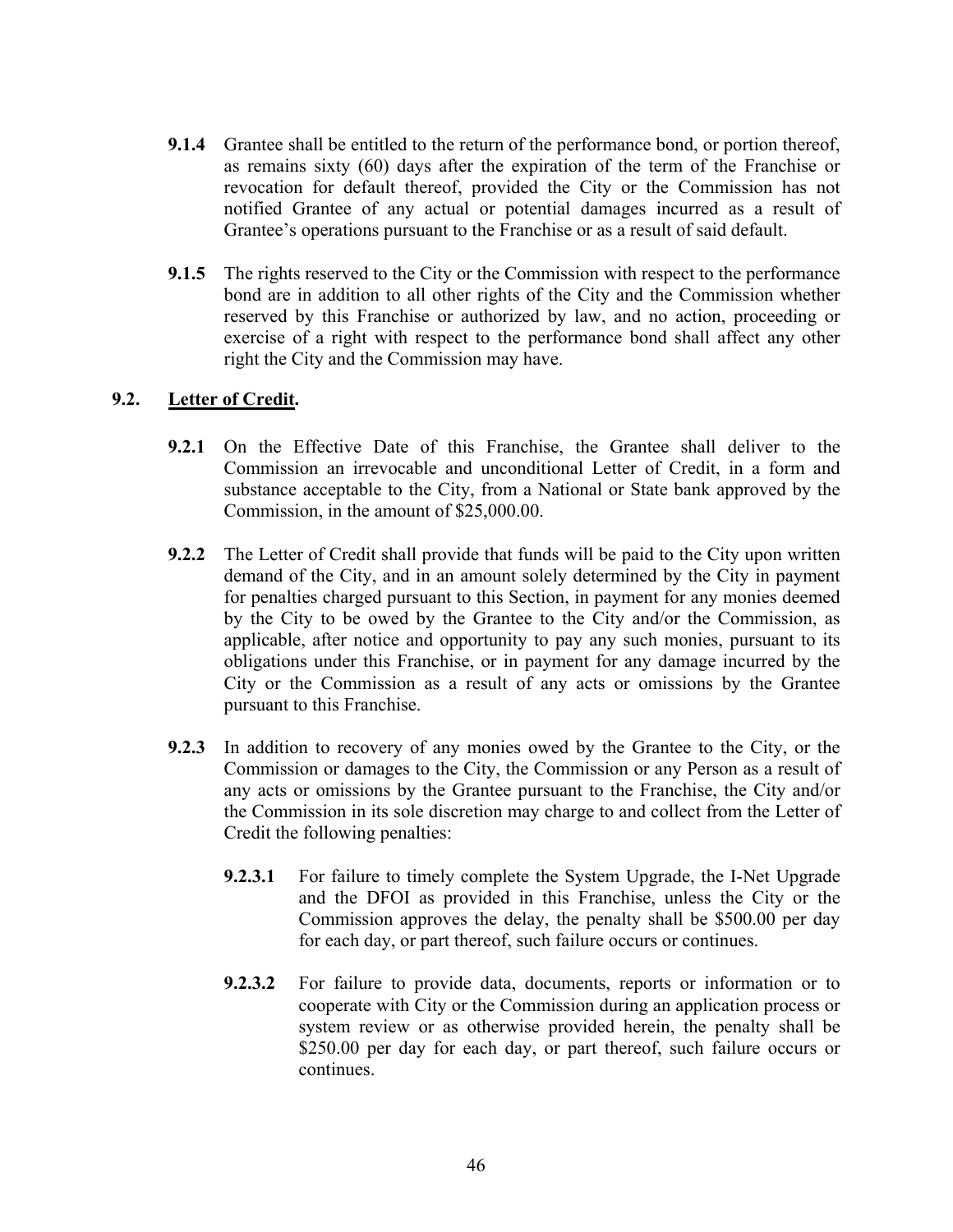- **9.2.3.3** Fifteen (15) days following notice from the City or the Commission of a failure of Grantee to comply with construction, operation or maintenance standards, the penalty shall be \$250.00 per day for each day, or part thereof, such failure occurs or continues.
- **9.2.3.4** For failure to provide the services and the payments required by this Franchise, including, but not limited to, the implementation and the utilization of the PEG Access Channels, the penalty shall be \$250.00 per day for each day, or part thereof, such failure occurs or continues.
- **9.2.3.5** For Grantee's breach of any written contract or agreement with or to the City or the Commission, the penalty shall be \$250.00 per day for each day, or part thereof, such breach occurs or continues.
- **9.2.3.6** For failure to comply with any of the provisions of this Franchise, or other City ordinance or regulation for which a penalty is not otherwise specifically provided pursuant to this subsection 9.2.3, the penalty shall be \$250.00 per day for each day, or part thereof, such failure occurs or continues.
- **9.2.4** Each violation of any provision of this Franchise shall be considered a separate violation for which a separate penalty can be imposed.
- **9.2.5** Whenever the City or the Commission determines that the Grantee has violated one or more terms, conditions or provisions of this Franchise, or for any other violation contemplated in subsection 9.2.3 above, a written notice shall be given to Grantee informing it of such violation. At any time after thirty (30) days (or such longer reasonable time which, in the determination of the City or the Commission, is necessary to cure the alleged violation) following local receipt of notice, provided the City or its designee finds that the Grantee remains in violation of one or more terms, conditions or provisions of this Franchise, in the sole opinion of the City or the Commission, the City or the Commission may draw from the Letter of Credit all penalties and other monies due the City or the Commission from the date of the local receipt of notice.
- **9.2.6** Prior to drawing on the Letter of Credit, the City or the Commission shall give Grantee written notice that it intends to draw, and the Grantee may, within seven (7) days thereafter, notify the City or the Commission in writing that there is a dispute as to whether a violation or failure has in fact occurred. Such written notice by the Grantee to the City or the Commission shall specify with particularity the matters disputed by Grantee. Any penalties shall continue to accrue, but the City or the Commission may not draw from the Letter of Credit during any appeal pursuant to this subparagraph 9.2.6. The City or the Commission shall hear Grantee's dispute within sixty (60) days and the City or the Commission, as appropriate, shall render a final decision within sixty (60)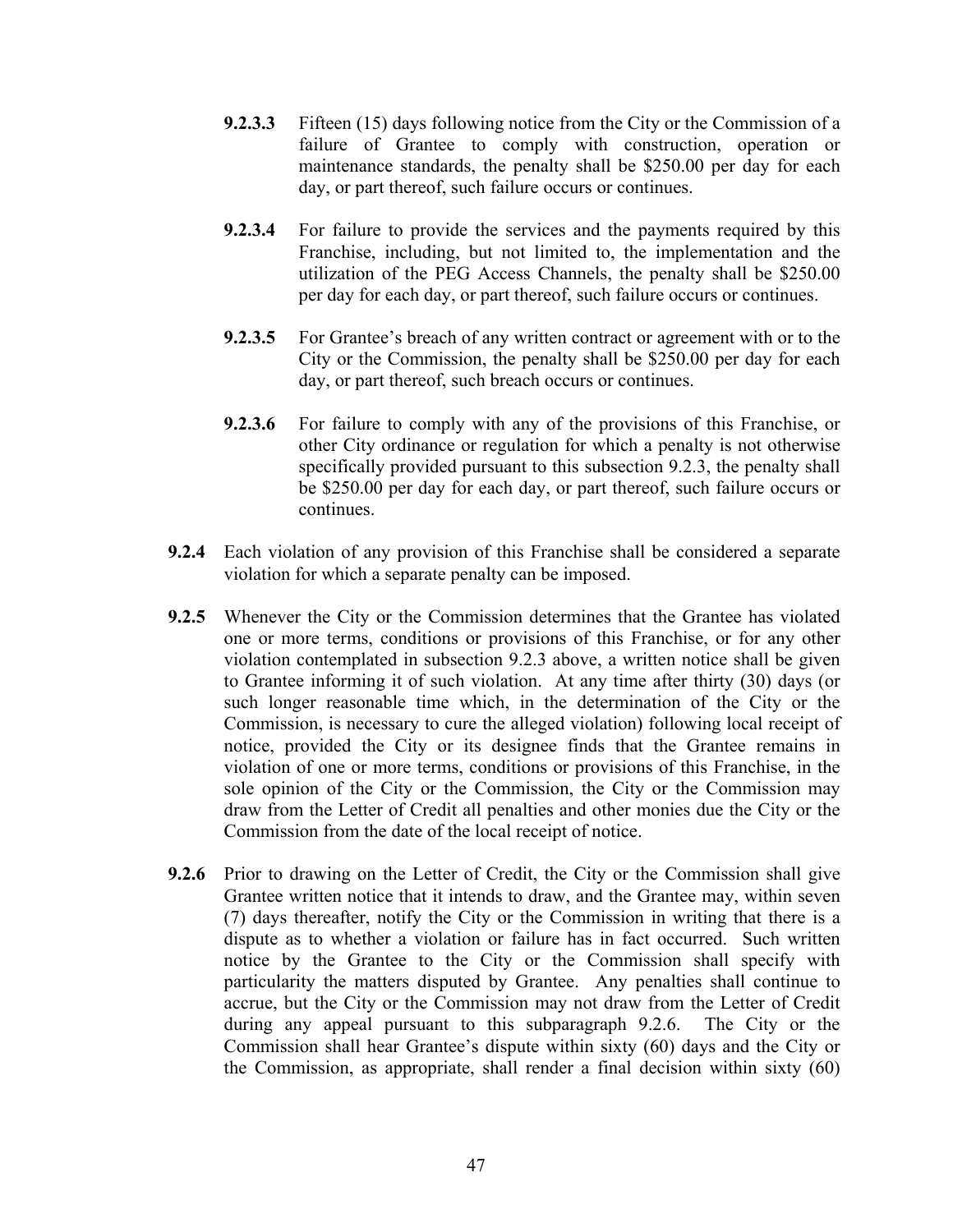days thereafter. Withdrawal from the Letter of Credit may occur only upon a final decision.

- **9.2.7** If said Letter of Credit or any subsequent Letter of Credit delivered pursuant thereto expires prior to thirty (30) months after the expiration of the term of this Franchise, it shall be renewed or replaced during the term of this Franchise to provide that it will not expire earlier than thirty (30) months after the expiration of this Franchise. The renewed or replaced Letter of Credit shall be of the same form and with a bank authorized herein and for the full amount stated in subsection 9.2.1 of this Section.
- **9.2.8** If the City or the Commission draws upon the Letter of Credit or any subsequent Letter of Credit delivered pursuant hereto, in whole or in part, the Grantee shall replace or replenish to its full amount the same within ten (10) days and shall deliver to the Commission a like replacement Letter of Credit or certification of replenishment for the full amount stated in Section 9.2.1 as a substitution of the previous Letter of Credit. This shall be a continuing obligation for any withdrawals from the Letter of Credit.
- **9.2.9** If any Letter of Credit is not so replaced or replenished, the City or the Commission may draw on said Letter of Credit for the whole amount thereof and use the proceeds as the City or the Commission determines in its sole discretion. The failure to replace or replenish any Letter of Credit may also, at the option of the City or the Commission, be deemed a default by the Grantee under this Franchise. The drawing on the Letter of Credit by the City or the Commission, and use of the money so obtained for payment or performance of the obligations, duties and responsibilities of the Grantee which are in default, shall not be a waiver or release of such default.
- **9.2.10** The collection by the City or the Commission of any damages, monies or penalties from the Letter of Credit shall not affect any other right or remedy available to it, nor shall any act, or failure to act, by the City or the Commission pursuant to the Letter of Credit, be deemed a waiver of any right of the City or the Commission pursuant to this Franchise or otherwise.

# **9.3. Indemnification of City.**

- **9.3.1** The City and its officers, boards, committees, commissions, elected and appointed officials, employees, volunteers and agents shall not be liable for any loss or damage to any real or personal property of any Person, or for any injury to or death of any Person, arising out of or in connection with Grantee's construction, operation, maintenance, repair or removal of the System, the I-Net and/or the DFOI, or as to any other action of Grantee with respect to this Franchise.
- **9.3.2** Grantee shall indemnify, defend, and hold harmless the City and its officers, boards, committees, commissions, elected and appointed officials, employees,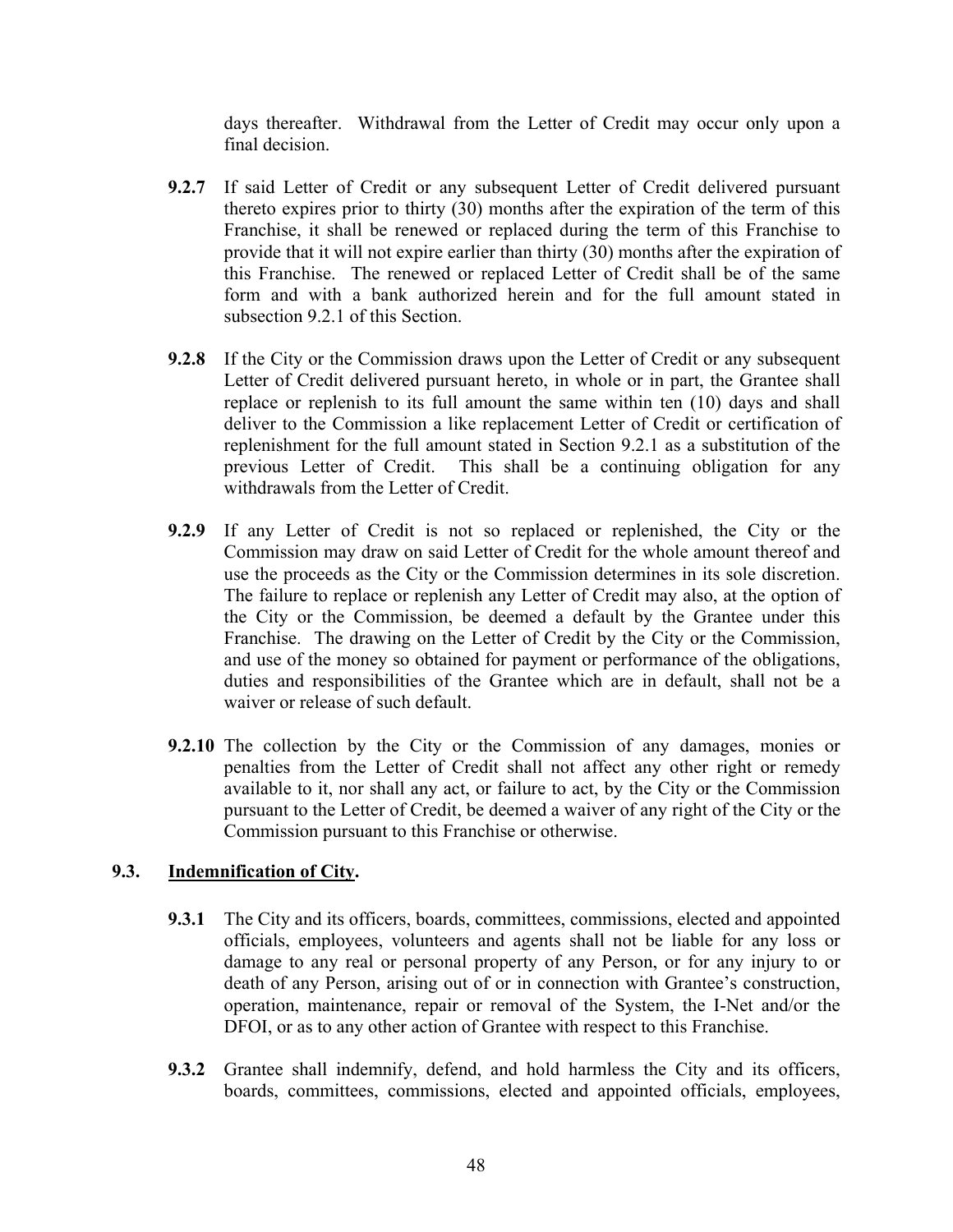volunteers and agents from and against all liability, damages and penalties which they may legally be required to pay as a result of the City's or the Commission's exercise, administration or enforcement of the Franchise.

- **9.3.3** Nothing in this Franchise relieves a Person from liability arising out of the failure to exercise reasonable care to avoid injuring the Grantee's facilities while performing work connected with grading, regrading or changing the line of a Right-of-Way or public place or with the construction or reconstruction of a sewer or water system.
- **9.3.4** The Grantee shall not be required to indemnify the City for negligence or misconduct on the part of the City or its officers, boards, committees, commissions, elected or appointed officials, employees, volunteers or agents, including any loss or claims.

### **9.4. Insurance.**

- **9.4.1** As a part of the indemnification provided in Section 9.3, but without limiting the foregoing, Grantee shall file with the Commission at the time of its acceptance of this Franchise, and at all times thereafter maintain in full force and effect at its sole expense, a comprehensive general liability insurance policy, including broadcaster's/cablecaster's liability and contractual liability coverage, in protection of the Grantee, the Commission, the City and its officers, elected and appointed officials, boards, commissions, commissioners, agents, employees and volunteers for any and all damages and penalties which may arise as a result of this Franchise. The policy or policies shall name the City and the Commission as an additional insured, and in their capacity as such, City and Commission officers, elected and appointed officials, boards, commissions, commissioners, agents, employees and volunteers. The broadcasters'/cablecasters' liability coverage specified in this provision shall be subject to Section 9.3 above regarding indemnification of the City.
- **9.4.2** The policies of insurance shall be in the sum of not less than \$1,000,000.00 for personal injury or death of any one Person, and \$2,000,000.00 for personal injury or death of two or more Persons in any one occurrence, \$1,000,000.00 for property damage to any one Person and \$2,000,000.00 for property damage resulting from any one act or occurrence.
- **9.4.3** The policy or policies of insurance shall be maintained by Grantee in full force and effect during the entire term of the Franchise. Each policy of insurance shall contain a statement on its face that the insurer will not cancel the policy or fail to renew the policy, whether for nonpayment of premium, or otherwise, and whether at the request of Grantee or for other reasons, except after sixty (60) days advance written notice have been provided to the Commission. The Grantee shall not cancel any required insurance policy without submission of proof that the Grantee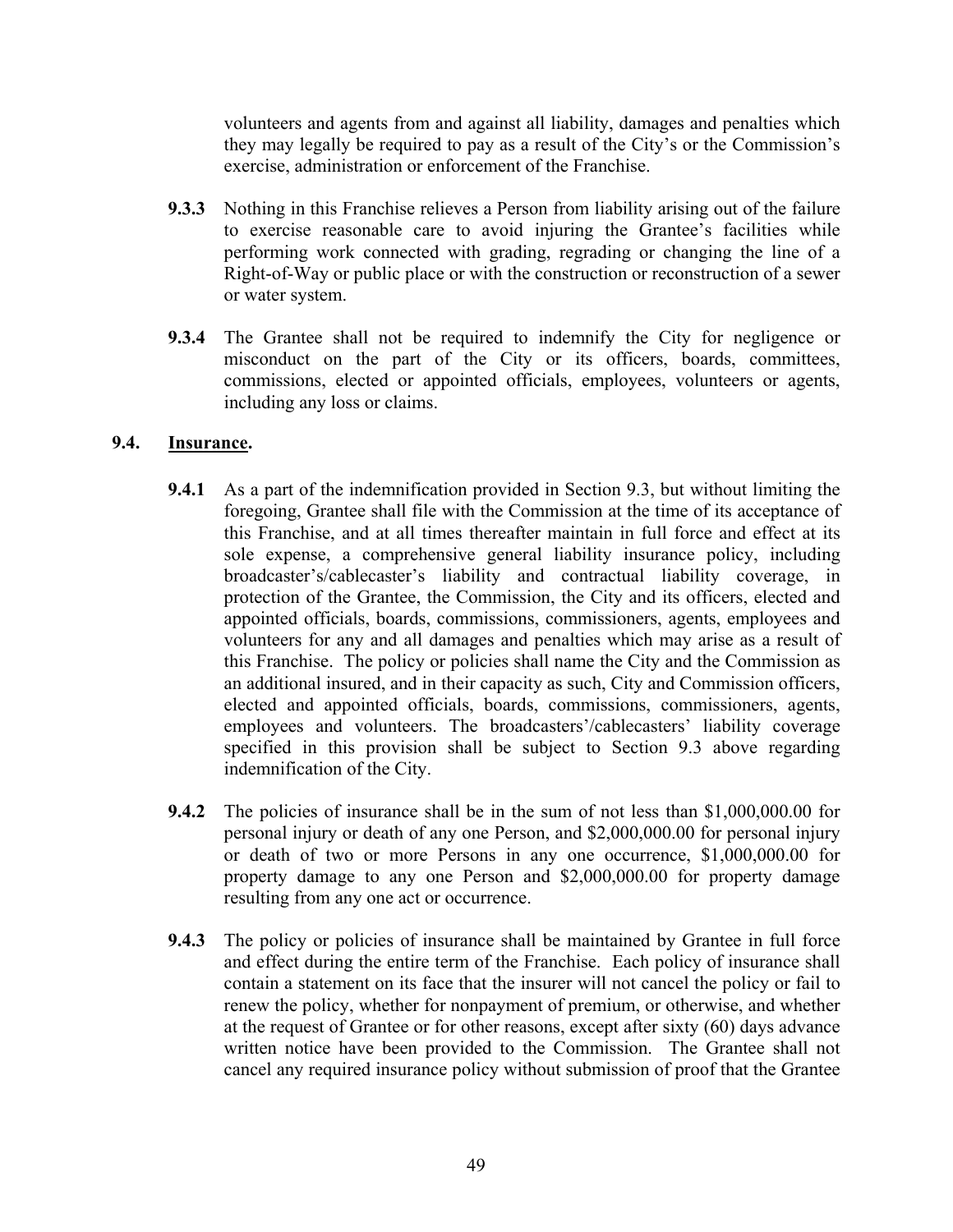has obtained alternative insurance satisfactory to the City which complies with this Franchise.

- **9.4.4** All insurance policies shall be with sureties qualified to do business in the State of Minnesota, with an A-1 or better rating of insurance by Best's Key Rating Guide, Property/Casualty Edition, and in a form approved by the City.
- **9.4.5** All insurance policies shall be available for review by the City and the Commission, and the Grantee shall keep on file with the Commission certificates of insurance.
- **9.4.6** Failure to comply with the insurance requirements of this Section shall constitute a material violation of this Franchise.

#### **SECTION 10. SALE, ABANDONMENT, TRANSFER AND REVOCATION OF FRANCHISE**

### **10.1. City's Right to Revoke.**

- **10.1.1** In addition to all other rights which City has pursuant to law or equity, City reserves the right to commence proceedings to revoke, terminate or cancel this Franchise, and all rights and privileges pertaining thereto, if it is determined by City that:
	- **10.1.1.1** Grantee has violated material provisions(s) of this Franchise; or
	- **10.1.1.2** Grantee has attempted to evade any of the provisions of the Franchise; or
	- **10.1.1.3** Grantee has practiced fraud or deceit upon the City or the Commission.

City may revoke this Franchise without the hearing required by Section 10.2.2 herein if Grantee is adjudged a bankrupt.

#### **10.2. Procedures for Revocation.**

- **10.2.1** The City shall provide the Grantee with written notice of a cause for revocation and the intent to revoke and shall allow Grantee thirty (30) days subsequent to receipt of the notice in which to correct the violation or to provide adequate assurance of performance in compliance with the Franchise. In the notice required herein, the City shall provide the Grantee with the basis for revocation.
- **10.2.2** The Grantee shall be provided the right to a public hearing affording due process before the City Council prior to the effective date of revocation, which public hearing shall follow the thirty (30) day notice provided in subsection 10.2.1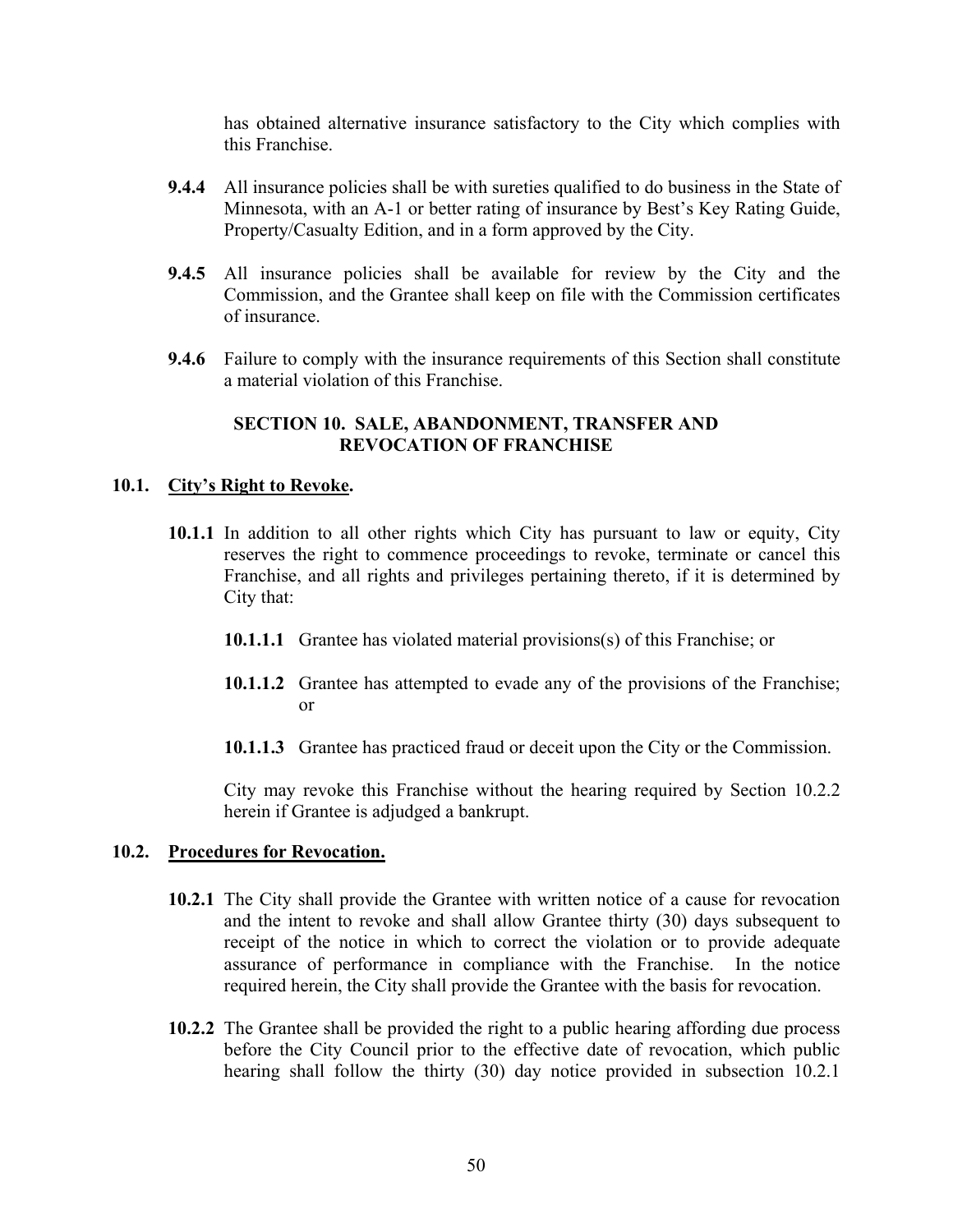above. The City shall provide the Grantee with written notice of its decision together with written findings of fact supplementing said decision.

- **10.2.3** Only after the public hearing and upon written notice of the determination by the City to revoke the Franchise may the Grantee appeal said decision with an appropriate state or federal court or agency.
- **10.2.4** During the appeal period, the Franchise shall remain in full force and effect unless the term thereof sooner expires or unless continuation of the Franchise would endanger the health, safety and welfare of any Person or the public.

### **10.3 Continuity of Service.**

Grantee may not abandon the System or any portion thereof without having first given three (3) months written notice to the City. The Grantee may not abandon the System or any portion thereof without compensating the City for all costs incident to removal of the System if required by the City pursuant to section 10.4.

### **10.4 Removal After Abandonment, Termination or Forfeiture.**

- **10.4.1** In the event of termination or forfeiture of the Franchise or abandonment of the System, the City shall have the right to require the Grantee to remove all or any portion of the System from all Rights-of-Way and public property within the City.
- **10.4.2** If the Grantee has failed to commence removal of the System, or such part thereof as was designated by the City, within thirty (30) days after written notice of the City's demand for removal is given, or if the Grantee has failed to complete such removal within twelve (12) months after written notice of the City's demand for removal is given, the City shall have the right to apply funds secured by the Letter of Credit and Performance Bond toward removal and/or declare all right, title and interest to the System to be in the City with all rights of ownership including, but not limited to, the right to operate the System or transfer the System to another for operation by it.

#### **10.5. Sale or Transfer of Franchise.**

**10.5.1** No sale or transfer of the Franchise, or sale, transfer or fundamental corporate change of or in Grantee, including, but not limited to, a fundamental corporate change in Grantee's parent corporation or any entity having a controlling interest in Grantee, the sale of a controlling interest in the Grantee's assets, a merger, including the merger of a subsidiary and parent entity, consolidation or the creation of a subsidiary or affiliate entity, shall take place until a written request has been filed with the City requesting approval of the sale, transfer or corporate change and such approval has been granted or deemed granted, provided, however, that said approval shall not be required where Grantee grants a security interest in its Franchise and/or assets to secure an indebtedness. Upon notice to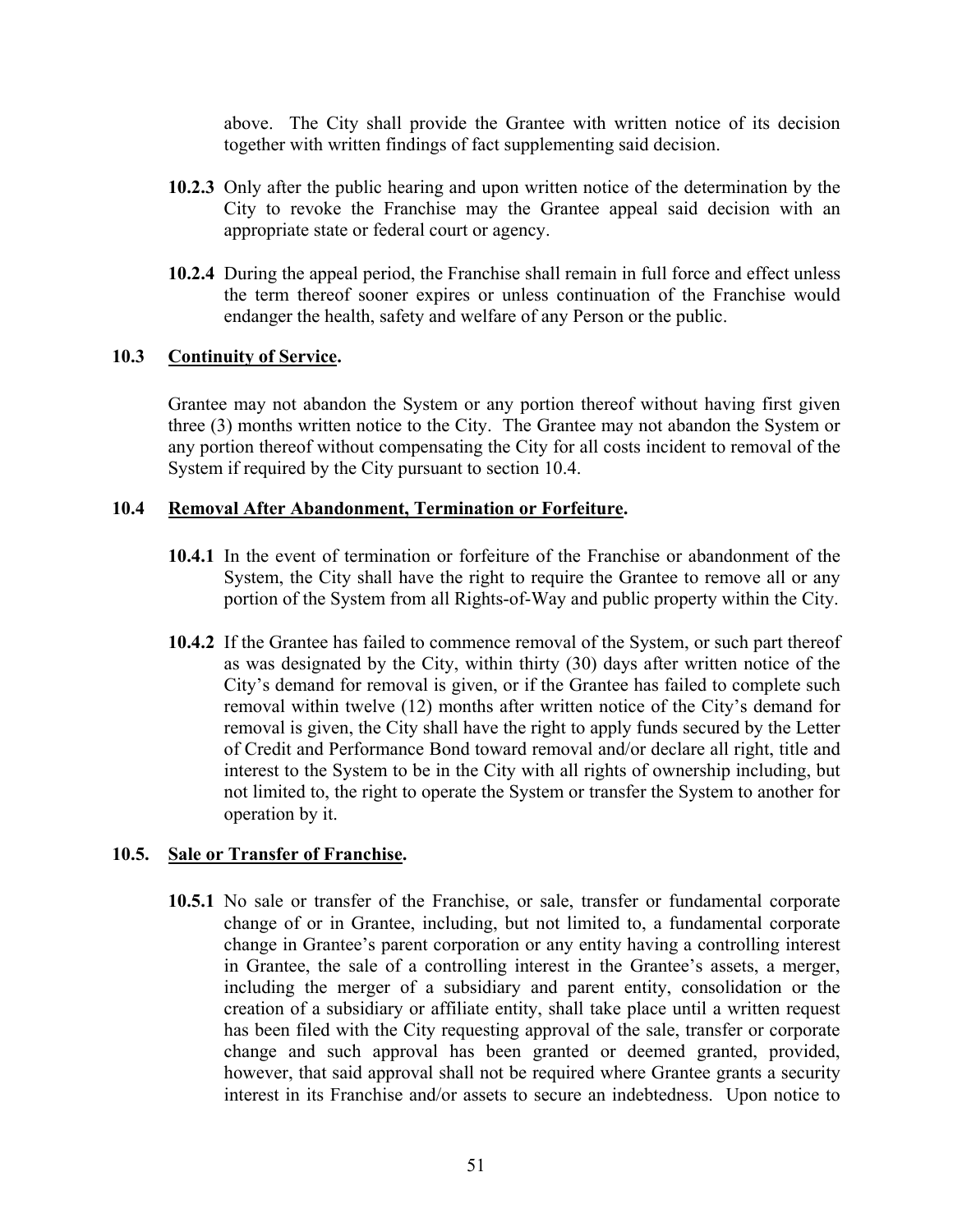the City, Grantee may undertake legal changes necessary to consolidate the corporate or partnership structures of its Minnesota/Wisconsin Systems provided there is no change in the controlling interests which could materially alter the financial responsibilities for the Grantee.

- 10.5.2 Any sale, transfer, exchange or assignment of stock in Grantee, or Grantee's parent corporation or any other entity having a controlling interest in Grantee, so as to create a new controlling interest therein, shall be subject to the requirements of this Section 10.5. The term "controlling interest" as used herein is not limited to majority stock ownership, but includes actual working control in whatever manner exercised.
- **10.5.3** The Grantee shall file, in addition to all documents, forms and information required to be filed by applicable law, the following:
	- **10.5.3.1** All contracts, agreements or other documents that constitute the proposed transaction and all exhibits, attachments or other documents referred to therein which are necessary in order to understand the terms thereof.
	- **10.5.3.2** A list detailing all documents filed with any state or federal agency related to the transaction including, but not limited to, the MPUC, the FCC, the FTC, the FEC, the SEC or MnDOT. Upon request, Grantee shall provide City with a complete copy of any such document; and
	- **10.5.3.3** Any other documents or information related to the transaction as may be specifically requested by the City
- **10.5.4** The City shall have such time as is permitted by federal law in which to review a transfer request.
- **10.5.5** The Grantee shall reimburse the City and/or the Commission for all the reasonable legal, administrative, and consulting costs and fees associated with the City's/Commission's review of any request to transfer. Nothing herein shall prevent the Grantee from negotiating partial or complete payment of such costs and fees by the transferee. Grantee may not itemize any such reimbursement on Subscriber bills, but may recover such expenses in its Subscriber rates.
- **10.5.6** In no event shall a sale, transfer, corporate change or assignment of ownership or control pursuant to subsections 10.5.1 or 10.5.2 of this Section be approved without the Grantee remaining, or (if other than the current Grantee) transferee becoming a signatory to this Franchise and assuming or continuing to have all rights and obligations hereunder.
- **10.5.7** In the event of any proposed sale, transfer, corporate change or assignment pursuant to subsection 10.5.1 or 10.5.2, the City shall have the right to purchase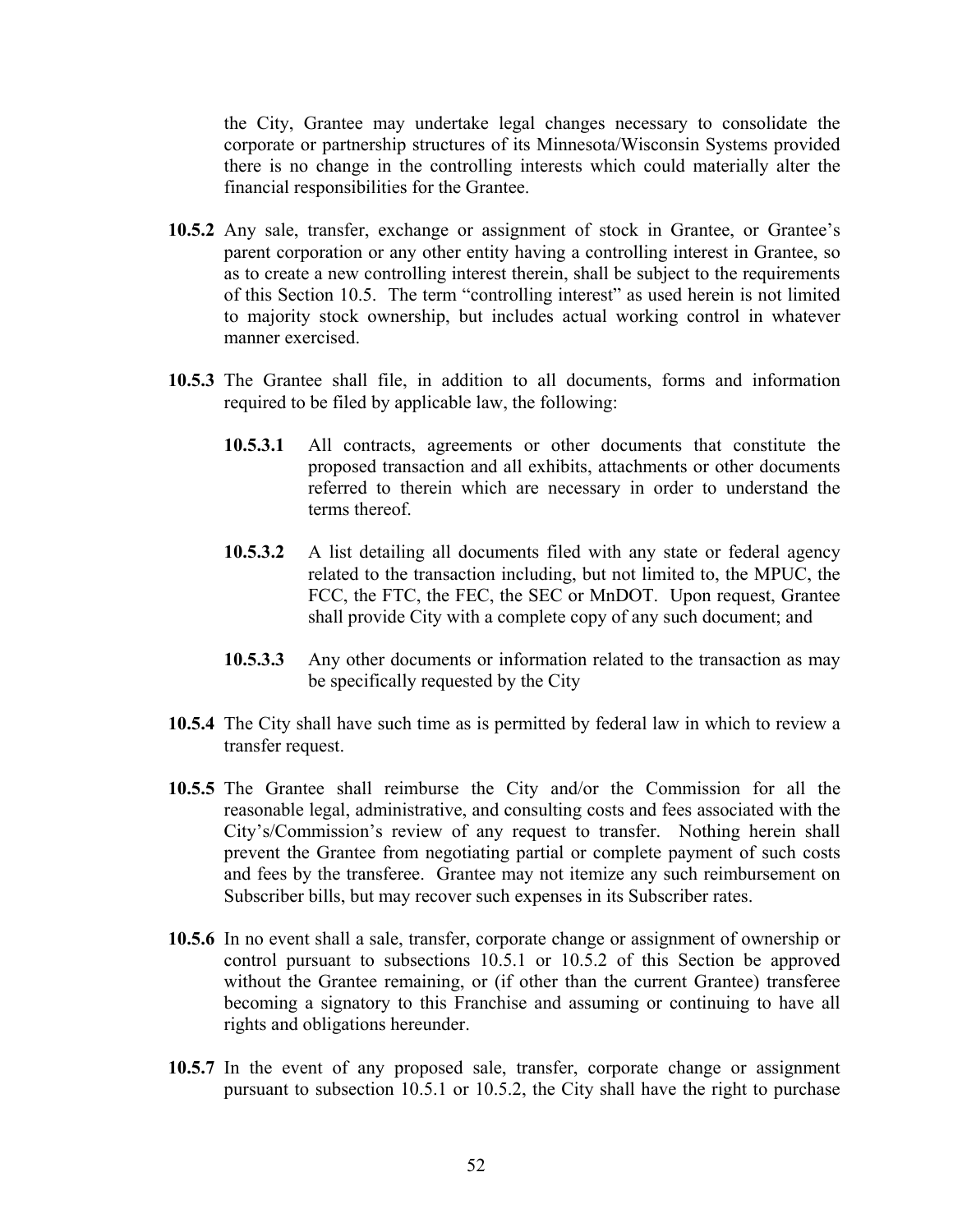the System, the I-Net and the DFOI for the value of the consideration proposed in such transaction. The City's right to purchase shall arise upon City's receipt of notice of the material terms of an offer or proposal for sale, transfer, corporate change or assignment, which Grantee has accepted. Notice of such offer or proposal must be conveyed to City in writing and separate from any general announcement of the transaction.

- **10.5.8** The City shall be deemed to have waived its right to purchase the System, the I-Net and the DFOI pursuant to this Section only in the following circumstances:
	- **10.5.8.1** If City does not indicate to Grantee in writing, within sixty (60) days of receipt of written notice of a proposed sale, transfer, corporate change or assignment as contemplated in Section 10.5.7 above, its intention to exercise its right of purchase; or
	- **10.5.8.2** It approves the assignment or sale of the Franchise as provided within this Section.
- **10.5.9** No Franchise may be transferred if the City and/or the Commission determines the Grantee is in noncompliance of the Franchise unless an acceptable compliance program has been approved by City or the Commission. The approval of any transfer of ownership pursuant to this Section shall not be deemed to waive any rights of the City or the Commission to subsequently enforce noncompliance issues relating to this Franchise.
- **10.5.10**Any transfer or sale of the Franchise without the prior written consent of the City shall be considered to impair the City's assurance of due performance. The granting of approval for a transfer or sale in one instance shall not render unnecessary approval of any subsequent transfer or sale for which approval would otherwise be required.

#### **SECTION 11. PROTECTION OF INDIVIDUAL RIGHTS**

#### **11.1 Discriminatory Practices Prohibited.**

Grantee shall not deny service, deny access, or otherwise discriminate against Subscribers or general citizens on the basis of race, color, religion, national origin, sex, age, status as to public assistance, affectional preference or disability. Grantee shall comply at all times with all other applicable federal, State and City laws.

#### **11.2. Subscriber Privacy.**

**11.2.1** No signals, including signals of a Class IV Channel, may be transmitted from a Subscriber terminal for purposes of monitoring individual viewing patterns or practices without the express written permission of the Subscriber. Such written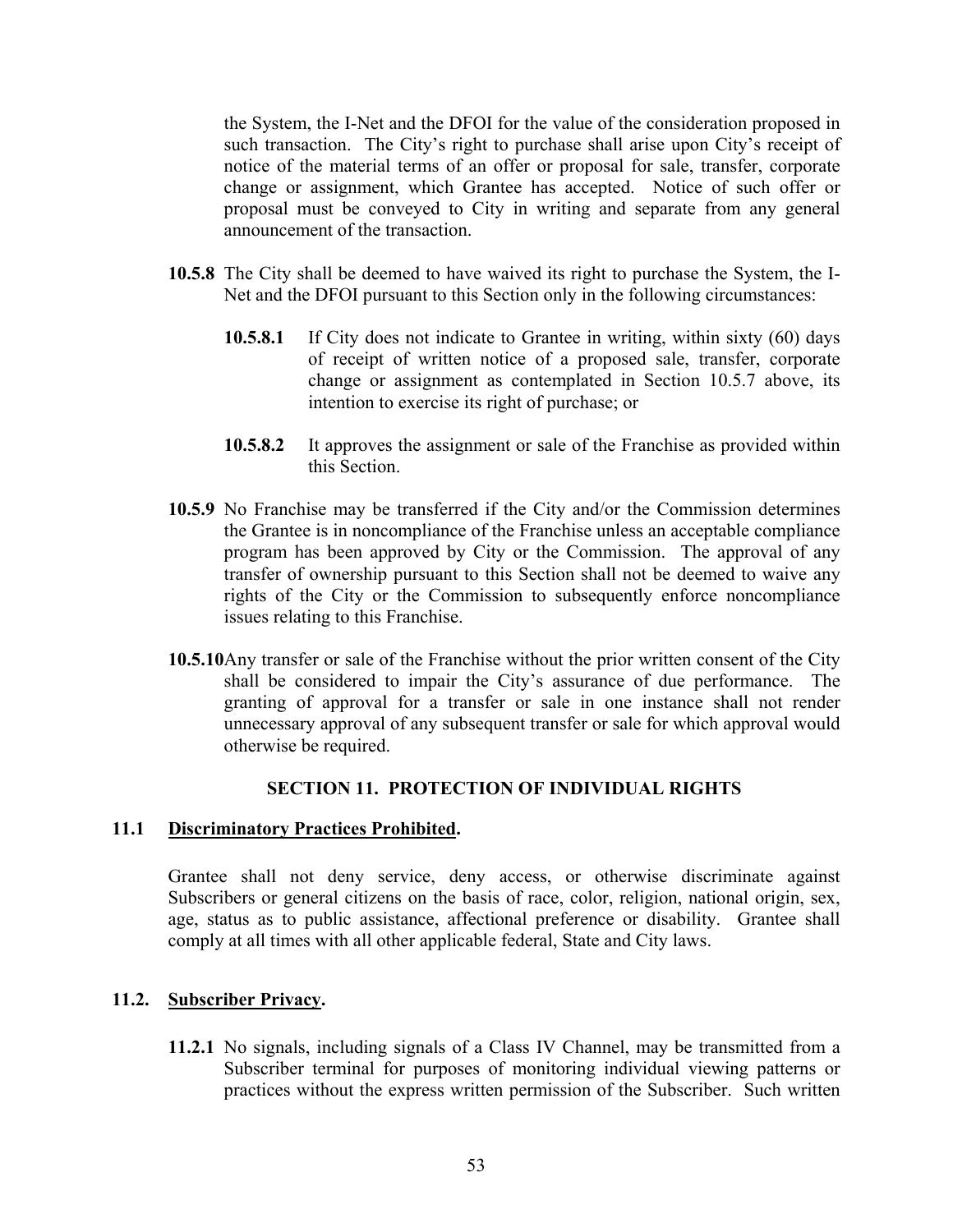permission shall be for a limited period of time not to exceed one (1) year which may be renewed at the option of the Subscriber. No penalty shall be invoked for a Subscriber's failure to provide or renew such authorization. The authorization shall be revocable at any time by the Subscriber without penalty of any kind whatsoever. Such permission shall be required for each type or classification of Class IV Channel activity planned for the purpose of monitoring individual viewing patterns or practices.

- **11.2.2** No lists of the names and addresses of Subscribers or any lists that identify the viewing habits of Subscribers shall be sold or otherwise made available to any party other than to Grantee or its agents for Grantee's service business use or to City for the purpose of Franchise administration, and also to the Subscriber subject of that information, unless Grantee has received specific written authorization from the Subscriber to make such data available. Such written permission shall be for a limited period of time not to exceed one (1) year which may be renewed at the option of the Subscriber. No penalty shall be invoked for a Subscriber's failure to provide or renew such authorization. The authorization shall be revocable at any time by the Subscriber without penalty of any kind whatsoever.
- **11.2.3** Written permission from the Subscriber shall not be required for the conducting of System wide or individually addressed electronic sweeps for the purpose of verifying System integrity or monitoring for the purpose of billing. Confidentiality of such information shall be subject to the provision set forth in subsection 11.2.2.

#### **SECTION 12. UNAUTHORIZED CONNECTIONS AND MODIFICATIONS**

#### **12.1. Unauthorized Connections or Modifications Prohibited.**

It shall be unlawful for any firm, Person, group, company, corporation or governmental body or agency, without the express consent of the Grantee, to make or possess, or assist anybody in making or possessing, any unauthorized connection, extension or division, whether physically, acoustically, inductively, electronically or otherwise, with or to any segment of the System or to receive services of the System without Grantee's authorization.

#### **12.2. Removal or Destruction Prohibited.**

It shall be unlawful for any firm, Person, group, company or corporation to willfully interfere, tamper with, remove, obstruct, or damage, or assist thereof, any part or segment of the System for any purpose whatsoever, except for any rights the City may have pursuant to this Franchise or its police powers.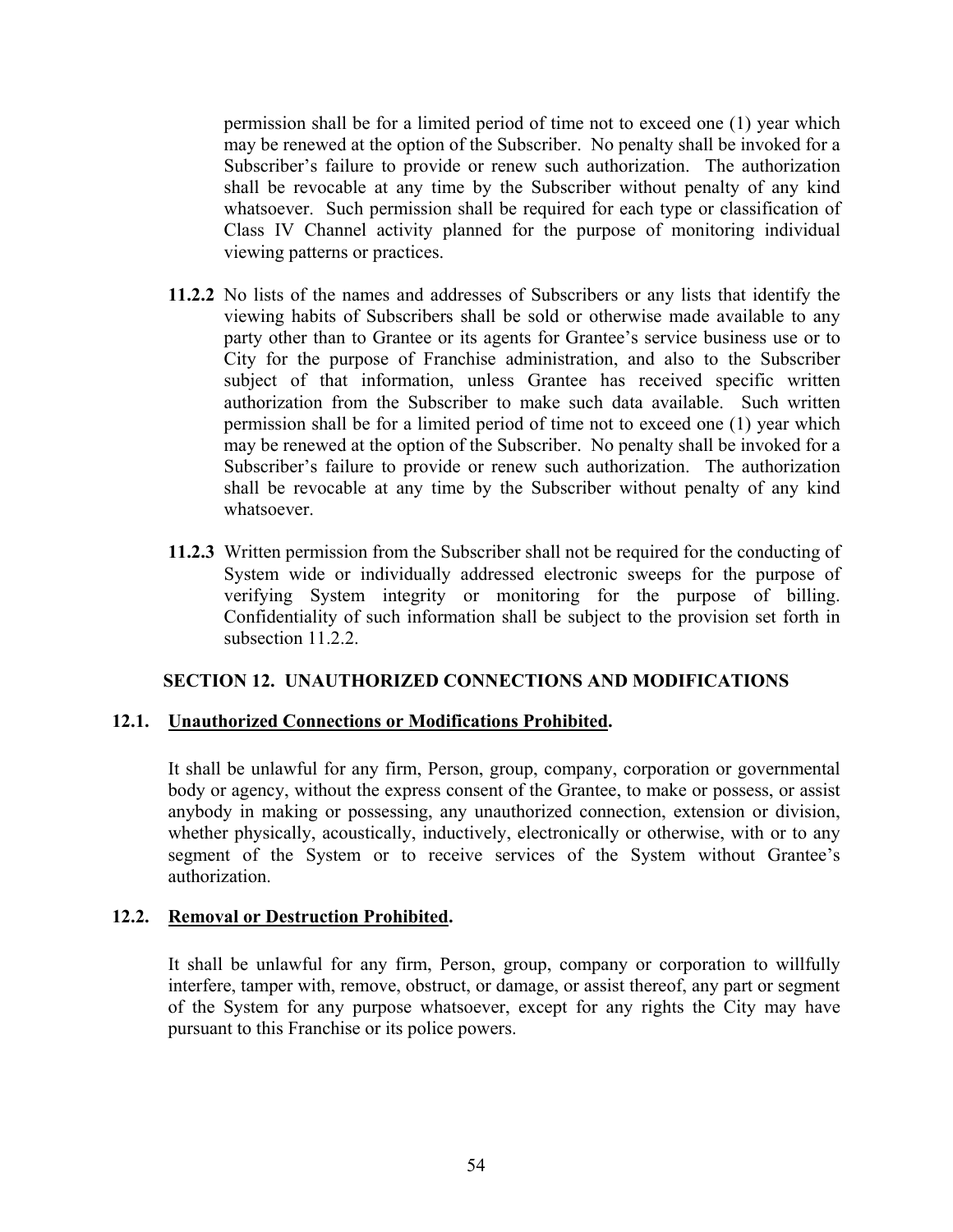### **12.3. Penalty.**

Any firm, Person, group, company or corporation found guilty of violating this section may be fined not less than Twenty Dollars (\$20.00) and the costs of the action nor more than Five Hundred Dollars (\$500.00) and the costs of the action for each and every subsequent offense. Each continuing day of the violation shall be considered a separate occurrence.

# **SECTION 13. MISCELLANEOUS PROVISIONS**

### **13.1. Franchise Renewal.**

Any renewal of this Franchise shall be performed in accordance with applicable federal, State and local laws and regulations.

### **13.2. Work Performed by Others.**

All applicable obligations of this Franchise shall apply to any subcontractor or others performing any work or services pursuant to the provisions of this Franchise, however, in no event shall any such subcontractor or other performing work obtain any rights to maintain and operate the System, the I-Net and/or the DFOI or provide Cable Service. The Grantee shall provide notice to the City of the name(s) and address(es) of any entity, other than Grantee, which performs substantial services pursuant to this Franchise.

#### **13.3. Amendment of Franchise Ordinance.**

The Grantee and the City may agree, from time to time, to amend this Franchise. Such written amendments may be made subsequent to a review session pursuant to Section 8.6 or at any other time if the City and the Grantee agree that such an amendment will be in the public interest or if such an amendment is required due to changes in federal, State or local laws. Provided, however, nothing herein shall restrict the City's exercise of its police powers or the City's authority to unilaterally amend Franchise provisions to the extent permitted by law.

### **13.4. Compliance with Federal, State and Local Laws.**

**13.4.1** If any federal or State law or regulation shall require or permit City or Grantee to perform any service or act or shall prohibit City or Grantee from performing any service or act which may be in conflict with the terms of this Franchise, then as soon as possible following knowledge thereof, either party shall notify the other of the point in conflict believed to exist between such law or regulation. Grantee and City shall conform to State laws and rules regarding cable communications not later than one (1) year after they become effective, unless otherwise stated, and to conform to federal laws and regulations regarding cable as they become effective.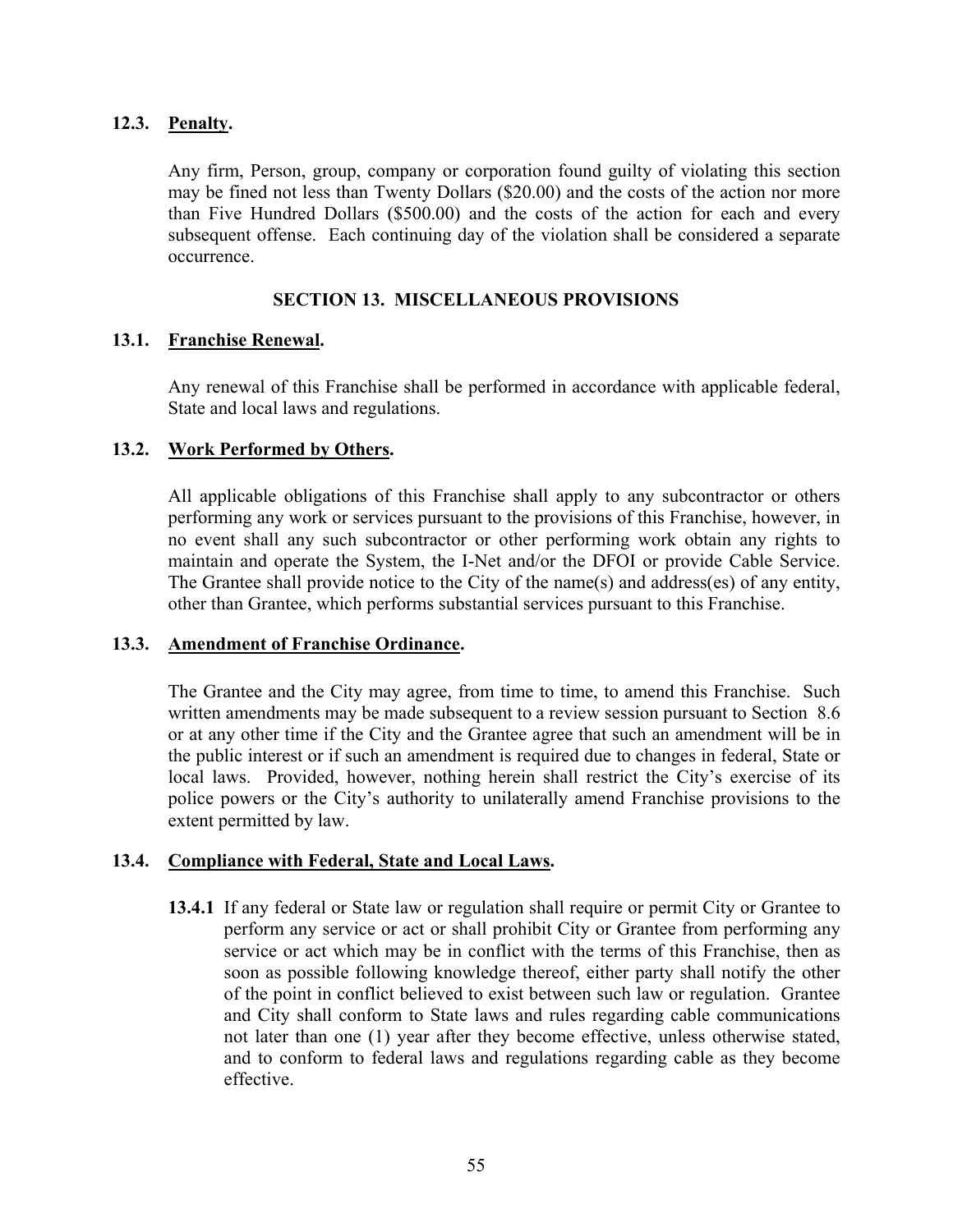- **13.4.2** In the event that federal or State laws, rules or regulations preempt a provision or limit the enforceability of a provision of this Franchise, the provision shall be read to be preempted to the extent and for the time, but only to the extent and for the time, required or necessitated by law. In the event such federal or State law, rule or regulation is subsequently repealed, rescinded, amended or otherwise changed so that the provision hereof that had been preempted is no longer preempted, such provision shall thereupon return to full force and effect, and shall thereafter be binding on the parties hereto, without the requirement of further action on the part of the City or the Commission.
- **13.4.3** If any term, condition or provision of this Franchise or the application thereof to any Person or circumstance (including the City, the Grantee and the Commission) shall, to any extent, be held to be invalid or unenforceable, the remainder hereof and the application of such term, condition or provision to Persons or circumstances (including the City, the Grantee and the Commission) other than those as to whom it shall be held invalid or unenforceable shall not be affected thereby, and this Franchise and all the terms, provisions and conditions hereof shall, in all other respects, continue to be effective and complied with provided the loss of the invalid or unenforceable clause does not substantially alter the agreement between the parties. In the event such law, rule or regulation is subsequently repealed, rescinded, amended or otherwise changed so that the provision which had been held invalid or modified is no longer in conflict with the law, rules and regulations then in effect, said provision shall thereupon return to full force and effect and shall thereafter be binding on Grantee and City without further action by the City.
- **13.4.4** The City and the Grantee shall, at all times during the term of this Franchise, including all extensions and renewals hereof, comply with applicable federal, State and local laws and regulations.

# **13.5 Nonenforcement by City.**

Grantee shall not be relieved of its obligations to comply with any of the provisions of this Franchise by reason of any failure or delay of City to enforce prompt compliance. City may only waive its rights hereunder by expressly so stating in writing. Any such written waiver by City of a breach or violation of any provision of this Franchise shall not operate as or be construed to be a waiver of any subsequent breach or violation.

# **13.6 Rights Cumulative.**

All rights and remedies given to City and the Commission by this Franchise or retained by City or the Commission herein shall be in addition to and cumulative with any and all other rights and remedies, existing or implied, now or hereafter available to the City and the Commission, at law or in equity, and such rights and remedies shall not be exclusive, but each and every right and remedy specifically given by this Franchise or otherwise existing or given may be exercised from time to time and as often and in such order as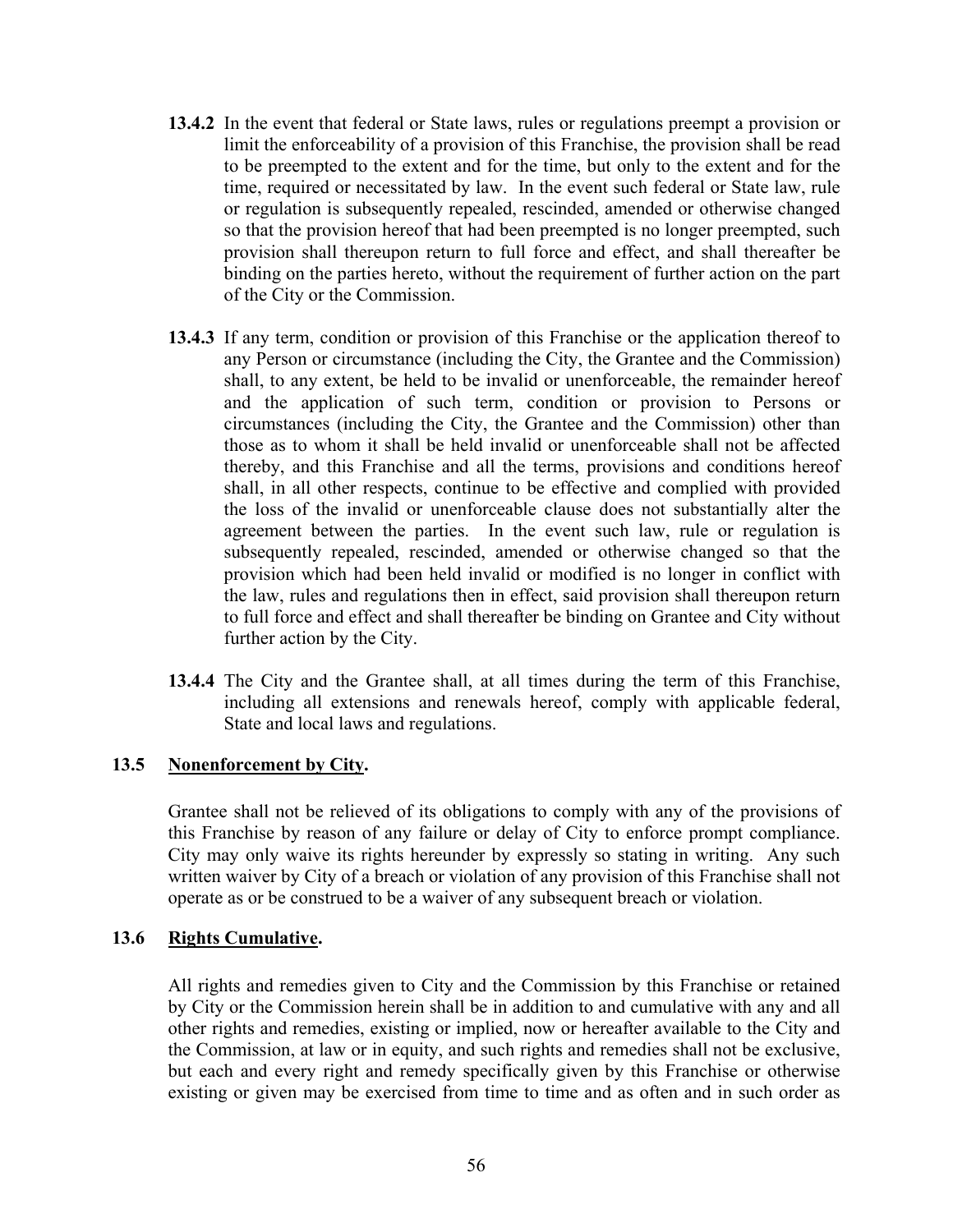may be deemed expedient by the City and the Commission and the exercise of one or more rights or remedies shall not be deemed a waiver of the right to exercise at the same time or thereafter any other right or remedy.

### **13.7 Grantee Acknowledgment of Validity of Franchise.**

The Grantee acknowledges that it has had an opportunity to review the terms and conditions of this Franchise and that under current law Grantee believes that said terms and conditions are not unreasonable or arbitrary, and that Grantee believes City has the power to make the terms and conditions contained in this Franchise.

# **13.8 Force Majeure.**

 The Grantee shall not be deemed in default of provisions of this Franchise or the City Code where performance was rendered impossible by war or riots, labor strikes or civil disturbances, floods or other causes beyond the Grantee's control, and the Franchise shall not be revoked or the Grantee penalized for such noncompliance, provided that the Grantee, when possible, takes immediate and diligent steps to bring itself back into compliance and to comply as soon as possible, under the circumstances, with the Franchise without unduly endangering the health, safety and integrity of the Grantee's employees or property, or the health, safety and integrity of the public, the Rights-of-Way, public property or private property.

# **13.9 Governing Law.**

This Franchise shall be governed in all respects by the laws of the State of Minnesota.

# **13.10. Captions and References.**

- **13.10.1** The captions and headings of sections throughout this Franchise are intended solely to facilitate reading and reference to the sections and provisions of this Franchise. Such captions shall not affect the meaning or interpretation of this Franchise.
- **13.10.2** When any provision of the City Code is expressly mentioned herein, such reference shall not be construed to limit the applicability of any other provision of the City Code that may also govern the particular matter in question.

#### **13.11. Rights of Third Parties.**

This Franchise is not intended to, and shall not be construed to, grant any rights to or vest any rights in third parties, unless expressly provided herein.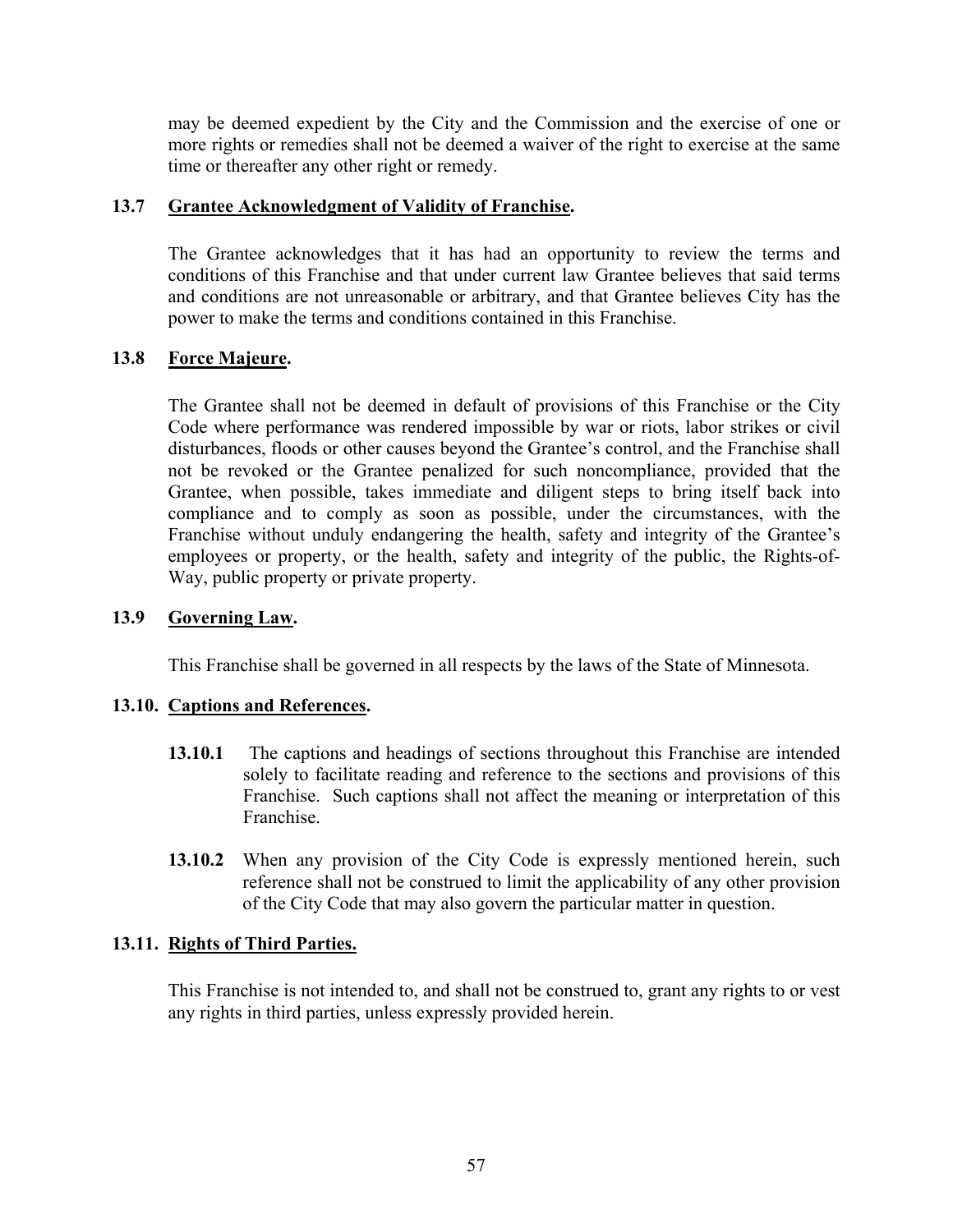### **13.12. Merger of Documents.**

This Franchise, and the attachments hereto, constitute the entire Franchise agreement between the City and the Grantee, and supersede all prior oral or written franchises, drafts and understandings.

# **SECTION 14. PUBLICATION EFFECTIVE DATE; ACCEPTANCE AND EXHIBITS**

#### **14.1 Publication.**

This Franchise shall be published in accordance with applicable local and Minnesota law.

### **14.2 Acceptance.**

- **14.2.1** Grantee shall accept this Franchise within sixty (60) days of its enactment by the City Council and the enactment of a Franchise on substantially similar terms by the other member municipalities of the Commission, unless the time for acceptance is extended by the City. Such acceptance by the Grantee shall be deemed the grant of this Franchise for all purposes; provided, however, this Franchise shall not be effective until all City ordinance adoption procedures are complied with and all applicable timelines have run for the adoption of a City ordinance. In the event acceptance does not take place, or should all ordinance adoption procedures and timelines not be completed, this Franchise and any and all rights granted hereunder to the Grantee shall be null and void.
- **14.2.2** Upon acceptance of this Franchise, the Grantee and the City shall be bound by all the terms and conditions contained herein. The Grantee agrees that this Franchise is not inconsistent with applicable law or regulations at the time it is executed.
- **14.2.3** Grantee shall accept this Franchise in the following manner:
	- **14.2.3.1** This Franchise will be properly executed and acknowledged by Grantee and delivered to City.
	- **14.2.3.2** With its acceptance, Grantee shall also deliver any performance bond and insurance certificates required herein that are due but have not previously been delivered.

**14.3**